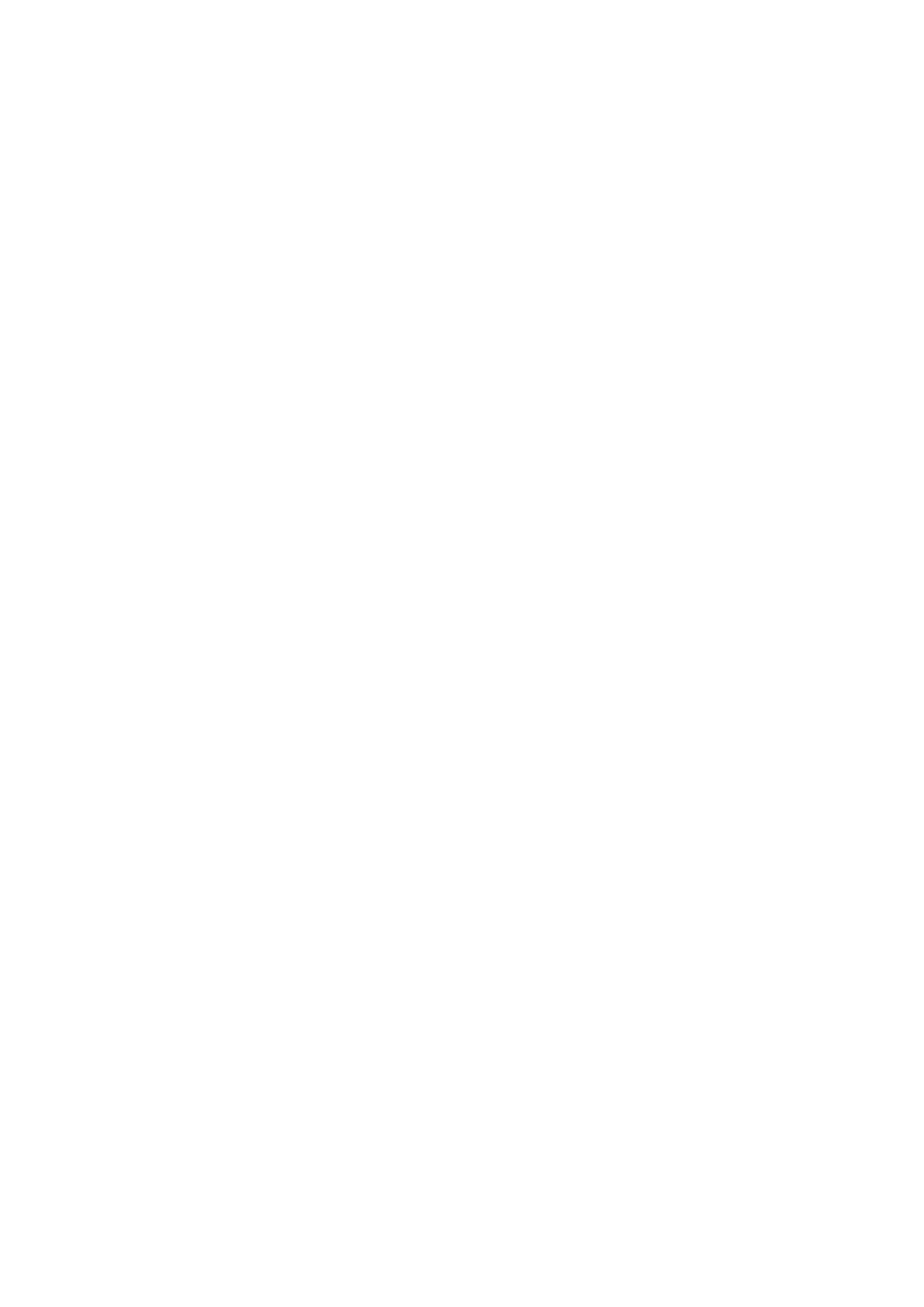# **Contents**

| <b>Part 1 - Introduction</b>                     | 3              |
|--------------------------------------------------|----------------|
| Aim                                              | 4              |
| Objectives                                       | 4              |
| Roles & Responsibilities                         | 4              |
| Assurance                                        | 6              |
| <b>Part 2 - Preparing</b>                        | $\overline{7}$ |
| Preparing to manage Excess Deaths                | $\overline{7}$ |
| <b>Engagement with Local Service Providers</b>   | 7              |
| <b>Planning Process</b>                          | 8              |
| <b>Transport of the Deceased</b>                 | 8              |
| Background                                       | 8              |
| Legislation, Regulation and Guidance to Consider | 8              |
| Roles & Responsibilities                         | 10             |
| <b>Measures for Augmenting Local Capacity</b>    | 11             |
| Medical Certificate of Cause of Death (MCCD)     | 11             |
| Background                                       | 11             |
| Legislation, Regulation and Guidance to Consider | 12             |
| Roles & Responsibilities                         | 12             |
| <b>Measures for Augmenting Local Capacity</b>    | 13             |
| Coroners                                         | 14             |
| Background                                       | 14             |
| Legislation, Regulation and Guidance to Consider | 14             |
| Roles & Responsibilities                         | 15             |
| <b>Repatriation Overseas</b>                     | 15             |
| <b>Measures for Augmenting Local Capacity</b>    | 16             |
| Death Registration                               | 17             |
| Background                                       | 17             |
| Legislation, Regulation and Guidance to Consider | 17             |
| Roles & Responsibilities                         | 18             |
| <b>Measures for Augmenting Local Capacity</b>    | 18             |
| <b>Body Storage</b>                              | 19             |
| Background                                       | 19             |
| Legislation, Regulation and Guidance to Consider | 20             |
| <b>Accommodation &amp; Equipment</b>             | 20             |
| Viewing                                          | 22             |
| <b>Faith and Particular Needs</b>                | 22             |
| <b>Body Racking</b>                              | 22             |
| <b>Personal Effects/Valuables</b>                | 23             |
| Body Identification and Labelling                | 23             |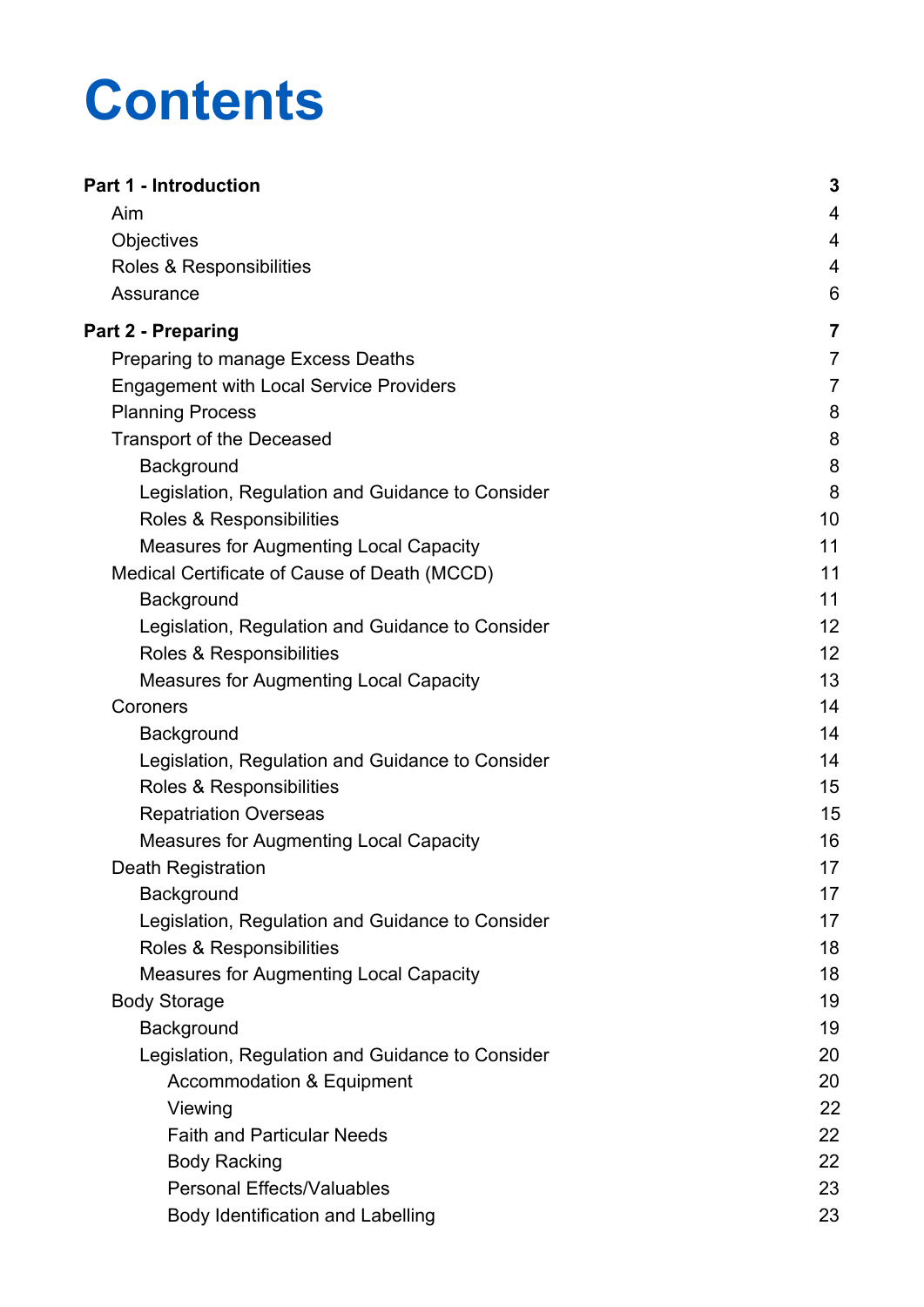| <b>Operating Procedures</b>                                    | 24 |
|----------------------------------------------------------------|----|
| <b>Temperature Control</b>                                     | 24 |
| Ventilation                                                    | 25 |
| Cleaning                                                       | 25 |
| Security                                                       | 25 |
| Licensing                                                      | 26 |
| <b>Planning Permission</b>                                     | 28 |
| Roles & Responsibilities                                       | 28 |
| <b>Measures for Augmenting Local Capacity</b>                  | 28 |
| <b>Body Disposal</b>                                           | 29 |
| <b>Funeral Directors</b>                                       | 29 |
| Background                                                     | 29 |
| Legislation, Regulation and Guidance to Consider               | 30 |
| Roles & Responsibilities                                       | 30 |
| Repatriation of Deceased Foreign Nationals Resident in England | 30 |
| <b>Measures for Augmenting Local Capacity</b>                  | 31 |
| <b>Burials and Cremations</b>                                  | 32 |
| Background                                                     | 32 |
| Legislation, Regulation and Guidance to Consider               | 32 |
| Crematoriums                                                   | 32 |
| <b>Burial</b>                                                  | 34 |
| Roles & Responsibilities                                       | 36 |
| <b>Measures for Augmenting Local Capacity</b>                  | 37 |
| Part 3 – Responding & Recovering                               | 39 |
| <b>Central Government Arrangements</b>                         | 39 |
| <b>Coordination with Devolved Administrations</b>              | 39 |
| <b>Local Arrangements</b>                                      | 40 |
| Communications                                                 | 40 |
| Recovery                                                       | 41 |
| Part 4 - Annex                                                 | 43 |
| Annex A – Legislation, Regulations and Guidance                | 43 |
| Legislation - Acts                                             | 43 |
| Legislation - Regulation                                       | 43 |
| Guidance                                                       | 43 |
| <b>EU Directives</b>                                           | 44 |
| Annex B - Glossary of Abbreviations                            | 44 |
|                                                                |    |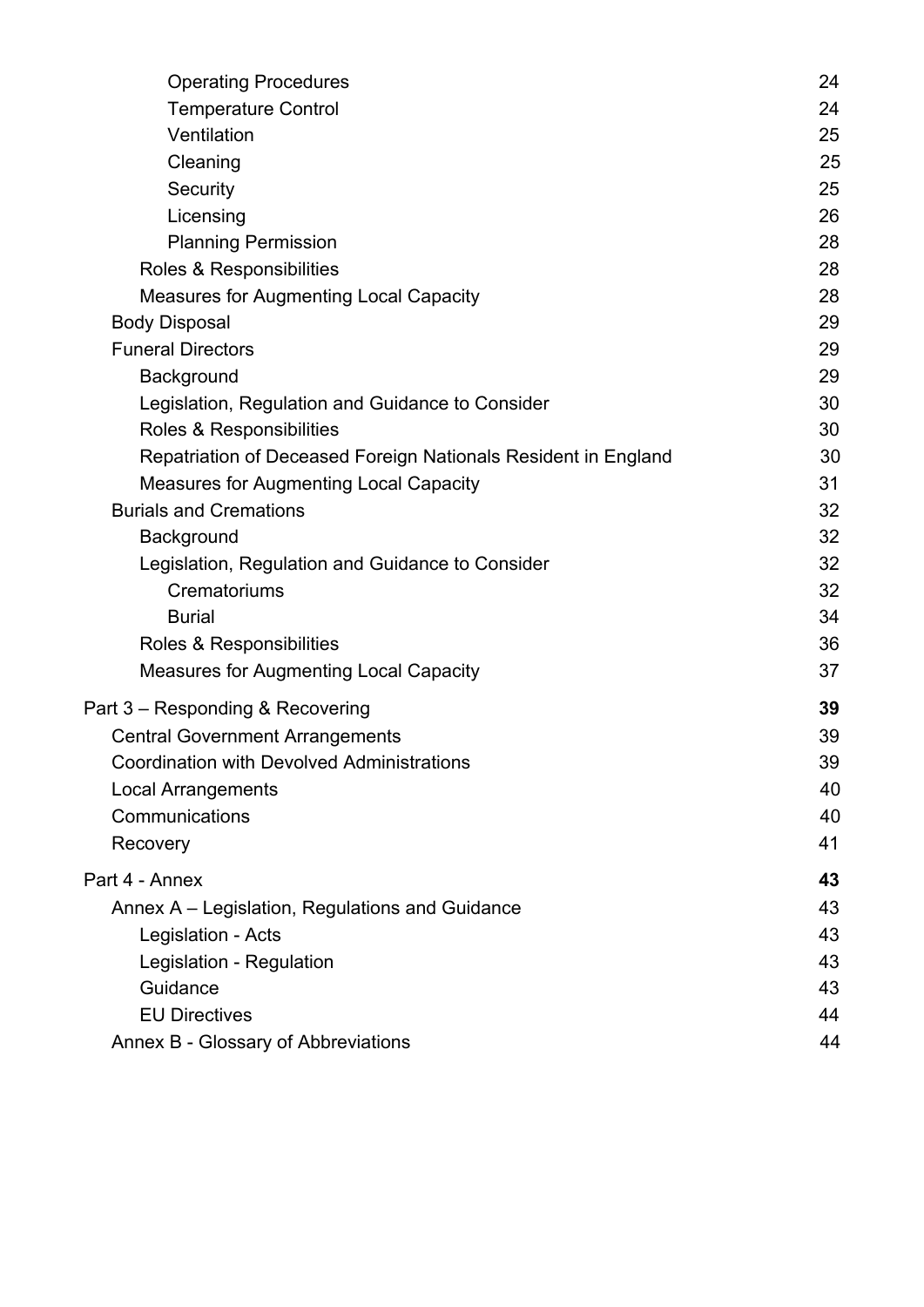# <span id="page-4-0"></span>**Part 1 - Introduction**

# **Update - 2 April 2020**

This guidance was produced before the Coronavirus Act gained Royal Assent on 25 March 2020. Consequently, a number of the potential measures referenced in this guidance have since come into effect via commencement orders. It is therefore important that this guidance is read in conjunction with that guidance published in support of specific measures now in effect and other recent guidance specific to COVID-19. This includes the following:

*Coronavirus Act – excess death provisions: information and guidance for medical practitioners*

https://improvement.nhs.uk/documents/6591/COVID-19 Act excess death provi sions\_info\_and\_quidance\_31\_March\_.pdf

# *Guidance for care of the deceased with suspected or confirmed coronavirus (COVID-19)*

https://www.gov.uk/government/publications/covid-19-guidance-for-care-of-the-de ceased/guidance-for-care-of-the-deceased-with-suspected-or-confirmed-coronavi rus-covid-19

*Summary of the Coronavirus Act 2020 Provisions Relevant to Coroners* https://www.judiciary.uk/wp-content/uploads/2020/03/Chief-Coroners-Office-Sum mary-of-the-Coronavirus-Act-2020-30.03.20.pdf

*Guidance on HTA licensing of emergency mortuaries Updated: March 2020* https://www.hta.gov.uk/sites/default/files/HTA-GD-034%20External%20-%20Guid ance%20on%20HTA%20licensing%20of%20emergency%20mortuaries.pdf

*Coronavirus (COVID-19): guidance on drivers' hours relaxations* https://www.gov.uk/government/publications/covid-19-guidance-on-drivers-hoursrelaxations/coronavirus-covid-19-guidance-on-drivers-hours-relaxations

*CMA approach to business cooperation in response to COVID-19 https://www.gov.uk/government/publications/cma-approach-to-business-cooperati on-in-response-to-covid-19/cma-approach-to-business-cooperation-in-response-t o-covid-19*

Clause 28 of the Act also introduced additional powers for national and local authorities to use to transport, store, and dispose of deceased bodies. Statutory guidance will be published on GOV.UK with further information on the application of these powers.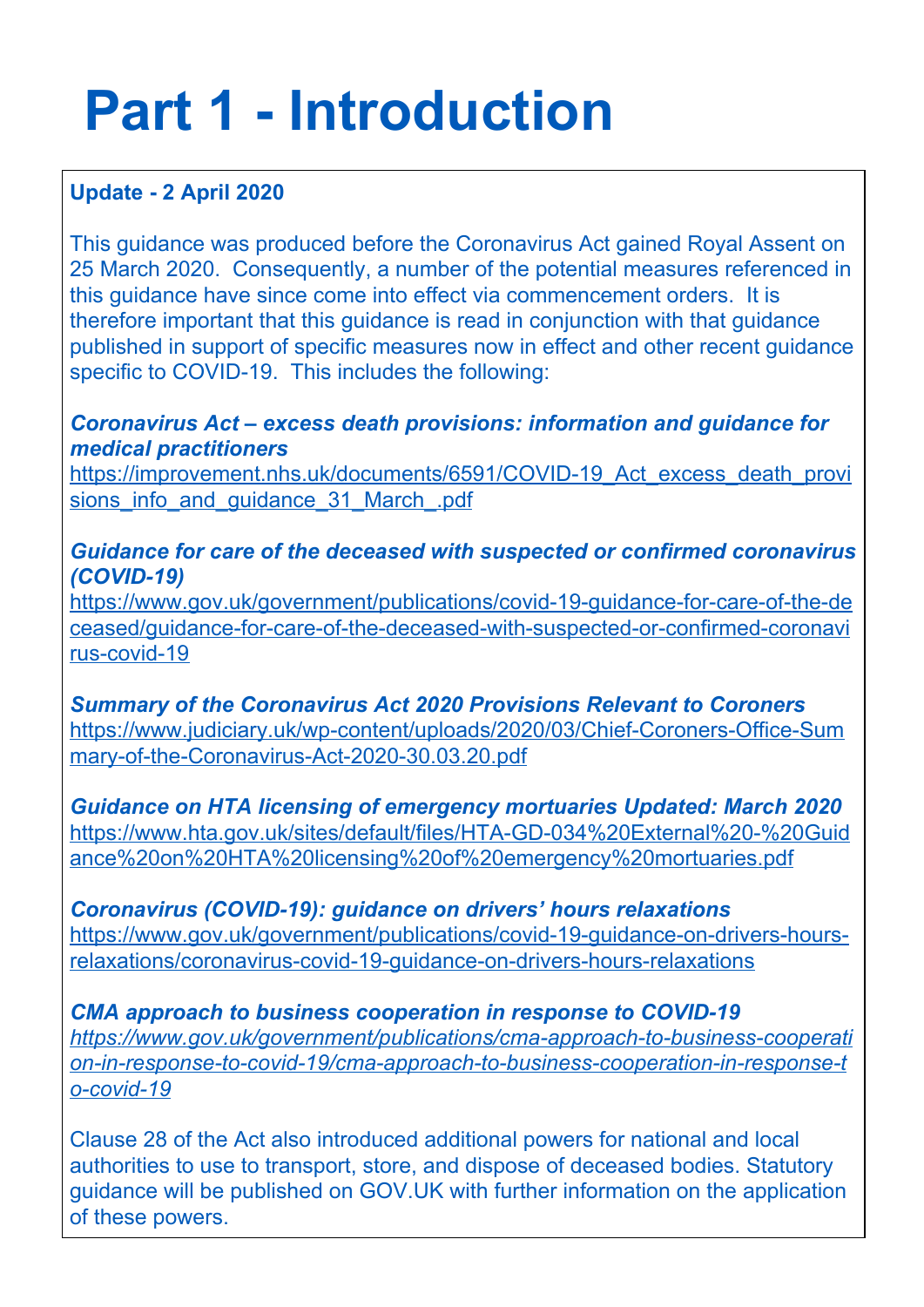# <span id="page-5-0"></span>**Aim**

1.1 The purpose of this document is to provide advice to local planners in England on ways to augment their collective capacity to manage the deceased when their normal capacity and capability could be overwhelmed. The Devolved Administrations lead on excess deaths planning in Scotland, Wales and Northern Ireland.

# <span id="page-5-1"></span>**Objectives**

- 1.2 A severe pandemic is the incident most likely to create a need for an excess deaths capability. During a pandemic, there is potential for a significant increase in the number of deaths in a relatively short period of time placing pressure on local service providers with responsibilities relating to managing the deceased. By their nature, it is difficult to predict the severity of such events and the impact of health interventions and other mitigation measures.
- 1.3 For this reason, measures and processes to manage the deceased during a pandemic will need to be scalable. All planning should be guided by the following four strategic objectives:
	- The death management process must have the capacity to continue to operate under the pressure of a large number of excess deaths while maintaining the welfare of staff;
	- Any new measures and working arrangements introduced to manage the deceased should ensure an appropriate level of dignity and respect is maintained;
	- The bereaved should be treated with care and compassion and their wishes for the deceased be respected wherever possible; and
	- There should be clear and consistent communications to inform and engage with service providers and the public to ensure that plans are well-known and approved by all relevant stakeholders.

# <span id="page-5-2"></span>**Roles & Responsibilities**

- 1.4 The local capability to manage excess deaths comprises individual organisations' plans in support of a multi-agency plan held at Local Resilience Forum (LRF) level.
- 1.5 It is the responsibility of all those involved to ensure that their plans and associated actions are lawful. With this in mind, local service providers are expected to participate as fully as possible in LRF planning.
- 1.6 *Local Resilience Forums (LRF) -* Local Resilience Forums are the principal mechanism for the coordination of multi-agency planning at the local level. Whilst LRFs' constituent members are responsible for planning within their own organisations, as an entity, the LRF is responsible for ensuring there is an effective,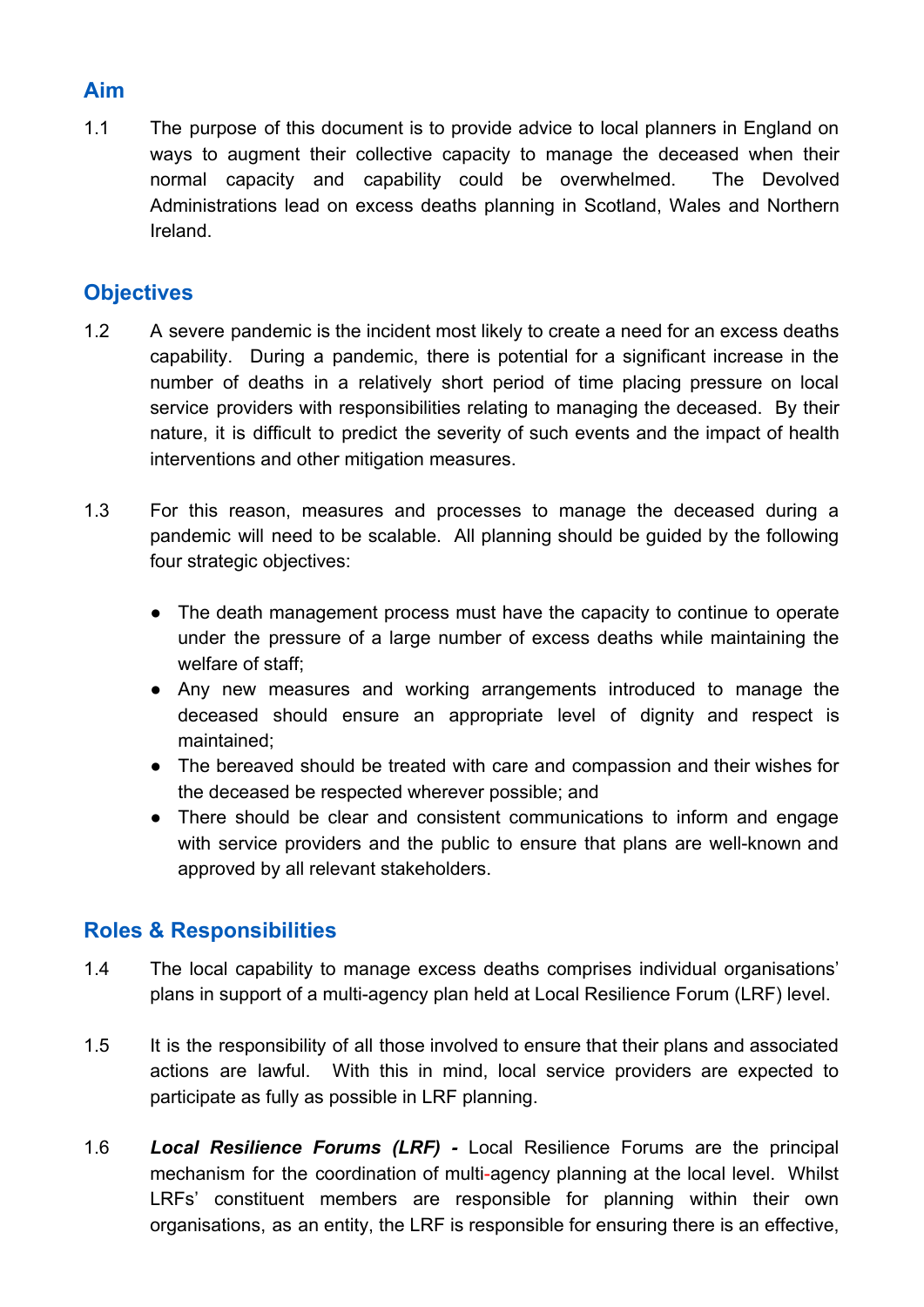fully coordinated capability in place across the LRF area. It is recommended that LRFs have a dedicated group focused on excess deaths planning with representation from all public and private organisations with responsibilities for managing the deceased.

- 1.7 **Local authorities** As Category 1 responders, local authorities have a duty under the Civil Contingencies Act 2004 (CCA 2004) to maintain and publish plans to reduce, control or mitigate the effects of an emergency, including those such as pandemics which can cause large scale loss of human life, and to cooperate and share information to work together effectively.<sup>2</sup> Local authority business continuity plans should cover those aspects of the death management process for which they have responsibility including death registration; the funding and staffing of coronial services within their areas; the disposal of the deceased where no other parties are available; and maintaining and operating public mortuaries, cemeteries and crematoria. Local authorities also have responsibility for the removal and transport of the deceased under Public Health legislation and they provide coroner services.
- 1.8 In addition, the CCA 2004 requires local authorities to take steps to provide advice and assistance to organisations in their area relating to their business continuity. This duty relates primarily to Small-Medium Enterprises and the voluntary sector, but local authorities should also ensure the businesses they depend on have effective business continuity plans. For excess deaths, this is particularly important for those business areas which perform a function of the death management process, including private cemeteries, crematoriums and funeral directors.
- 1.9 *National Health Service (NHS) England* **-** As a Category 1 responder, NHS (England) have a duty under the CCA 2004 to maintain and publish plans to reduce, control or mitigate the effects of an emergency. Their main focus will remain on treatment and care for the living during a pandemic but in order to keep the excess deaths capability working, all medical practitioners including general practitioners are responsible for certifying cause of death and completing the Medical Certificates of Cause of Death (MCCDs). NHS trusts are also responsible for contingency plans for maintaining sufficient hospital mortuary capacity. In some areas, there are no council-owned public mortuaries and all local provision is through NHS mortuaries. This arrangement does not affect local capacity, but it is relevant to governance.
- 1.10 *Other local service providers* **-** Alongside the services provided by public organisations, the private sector and faith institutions play a crucial role in managing deaths. An essential part of LRF planning will be to bring these groups together. Local service providers will be responsible for putting in place their own

<sup>1</sup> Local authorities include county councils, district councils, London borough councils, the Common Council of the City of London, the Council of the Isles of Scilly, and County Borough Councils. <sup>2</sup>[https://www.gov.uk/guidance/preparation-and-planning-for-emergencies-responsibilities-of-responder-agenci](https://www.gov.uk/guidance/preparation-and-planning-for-emergencies-responsibilities-of-responder-agencies-and-others)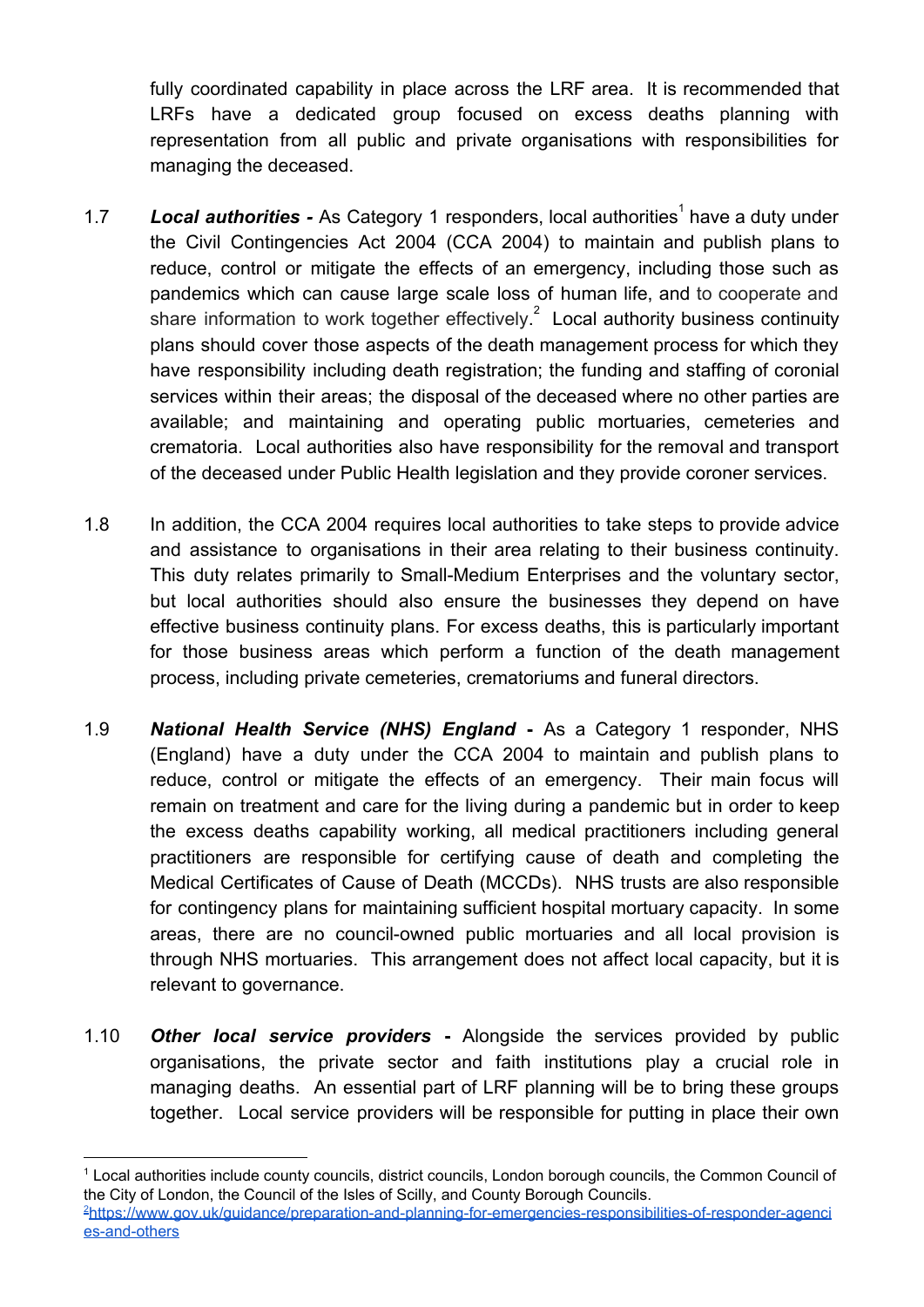business continuity plans and assurance measures but can also contribute to the LRF plan. It is vital these organisations are engaged at the earliest opportunity during the planning process. They are however not legislatively bound to assist.

1.11 *Individuals and next of kin* **-** It is the responsibility of individuals to make arrangements for their own funeral. If individuals die intestate, the responsibility falls first to the next of kin, and then to the local authority under Section 46 of the Public Health (Control of Disease) Act 1984.

# <span id="page-7-0"></span>**Assurance**

- 1.12 Part 1 of the CCA 2004 places a legal obligation on Category 1 responders collectively to assess the risk of, plan for, and exercise for emergencies, as well as ensuring they have BCPs to maintain their key services.
- 1.13 As with any contingency plan, organisations should have in place a thorough testing and exercise regime for their plans and procedures. This should be complemented by a regular programme of review and validation.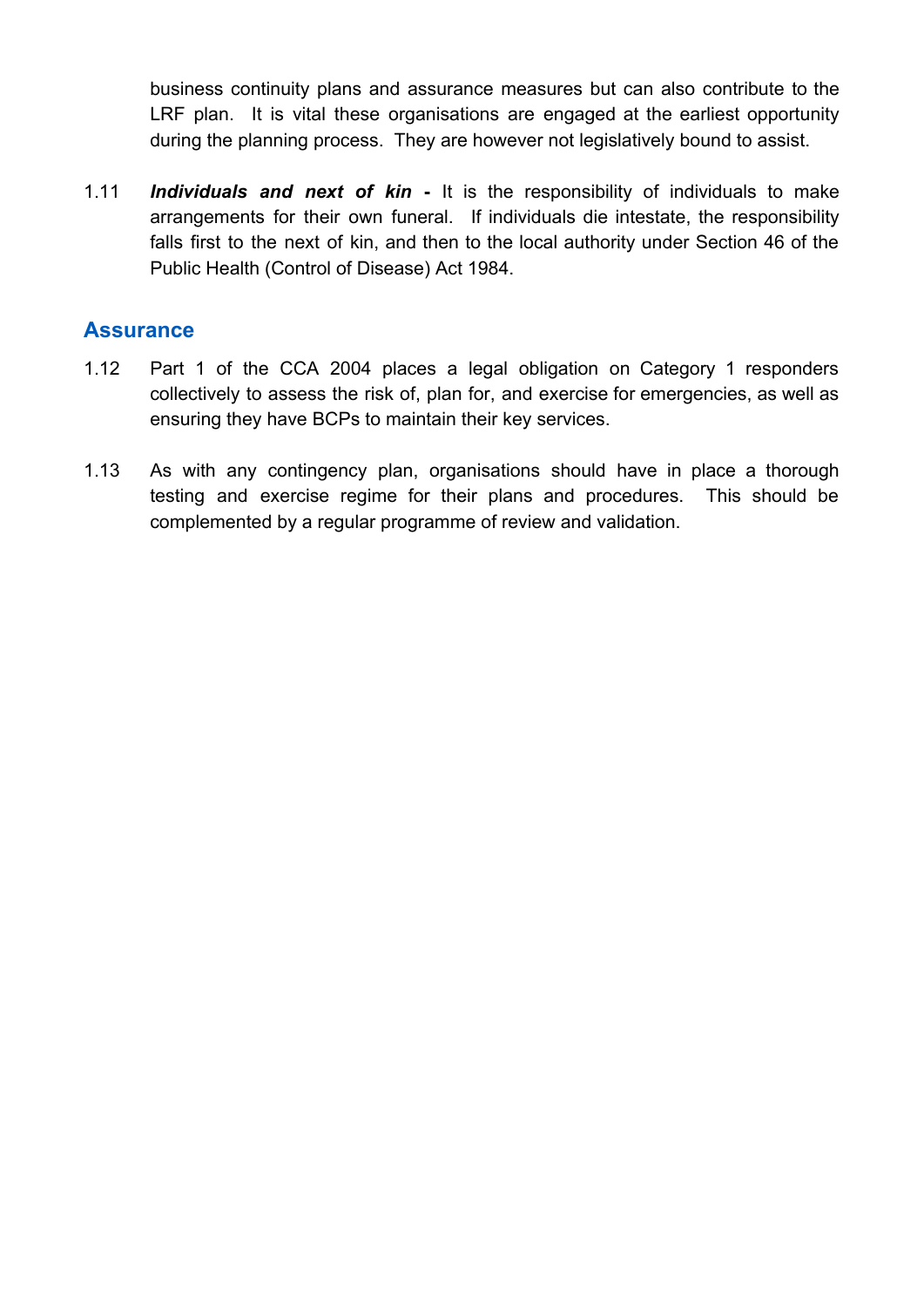# <span id="page-8-0"></span>**Part 2 - Preparing**

# <span id="page-8-1"></span>**Preparing to manage excess deaths**

- 2.1 Responding to an excess deaths scenario will require a high degree of coordination to ensure that the local death management capability can meet the demands placed on it. Central Government crisis management arrangements will be activated to coordinate the government's response, provide strategic direction and support to local responders as appropriate.
- 2.2 An LRF's excess deaths management capability will comprise local plans held by its constituent members, plus an LRF level plan covering the coordination of individual local plans, deployment of LRF resources and arrangements to fill gaps in local capability. The LRF plan will also show how local Command, Control and Coordination (C3) arrangements connect to those for Central Government. The LRF will want to be assured there are plans in place to cover each of the elements of the death management process.
- 2.3 Local excess deaths plans should reference how external indicators such as those produced by the World Health Organisation (WHO) and Public Health England (PHE) might act as triggers or thresholds. Plans should also reflect the way pandemics can grow in severity and how this relates to response options, including those requiring Central Government action.

# <span id="page-8-2"></span>**Engagement with Local Service Providers**

- 2.4 Private sector organisations including funeral directors, private crematoria, cemeteries and burial grounds play a significant role in local death management. Whilst such organisations are not responders under Part 1 of the CCA 2004, they are a key resource and should be engaged locally when developing contingency plans while recognising there may be limitations imposed by competition law. Where there is a dependency on a private sector organisation within local plans, care should be taken to inform these entities of their roles and responsibilities and guarantees of provision of service if the plans are implemented, paying particular attention to whether they already hold such agreements with other geographical areas.
- 2.5 The baseline for all multi-agency work on excess deaths is knowing the local capacity of the funeral industry and the trigger for instigating wider arrangements to support them, in order to maintain services in a scenario of increased demand. It is therefore recommended that the local funeral sector is represented on excess deaths planning groups in each LRF so that these arrangements can be fully integrated into the plan.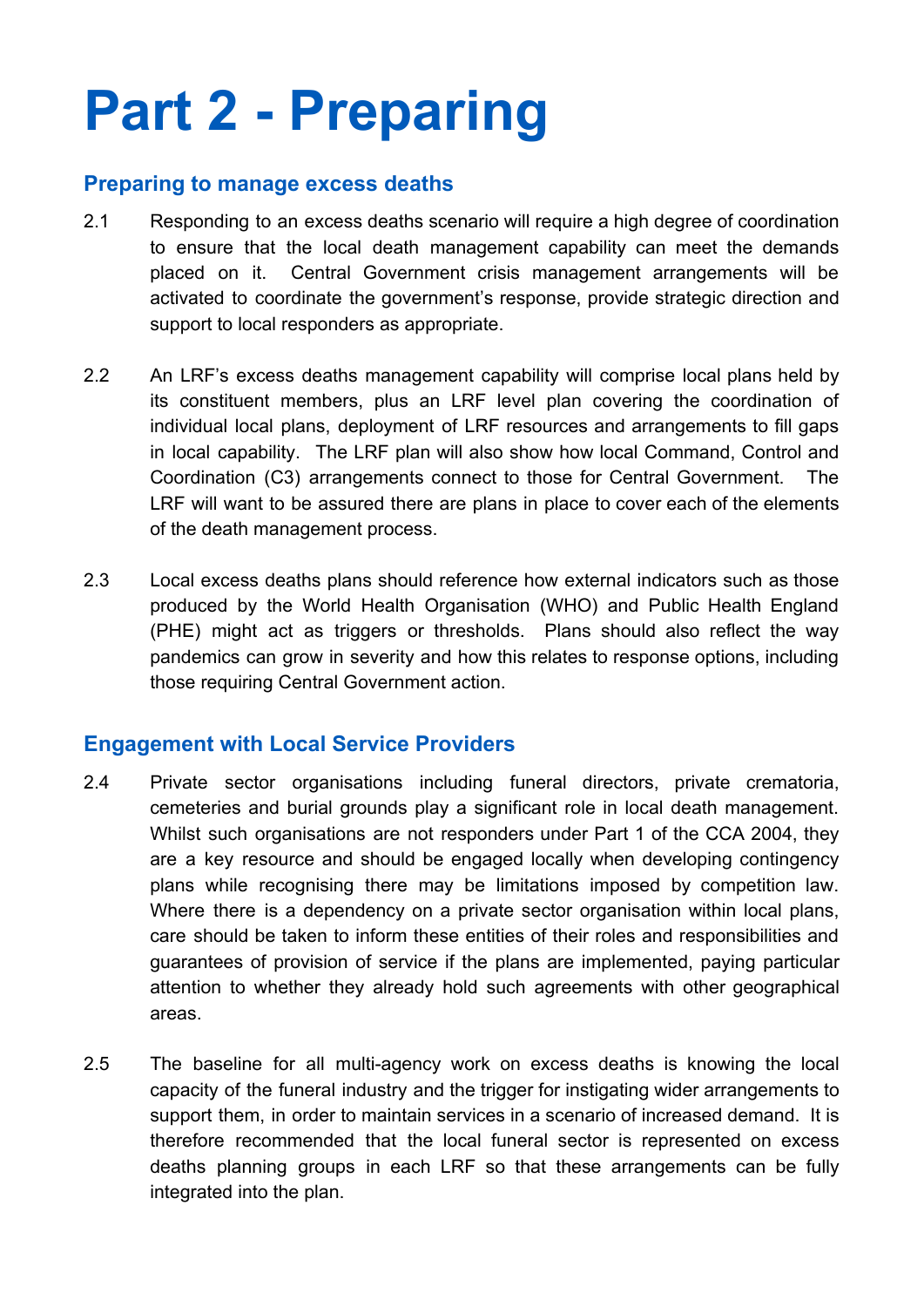2.6 The faith sector also plays an important part in the death management process and in providing support to the bereaved. Engagement with the sector in excess deaths planning is crucial.

# <span id="page-9-0"></span>**Planning Process**

2.7 Plans to manage excess deaths should comprise a range of measures which may augment capacity at all stages of the death management process. A list of the type of measures which may be considered is set out in each stage below. Most will be for individual organisations to develop and implement as required, but some will require coordination at LRF level, or changes to regulations which can only be made by Central Government.

# <span id="page-9-1"></span>**Transport of the Deceased**

## <span id="page-9-2"></span>*Background*

- 2.8 Body transport is normally undertaken by funeral directors, with NHS ambulances, private ambulances and hospital porters taking up a smaller share. There is no regulation placed on any member of the public transporting a body, although it is advised that the local police are informed if a body is to be moved by a non-professional service. Body transport could be from place of death to a mortuary for coronial investigation, from or to a body storage facility, or directly to the place of body disposal.
- 2.9 While there is a low risk of infection from the deceased during transport, there is the potential for the deceased's family or friends engaging with body transport providers to become infected.

## <span id="page-9-3"></span>*Legislation, Regulation and Guidance to Consider*

- 2.10 **Health and Safety at Work Act 1974** places a duty to manage risks arising from work activities to protect the health and safety of employees, so far as is reasonably practicable. Specific areas of interest apply to the risks of infection that may arise from work activities and injuries that may result from manual handling.
- 2.11 **Management of Health and Safety at Work Regulations 1999** provides a broad framework for managing health and safety at work. This extends to a responsibility for employers sharing work premises to coordinate and cooperate.
- 2.12 Because employees of differing organisations are involved during the transportation of the deceased, there must be an adequate and appropriate exchange of information on risk between the involved parties at different stages. This information is required to complete a suitable and sufficient risk assessment, leading to the effective control of infection risks from the deceased.
- 2.13 Conventional health and safety issues likely to arise from the transportation of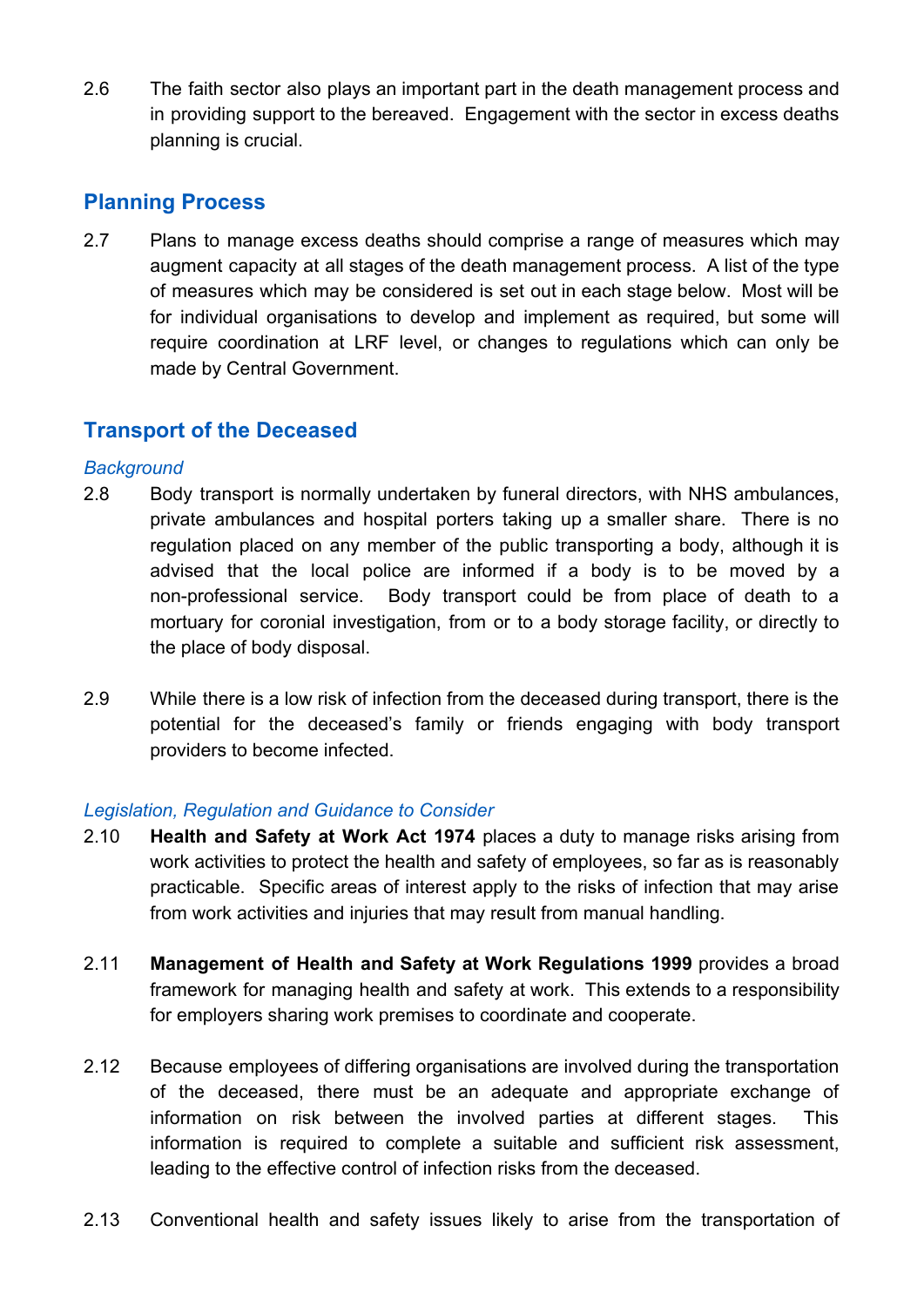bodies in large numbers include:

- Manual handling consideration will need to be given to use of mechanical lifting aids to reduce the risk of injury from the moving and handling of bodies. This should include an understanding of specialized equipment available for the lifting and moving of bariatric bodies;
- Temperature working in cold stores for prolonged periods will require appropriate Personal Protective Equipment (PPE); and
- Psychological impact of the work appropriate support or direction should be made available to those working with the deceased particularly if this is not their normal role.
- 2.14 **Control of Substances Hazardous to Health (COSHH) Regulations 2002** provide a framework of actions designed to control the risk from a range of hazardous substances, including infectious micro-organisms (defined as 'biological agents' within COSHH). The COSHH Regulations deal with the selection, training and use of suitable PPE and/or Respiratory Protective Equipment (RPE).
- 2.15 **Health and Safety Executive (HSE) Guidance on Managing Infection Risks when Handling the Deceased** states when transporting the deceased, with a known infection risk, or where there is significant leakage of body fluids, or significant deterioration, a body bag will minimise the potential for exposure of workers and contamination of the vehicle. If the body bag has been used to control the risks of infection, there is a requirement to indicate this on a completed hazard notification sheet which should accompany the body at all times.
- 2.16 If a body bag is unavailable for any reason, other wrapping will have to be used which may be less effective at capturing body fluids, therefore use of suitable PPE to protect workers and prevent contact with body fluids will be essential, along with standard hygiene/infection control precautions.
- 2.17 Standard infection control precautions for funeral service staff and other staff during delivery or removal of the deceased are recommended. These consist of:
	- Refraining from smoking, eating, chewing, drinking or doing anything else that will bring the handler's hands into contact with their mouth, eyes or nose;
	- Making sure that any cuts or abrasions, particularly on the handler's hands, are covered by a waterproof dressing. If there is any doubt about the effectiveness of the cover, obtain medical advice;
	- Making sure single-use protective gloves and aprons are readily available and handlers are trained as to when to wear and remove them; and
	- Making sure disinfectant, swabs and cloths are available and used in order to clean handlers and their vehicles safely.
- 2.18 There are four main sources of infection that should be considered when handling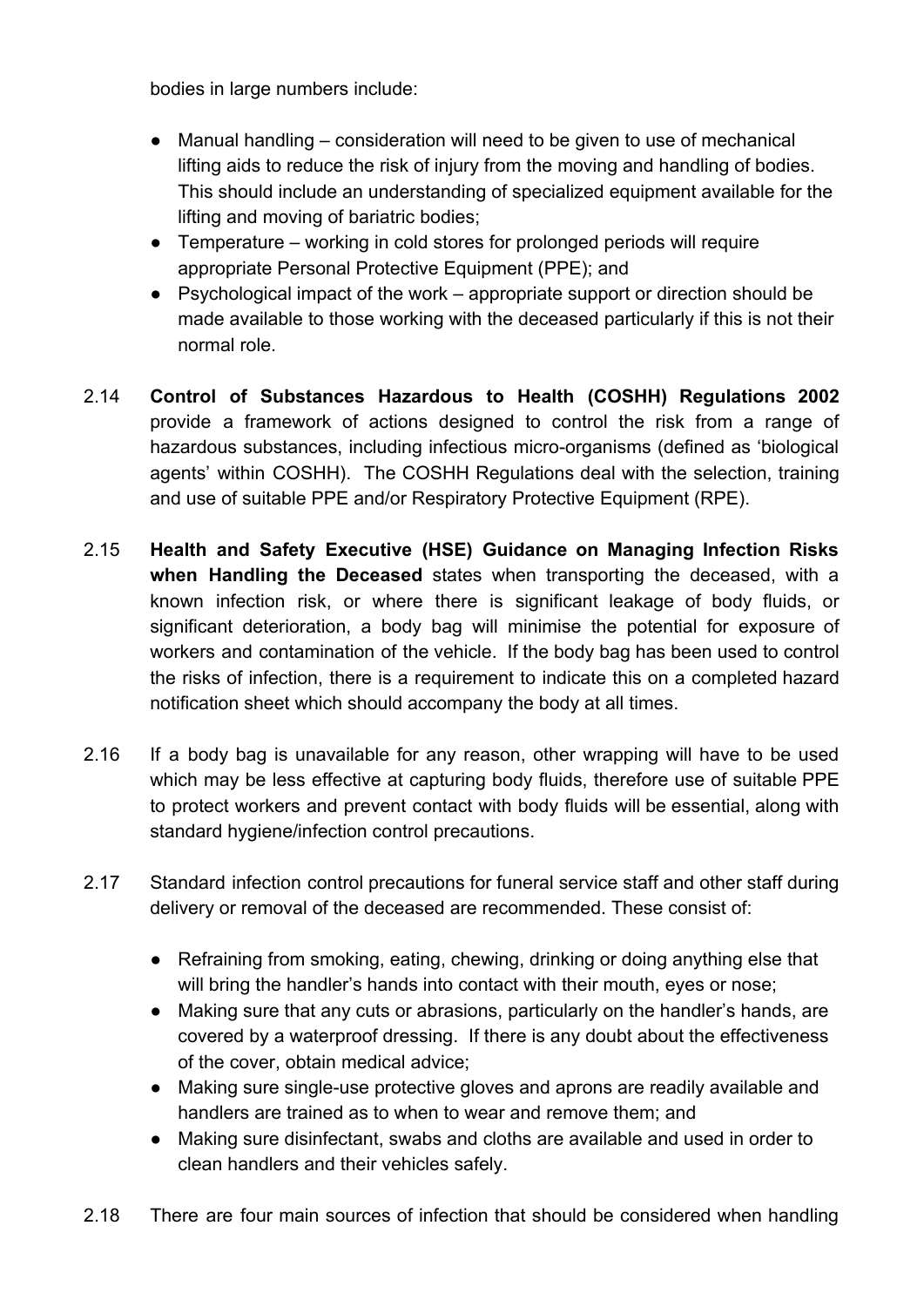the deceased:

- Blood and other body fluids (e.g. saliva, pleural fluids);
- Waste products, such as faeces and urine;
- Aerosols of infectious material, which may be released when moving bodies or handling organs/tissue samples; and
- Direct contact with tissues (e.g. skin).
- 2.19 There will be a need to carry out risk assessments to decide on selection of suitable PPE to protect those handling the deceased, dependent on the condition of the body and whether it presents a microbiological risk, e.g. masks and visors. A precautionary approach is advisable e.g. agreeing a standard PPE ensemble before implementation.
- 2.20 Disinfection and cleaning of vehicles used to transport the deceased, in order to control secondary infection from body fluids, will be essential.

#### <span id="page-11-0"></span>*Roles & Responsibilities*

- 2.21 In the event of an excess deaths scenario, the movement of bodies between homes, hospitals, mortuaries and body storage and disposal sites will require significant transportation and manual handling capacity. Vehicles used for the transportation of the deceased are not currently subject to any certification; however, care should be taken to ensure, as far as is possible, that vehicles are appropriately adapted to avoid any practical religious or ethical issues arising. Funeral directors can advise on an appropriate specification.
- 2.22 The cost of transportation of the deceased should be met by family members or, if the deceased have no family members willing or capable to arrange a funeral, the local authority. The local authority will also meet the costs of the Coroner related transportation costs.
- 2.23 The following organisations may have suitable vehicles and/or drivers which can be used for body transportation:
	- Funeral directors;
	- Private ambulance providers;
	- Police forces;
	- Local authorities;
	- Commercial transport companies;
	- Short-term vehicles hire companies; and
	- Local military (requested through the usual Military Aid to the Civil Authorities (MACA) process)

Members of the deceased's family may also be prepared to assist.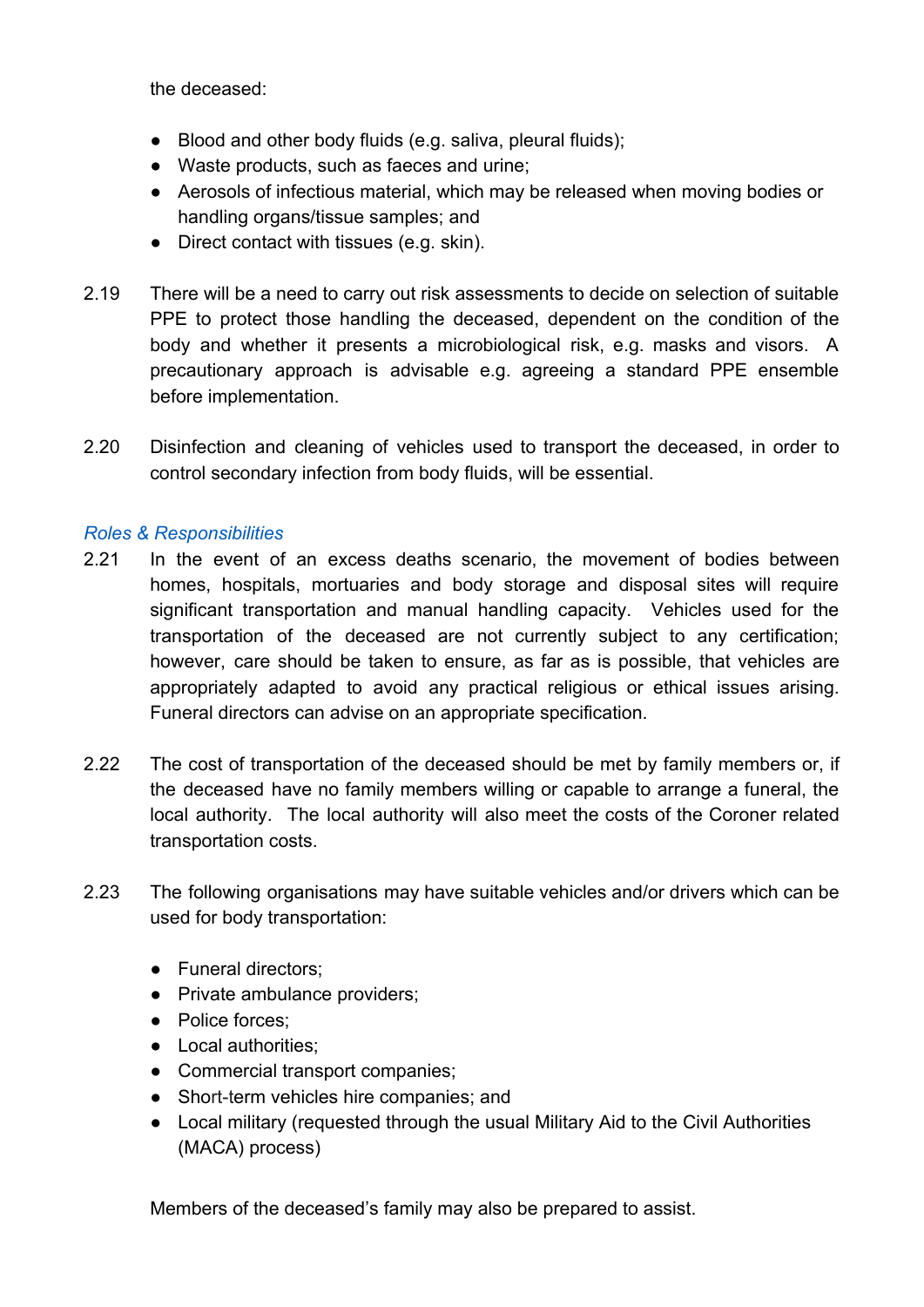- 2.24 In determining what transport options are available, consideration should be given to the availability of suitably experienced, equipped and trained drivers, plus a clear specification setting out what is required and how it will operate.
- 2.25 Ambulance services are responsible for providing a health service for patients or casualties. Once the 'recognition of life extinct' procedure has concluded, the NHS Ambulance Service has no responsibility for management of the deceased. During a pandemic, NHS Ambulance Services will not have the capacity to support the removal or transportation of bodies.

# <span id="page-12-0"></span>*Measures for Augmenting Local Capacity*

2.26 If the requirement for body transportation is expected to exceed normal capacity, other measures which planners may consider are:

| <b>Measures for Augmenting Local</b><br><b>Capacity</b>                                                      | <b>Local Lead</b>         | <b>Planning Notes</b>                                                                                                                                                                                                                                                    |
|--------------------------------------------------------------------------------------------------------------|---------------------------|--------------------------------------------------------------------------------------------------------------------------------------------------------------------------------------------------------------------------------------------------------------------------|
| Arrangements to coordinate the<br>procurement and staffing of body<br>transport, and movement of all bodies. | Local authority<br>or LRF | LRFs should consider establishing a Body Transport<br>Coordination Cell to ensure plans are in place for effective<br>arrangements for body transport, possibly as part of a wider<br>excess deaths coordination sub-group of the Strategic<br>Coordination Group (SCG). |
| Use of alternatives to coffins (e.g. body<br>bags) to facilitate transport.                                  | Local planners            | Options should be included and detailed in LRF plans.<br>Options for procuring supplies of such alternatives should be<br>evaluated locally. Potential health and safety considerations.                                                                                 |
| Augment capacity in the local funeral<br>director sector with voluntary or public<br>sector staff.           | Local authority           | Options should be included and detailed in LRF plans.                                                                                                                                                                                                                    |

# <span id="page-12-1"></span>**Medical Certificate of Cause of Death (MCCD)**

## <span id="page-12-2"></span>*Background*

- 2.27 In a non-emergency scenario when someone dies in England it is a requirement that a medical practitioner or coroner certifies the cause of death. This confirmation is exhibited in an official document called the Medical Certificate of Cause of Death (MCCD). There is a statutory duty on the medical practitioner who has 'attended the deceased during their last illness' to complete a MCCD. If this is longer than 14 days prior to the death then the medical practitioner must view the deceased. If the medical practitioner has not viewed the deceased within 14 days prior to death or after death then the registrar will refer the case to the coroner.
- 2.28 The doctor completing the MCCD will specify the cause of death and not the fact. The concept of 'life extinct', i.e. the fact, can be declared by a doctor, a police forensic medical examiner, or suitably qualified clinicians and paramedics.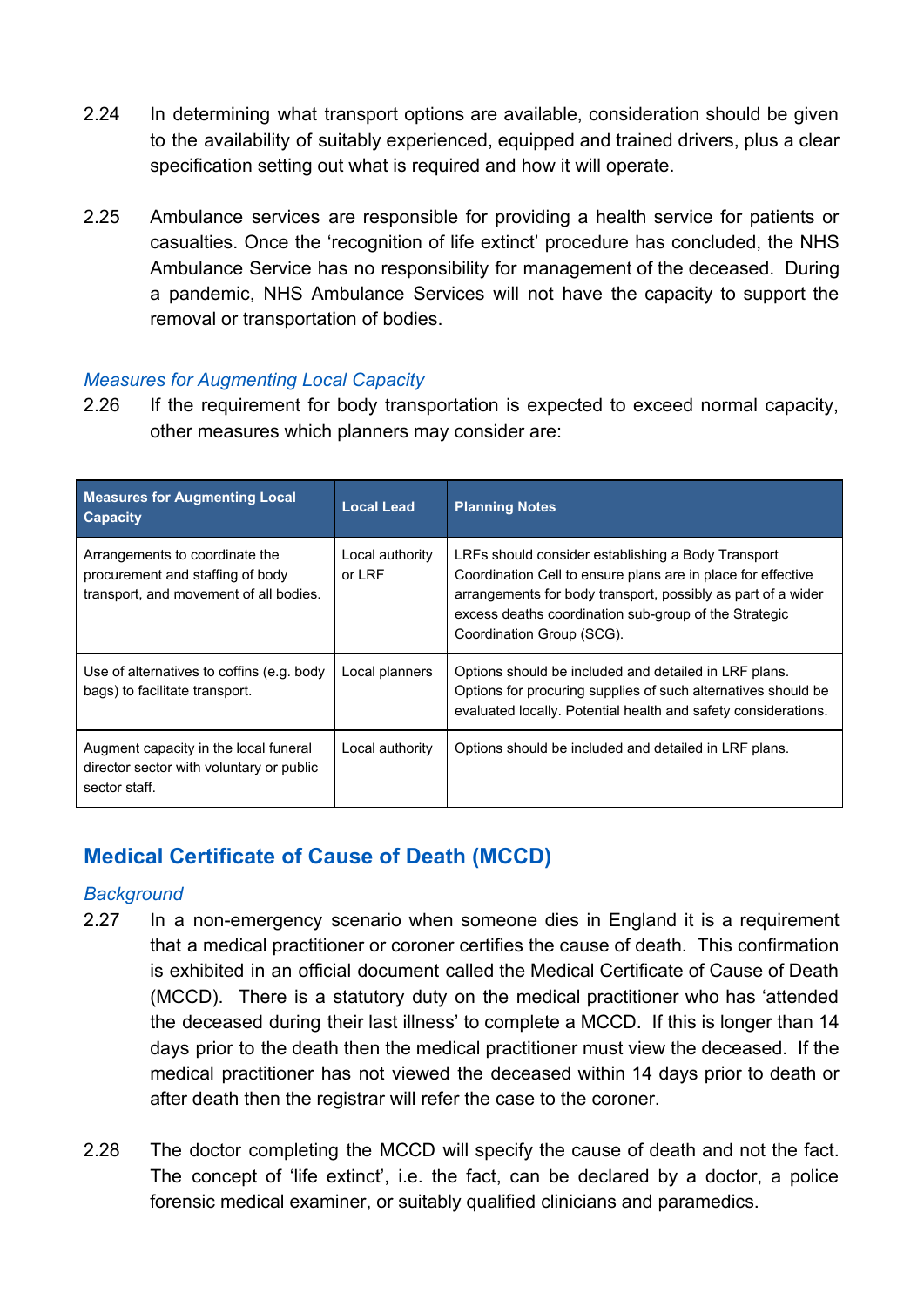- 2.29 In some circumstances, a medical practitioner is unable to certify the cause of death and the death must be reported to the Coroner, rather than issuing a MCCD. Such circumstances include when the death was deemed violent, unnatural, in state detention or of unknown cause.
- 2.30 Each death in custody or state detention in England and Wales (except those subject to Deprivation of Liberty Safeguards) is subject to an inquest by the Coroner. Prisons and Detention Centres in England have contractual health care provided by the NHS, providing them with a designated resource. Prisoners also have a high rate of dependency on the health service. Early conversations, at a local level, with medical practitioners operating within the custody facilities should establish the processes by which a satisfactory cause of death can be produced for the coroner as efficiently as possible, should a prisoner's or detainee's death have been obviously caused by a pandemic.

#### <span id="page-13-0"></span>*Legislation, Regulation and Guidance to Consider*

- 2.31 **The Coroners and Justice Act 2009** makes reference to a medical examiner system to scrutinise all non-coronial deaths. A non-statutory medical examiner system was introduced from April 2019 however the medical examiner system is not yet a statutory requirement. In a period of emergency it is recommended that a medical examiner system is suspended and medical examiners revert to their usual duties as a medical practitioner, thereby adding to the medical practitioner resource required to complete MCCDs.
- 2.32 **Pandemic Influenza: Guidance on the management of death certification and cremation certification** states the completion of a MCCD must be distinct from verification that a person has died. Such verification allows the body to be moved from the place of death to a mortuary, body storage facility or the premises of a funeral director once suspicious circumstances have been excluded.
- 2.33 Efficient verification of 'life extinct' is important for ensuring an effective and seamless process towards disposal. Deceased persons should not be taken to hospital for verification of death. Local consideration should be given to making sure there is clear agreement on which individuals, and in which circumstances, can verify death.

#### <span id="page-13-1"></span>*Roles & Responsibilities*

- 2.34 During a pandemic, all medical practitioners including general practitioners are responsible for completing MCCDs and certifying the cause of death.
- 2.35 NHS planners have a responsibility to work with doctors to ensure that local plans are put in place to cope with the increased need for MCCD provision. Additionally, NHS planners should agree with the emergency services in their area how to sustain or augment arrangements when someone dies away from a hospital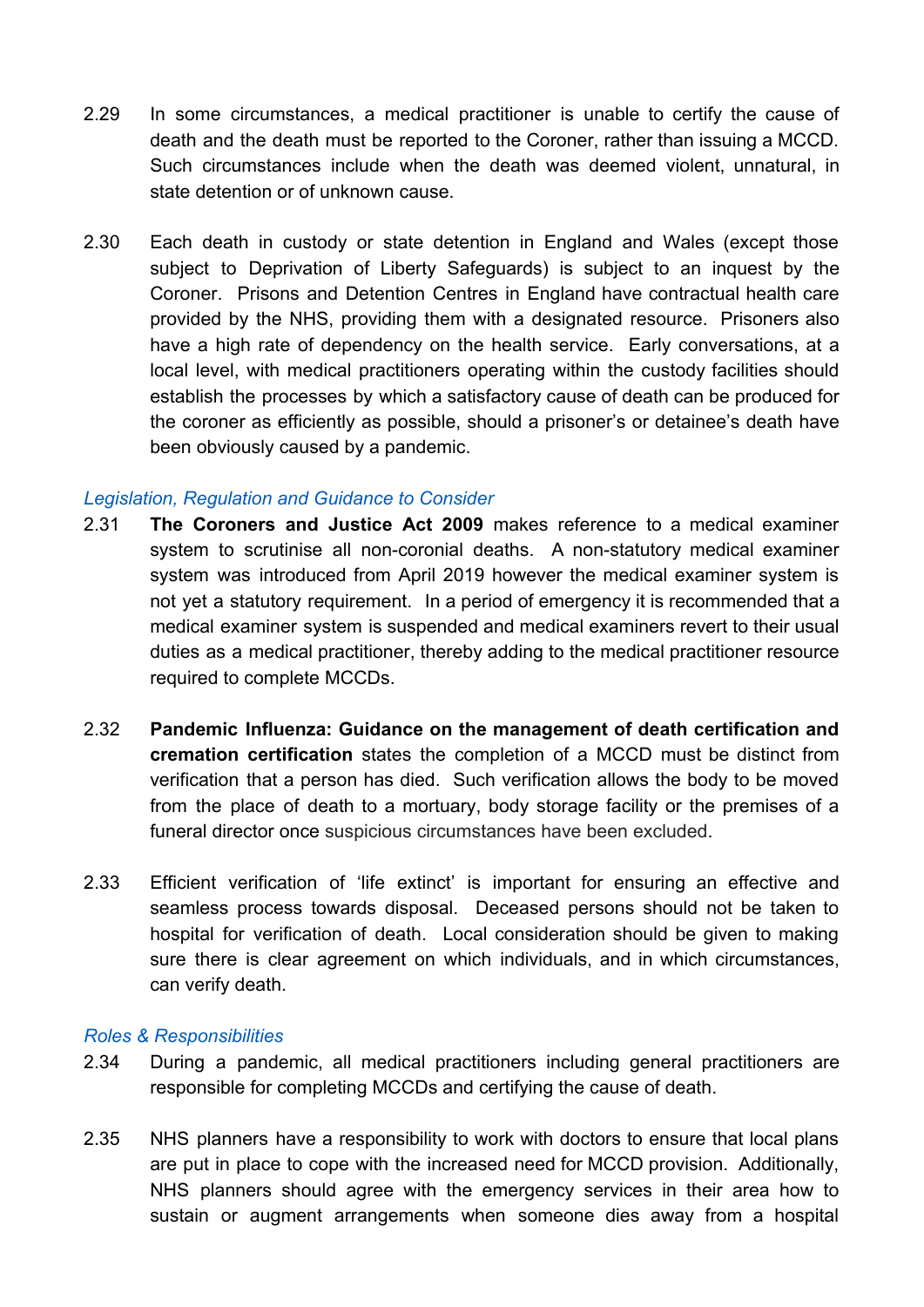setting. Plans should include arrangements for sensitively explaining how normal arrangements may have changed to families of the deceased and ensuring these are understood.

# <span id="page-14-0"></span>*Measures for Augmenting Local Capacity*

- 2.36 If the national situation is so adverse that there is little or no scope for mutual aid arrangements, Central Government may consider a number of measures for augmenting local capacity.
- 2.37 Key measures for local planners to note are listed below:

| <b>Measures for Augmenting Local Capacity</b>                                                                                                                                                                                                    | <b>Local Lead</b>  | <b>Planning Notes</b>                                                                                                                                                                                                                                                                      |
|--------------------------------------------------------------------------------------------------------------------------------------------------------------------------------------------------------------------------------------------------|--------------------|--------------------------------------------------------------------------------------------------------------------------------------------------------------------------------------------------------------------------------------------------------------------------------------------|
| Extension of doctor working hours.                                                                                                                                                                                                               | <b>NHS</b>         | Should be included and detailed in local NHS and LRF<br>plans. Consideration should be given to any Working<br>Time Directive restrictions.                                                                                                                                                |
| Remove the requirement for sick notes to be<br>provided by doctors to allow them to focus on<br>healthcare and MCCD sign off.                                                                                                                    | Local<br>employers | Should be included and detailed in LRF plans.<br>Discretion already exists within the Statutory Sick Pay<br>Medical Evidence Regulations to allow employers to be<br>flexible around when they ask for medical evidence. The<br>requirement was suspended during the 2009 flu<br>pandemic. |
| Use of primary legislation to allow retired<br>medical practitioners still registered with the<br>General Medical Council to certify deaths.                                                                                                     | <b>NHS</b>         | LRFs should consider this as a potential measure to be<br>reflected in their excess deaths plans. Central<br>Government will notify local planners if and when such a<br>provision was being introduced.                                                                                   |
| Primary legislation to allow medical<br>practitioners who have not attended<br>deceased during final illness to provide an<br>MCCD if their death appears, to the best of<br>their knowledge, to have been caused by<br>natural causes.          | <b>NHS</b>         | LRFs should consider this as a potential measure to be<br>reflected in their excess deaths plans. Central<br>Government will notify local planners if and when such a<br>provision was being introduced.                                                                                   |
| Secondary legislation to allow attending<br>practitioners (where possible) to complete an<br>MCCD without a referral to the Coroner as<br>long as they have seen the deceased within<br>28 days rather than the current 14 days.                 | <b>NHS</b>         | LRFs should consider this as a potential measure to be<br>reflected in their excess deaths plans. Central<br>Government will notify local planners if and when such a<br>provision was being introduced.                                                                                   |
| Put arrangements in place to be able to deal<br>with the increase in deaths at home and the<br>signing of MCCDs.                                                                                                                                 | <b>NHS</b>         | Should be included and detailed in local NHS and LRF<br>plans.                                                                                                                                                                                                                             |
| If it would be useful for nurses who do not<br>normally confirm life extinct to do so in a<br>pandemic, appropriate training should be<br>provided to ensure that the nurses<br>concerned consider themselves competent<br>to perform this role. | <b>NHS</b>         | Should be included and detailed in local NHS and LRF<br>plans.                                                                                                                                                                                                                             |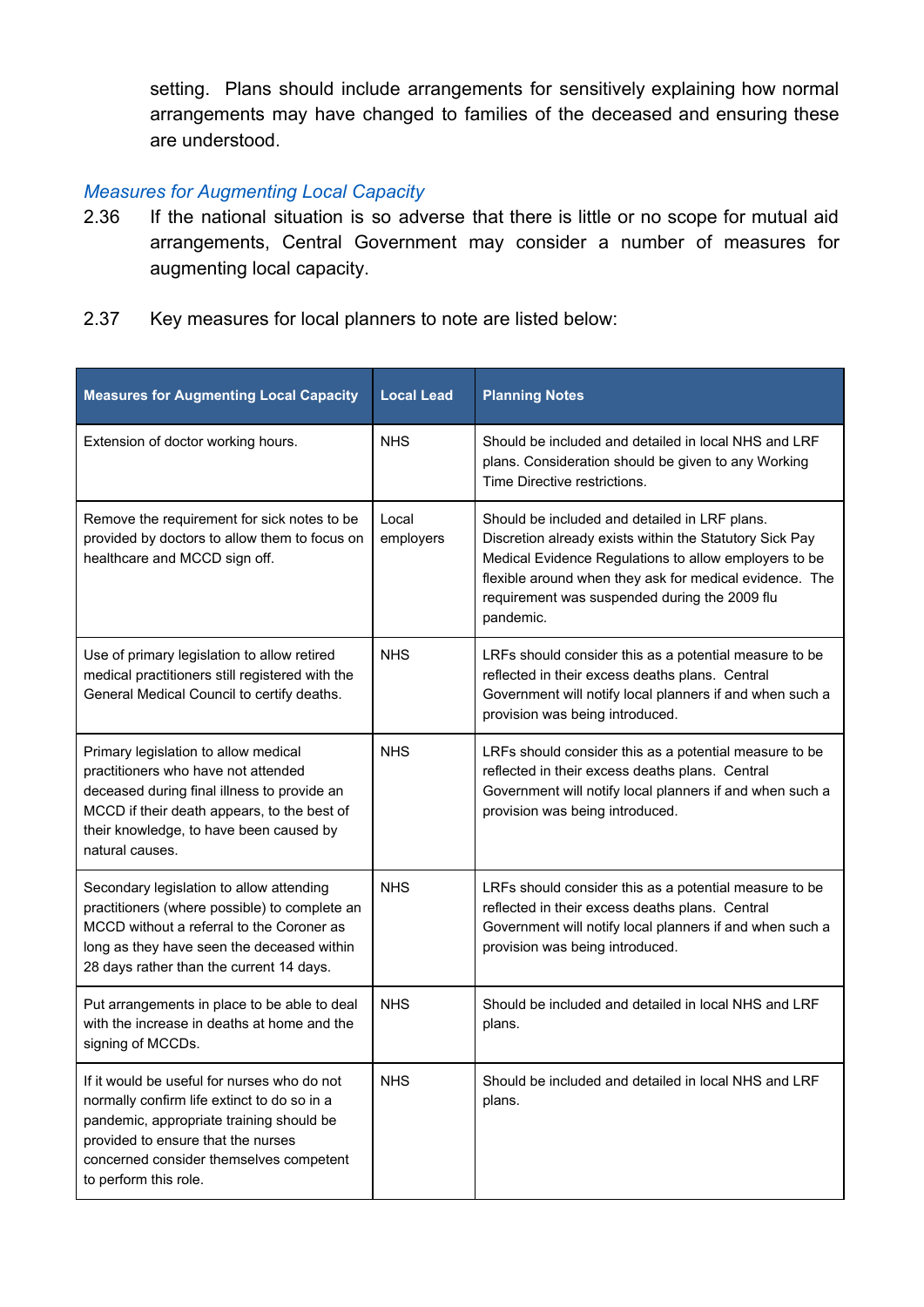| Doctors who are no longer registered with<br>the General Medical Council (GMC) may still<br>be able to assist in certifying death or acting<br>as a medical referee, acting responsibly<br>within the scope of GMC guidance on<br>responding to emergencies. This type of<br>registration is called Temporary Registration<br>(Emergency) (TR(E)). TR(E) will be covered<br>by NHS indemnity insurance arrangements<br>providing there is a clear contractual<br>relationship with an employer. | <b>NHS</b> | Should be included and detailed in local NHS and LRF<br>plans. |
|-------------------------------------------------------------------------------------------------------------------------------------------------------------------------------------------------------------------------------------------------------------------------------------------------------------------------------------------------------------------------------------------------------------------------------------------------------------------------------------------------|------------|----------------------------------------------------------------|
|-------------------------------------------------------------------------------------------------------------------------------------------------------------------------------------------------------------------------------------------------------------------------------------------------------------------------------------------------------------------------------------------------------------------------------------------------------------------------------------------------|------------|----------------------------------------------------------------|

# <span id="page-15-0"></span>**Coroners**

## <span id="page-15-1"></span>*Background*

- 2.38 A Coroner is an independent judicial officer appointed by local authorities with the consent of the Chief Coroner and Lord Chancellor. Most Coroners are qualified lawyers but some Coroners may be doctors. All are judges. Coroner's Officers, who may be civilians or police officers, work under the direction of the Coroner and liaise with bereaved families, the police, doctors and funeral directors.
- 2.39 Coroners have a statutory duty to investigate deaths reported to them when there is reason to suspect the death may have been violent or unnatural or violent, of unknown cause or in custody or otherwise in state detention. Local authorities and the police provide funding for resources and staff to support the Coroner.

## <span id="page-15-2"></span>*Legislation, Regulation and Guidance to Consider*

- 2.40 **Registration of Births and Deaths Regulations 1987** states that a death must be referred to the Coroner if the medical practitioner (who attended the deceased during their final illness) did not see the patient within 14 days prior to the death or after death. In a period of emergency, it is intended that the 14 day period is extended to 28 days and that any medical practitioner can certify the cause of death by completing the MCCD if they or any other medical practitioner has attended the patient within 28 days prior to death, verified the death or viewed the deceased.
- 2.41 The Chief Coroner will issue guidance as necessary to coroners on matters relevant to pandemics and similar. It will cover, for example, the recruitment of additional judicial resources as well as a range of practical matters.
- 2.42 In general, the LRF should discuss the likely demands on coroners and their staff; the Coroner's own staff shortages in a pandemic; and the scope for flexible working, including distance working, and arrangements for the pooling of resources. Coroners will need robust business continuity plans, and these could usefully be included in the wider LRF plans. The issues before the coroner will have an inevitable and significant overlap with questions of body storage, transport of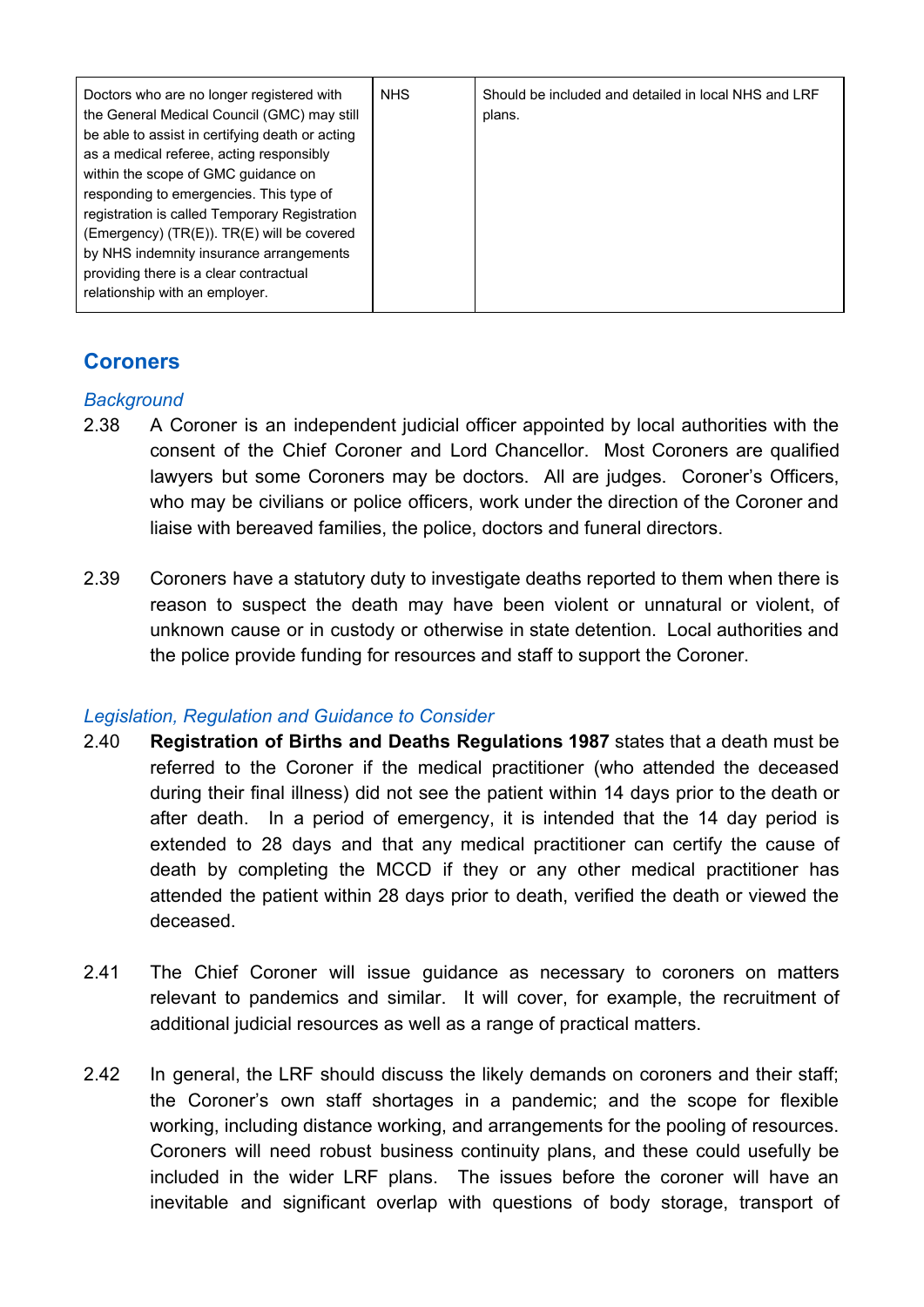bodies and so on, in an excess deaths scenario.

- 2.43 In a pandemic scenario, there may be a proportion of deaths that will be reported to the Coroner which, in normal times, would be registered through the MCCD route, but cannot be because the deceased has not been seen by a doctor within the legal timescales. LRFs and the local coroner should engage in planning for the scenario.
- 2.44 Where a death is reported to the coroner, it is for the coroner to determine whether a post-mortem examination is necessary, or whether the cause of death can be established on the basis of other evidence. Coroners are reliant upon hospitals and local authorities for the provision of post-mortem examination facilities. It is also important to understand that such mortuaries will be handling a significant number of deceased associated with the pandemic and therefore there will be a substantial reduction in the available capability of mortuaries, pathologists and mortuary staff to process even the normal throughput of cases. Coroners should always consider, in all circumstances, whether a post-mortem examination is necessary, particularly where a post-mortem examination may be judged a high risk.
- 2.45 Coroners are required to investigate deaths that occur abroad where the body is returned to their jurisdiction and the circumstances of the death are such that they would otherwise be required to investigate if the death had occurred in England. In the event of a pandemic there may be an increased number of deaths abroad that would need to be referred to the Coroner where the body is repatriated. During a pandemic the appetite for processing these should be weighed against the needs to keep the Coronial system as efficient as possible. It is not the role of the coroner to manage the repatriation, only to deal with the case once it is reported to them.

#### <span id="page-16-0"></span>*Roles & Responsibilities*

- 2.46 In prioritising local services in the event of a pandemic, local planners should take into account the key role the Coroner plays in ensuring a smooth death management process. Were there any disruption to Coroner's services locally, the potential for disruption and impact on public health would be considerable.
- 2.47 Coroners have a pivotal role in relation to post-mortems and the numbers that are carried out. Coroners should, therefore, be an integral part of the planning and response process, feeding their views into the overall LRF Pandemic plan. Local authorities should work with Coroners and local police to put business continuity plans in place. These should include arrangements for explaining to families of the deceased any changes to the normal working procedures and practices, and ensuring these are understood.

#### <span id="page-16-1"></span>*Repatriation Overseas*

2.48 As with many of the procedures around death and funerals, repatriation of human remains is essentially a private arrangement between the family of the deceased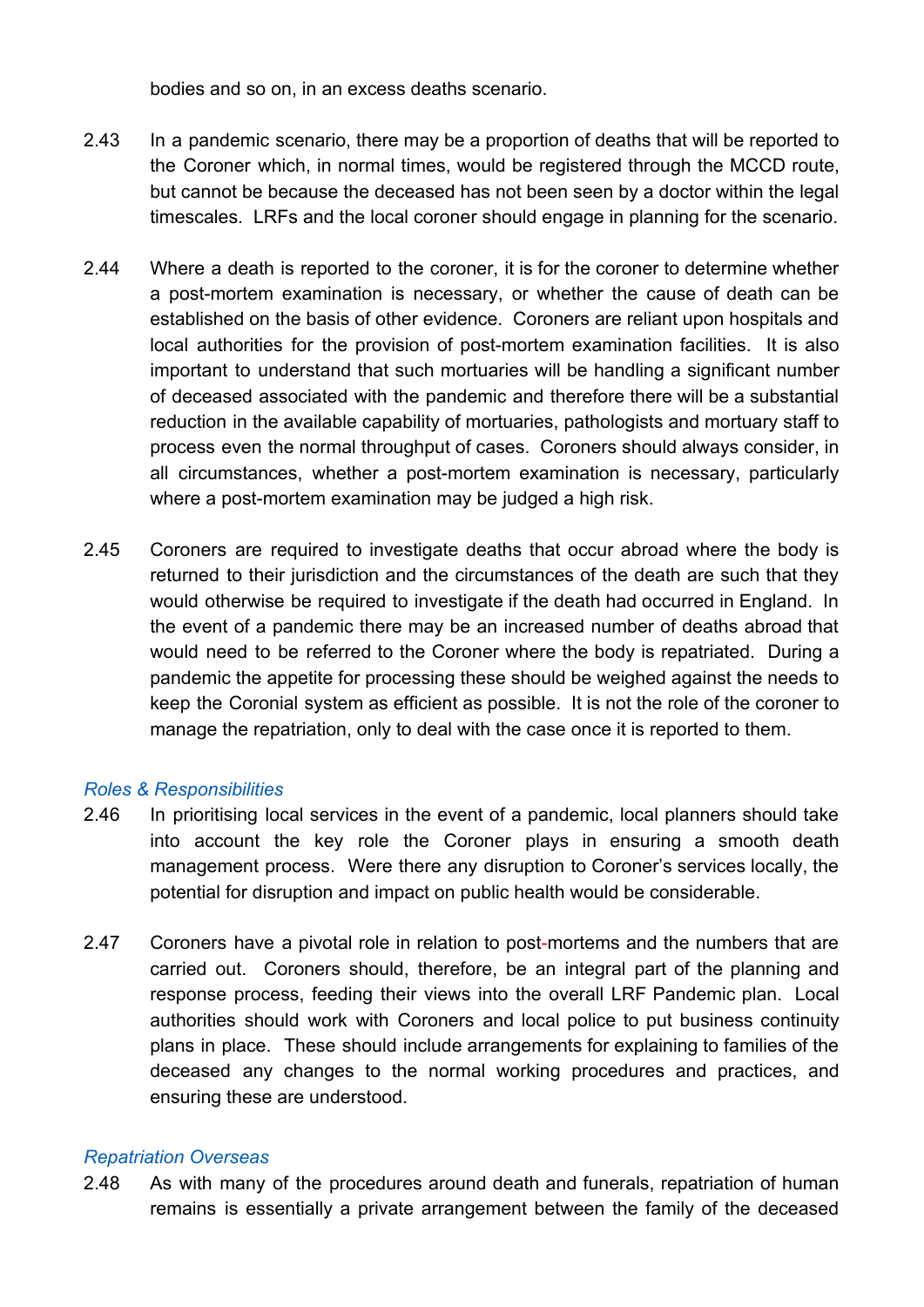and one or more commercial organisations. Nevertheless, in cases where repatriation is desired, the body cannot leave England or Wales without the authorisation of the coroner.

2.49 During a pandemic, repatriation may be difficult due to circumstances at the time in other countries and possible flight disruption. The Foreign and Commonwealth Office (FCO) can inform foreign missions in the UK that it may not be possible for repatriation of bodies of foreign nationals to continue in the event of a pandemic, and that local body disposal is the more likely course. Similarly, it is not possible to predict whether other countries will continue to permit repatriation of British Nationals during a pandemic.

#### <span id="page-17-0"></span>*Measures for Augmenting Local Capacity*

- 2.50 Local authorities, coroners and others within the LRF should identify measures they might take to ensure coronial services can be maintained. There will be considerable overlap between narrower coroner issues and wider issues of body storage, body transport, mortuary capacity etc. Should capacity to maintain services reduce, coroners' (and related) business continuity plans should identify what their priorities will be during a pandemic. These plans should include arrangements for explaining to families of the deceased the situation and ensuring these are understood. They should also be shared with LRFs.
- 2.51 The following business continuity measures should be considered by Coroners and local authorities and included in business continuity planning:
	- Deploy judicial and other resources efficiently it may for example, be necessary to prioritise decision-making on report of death rather than hearing inquests;
	- Identification of potential additional judicial resources which can be appointed in the event of a pandemic;
	- By agreement between Coroners and their local authorities, neighbouring coroner's areas may volunteer to pool resources;
	- Redeployment of support staff from other local authority functions for a fixed term; and
	- Redeployment of staff from the police for a fixed term.
- 2.52 If the national situation is so adverse that there is no potential for mutual aid arrangements, Central Government may consider a number of measures for augmenting local capacity.
- 2.53 Key measures for local planners to focus on are listed below: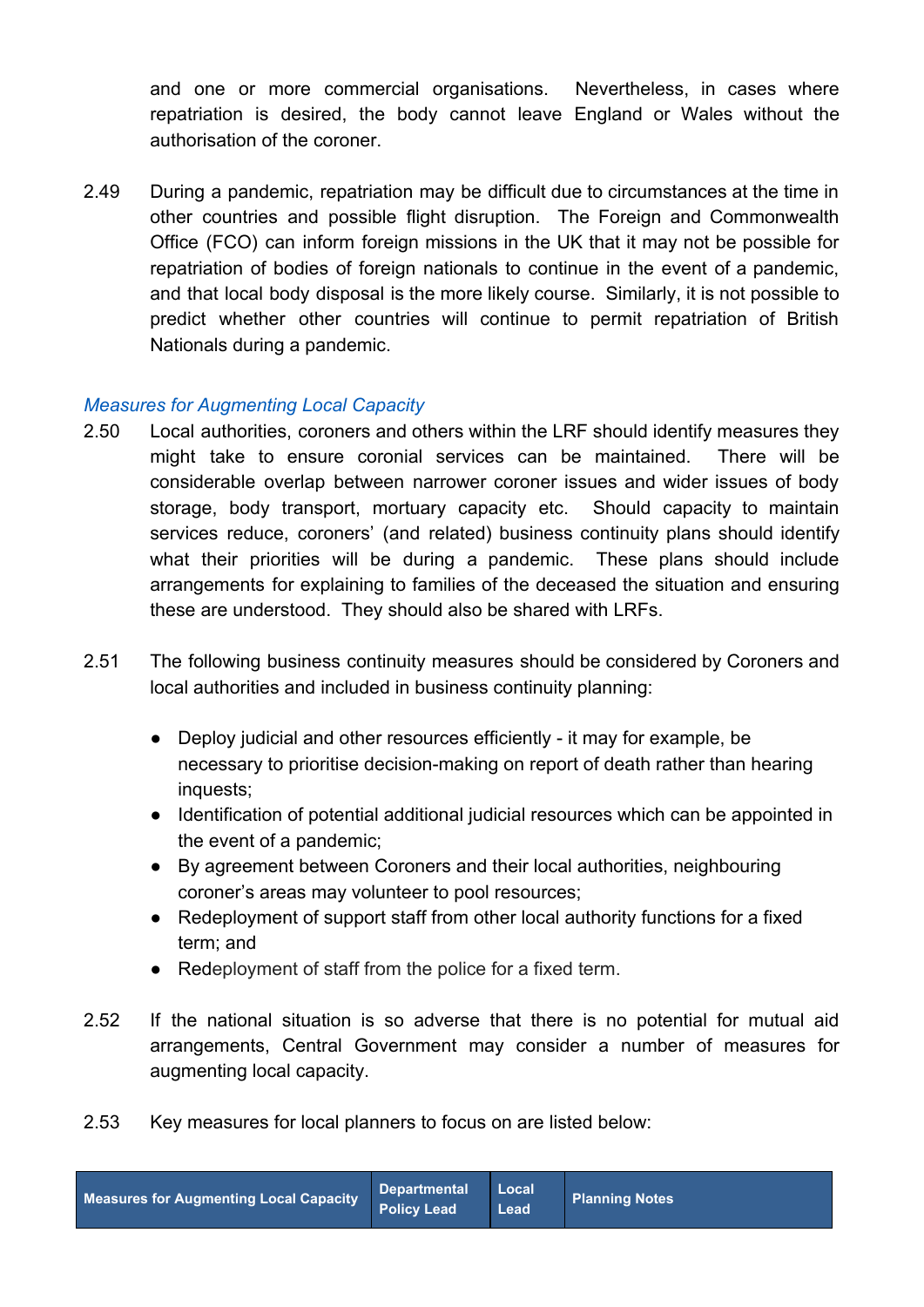| Deploy judicial resources efficiently - for<br>example, it may be necessary to adjourn<br>some inquests in order to prioritise<br>decision-making on report of death.                                                                                                                                           | Chief Coroner's<br>Officer                            | Coroner                                 | Should be included and detailed in LRF<br>plans.                                                                                                                                                             |
|-----------------------------------------------------------------------------------------------------------------------------------------------------------------------------------------------------------------------------------------------------------------------------------------------------------------|-------------------------------------------------------|-----------------------------------------|--------------------------------------------------------------------------------------------------------------------------------------------------------------------------------------------------------------|
| Cross-appointment of Senior Coroners to<br>other jurisdictions.                                                                                                                                                                                                                                                 | MoJ<br>Chief Coroner's<br>Office                      | Coroner                                 | LRFs should consider this as a potential<br>option in their excess deaths plans.                                                                                                                             |
| Consider how evidence can best be heard in<br>inquest hearings which go ahead during the<br>pandemic, including whether there are better<br>options than taking oral evidence.                                                                                                                                  | Chief Coroner's<br>Office                             | Coroner                                 | LRFs plans should cover the need for<br>evidence to be heard, and the potential<br>use of alternative means of taking oral<br>evidence.                                                                      |
| Appoint and deploy additional administrative<br>staff to support the Coroner.                                                                                                                                                                                                                                   | <b>MHCLG</b>                                          | Coroner<br>Local<br>Authority<br>Police | Should be included and detailed in LRF<br>plans, with options such as creation of a<br>pre-identified pool of suitable<br>candidates.                                                                        |
| Appointment of additional Coroners,<br>complying with necessary experience<br>requirements.                                                                                                                                                                                                                     | MoJ<br>Chief Coroner's<br>Office<br>Local authorities | Coroner                                 | LRFs should include this option in their<br>excess deaths plans.                                                                                                                                             |
| Amend the requirement to refer deaths to the<br>Coroner if the registered medical practitioner<br>(who must have attended the deceased<br>during their final illness) who certified the<br>cause of death had seen neither the body<br>after death nor the patient within 14 days of<br>their death to 28 days. | MoJ<br><b>DHSC</b><br>Home Office                     | Coroner<br><b>NHS</b>                   | LRFs should consider this as a potential<br>measure to be reflected in their excess<br>deaths plans. Local planners will be<br>notified if and when this measure is to<br>be introduced.                     |
| A monitoring system could be put in place on<br>a regional basis which could distribute cases<br>evenly amongst available Coroners.                                                                                                                                                                             | <b>MHCLG</b><br><b>DHSC</b>                           | Coroner<br><b>NHS</b>                   | Should be included and detailed in LRF<br>plans. Although no Central Government<br>action is required, it would be expected<br>that such a move would follow an advice<br>note to ensure national coherence. |

# <span id="page-18-0"></span>**Death Registration**

## <span id="page-18-1"></span>*Background*

2.54 All deaths within England have to be registered with a Registrar. Registrars are employees of the respective local authorities. Funerals cannot take place until certificates for burial or cremation have been issued either by the Registrar or by the Coroner. The Registrar needs to register the death before issuing a death certificate. Registration normally needs to occur within five days of the death in England, Wales and Northern Ireland and within eight days of the death in Scotland, unless the death is being investigated by a Coroner or Procurator Fiscal. The registration must take place in the same district as the death took place.

## <span id="page-18-2"></span>*Legislation, Regulation and Guidance to Consider*

2.55 **Registration of Births and Deaths Regulations 1987** allows still-births to be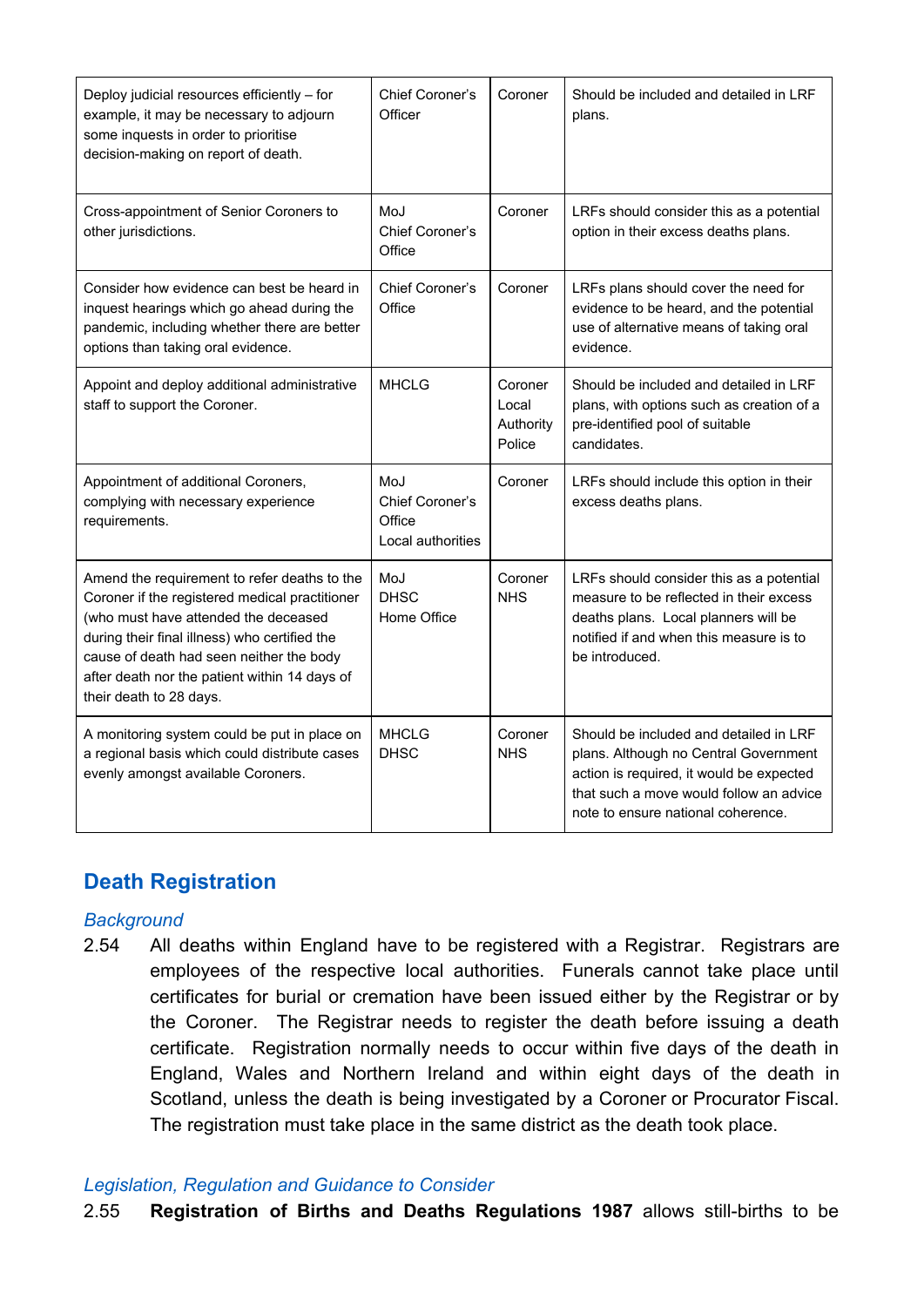registered more than three months after a child has been still-born. This allows for this process to be undertaken after a pandemic has potentially ended, though careful consideration will be needed as to whether and how this is applied. Registration of births and deaths (and of places of worship) are reserved to the UK Government under Section L14 of Schedule 7A of the Government of Wales Act 2006.

2.56 **Pandemic Influenza: Guidance on the management of death certification and cremation certification** states that where the proposed method of disposal is by burial, authorisation is effected by a Coroner's disposal order or the Registrar's disposal certificate (normally following registration of the death). No changes to these requirements are proposed for the purposes of facilitating burial in the context of a pandemic.

## <span id="page-19-0"></span>*Roles & Responsibilities*

- 2.57 Registration legislation requires a 'qualified informant', usually a relative but alternatively someone present at the death or who is arranging the funeral, to provide the relevant information to the Registrar.
- 2.58 If the Registrar is satisfied with the information provided, they may then issue the [green] Certificate for Burial or Cremation.
- 2.59 The Office for National Statistics (ONS) is responsible for reporting on the number of registered deaths. The Registrar is tasked with updating the ONS.
- 2.60 Registrars, and where relevant Coroners, direct all relatives of the deceased to the Department for Work and Pensions (DWP) '*What to Do After a Death*'<sup>3</sup>.

## <span id="page-19-1"></span>*Measures for Augmenting Local Capacity*

- 2.61 The ability of Registrars in each local authority to manage the potential demand for death registrations is likely to vary by area. Local authorities might consider including the following options in their business continuity plans:
	- Employment of extra staff to act as Deputy Registrars, and the provision of necessary training;
	- Contact between registration districts to explore potential for interchange of staff to cover absenteeism;
	- Extension of opening hours, incorporation of shift working, and moving to a seven day working week;
	- Rationalising work processes; prioritising death services and deferring activity on births, marriages and civil partnerships, where possible;
	- Delaying the issue of birth, marriage and death certificates unless they are required urgently (e.g. for investigation purposes); and

<sup>&</sup>lt;sup>3</sup>What to do when [someone](https://www.gov.uk/after-a-death) dies: step by step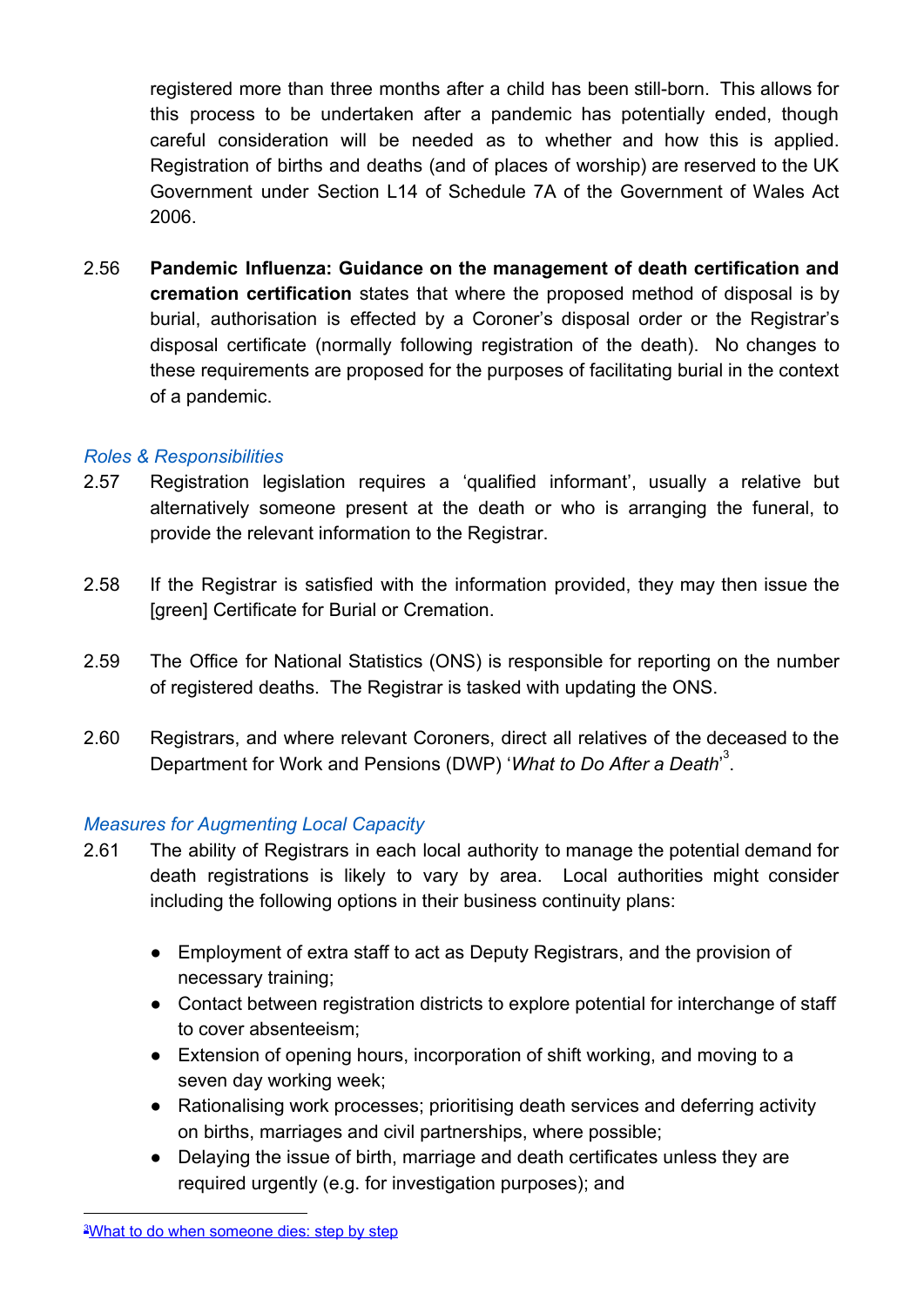- Publicity of arrangements for death registration through local press, websites, and notices.
- 2.62 The DWP and its Executive Agencies including Jobcentre Plus should have resilient business continuity arrangements to ensure the administration of key services, that support payments, can be maintained during a pandemic. Using existing legislation, a number of changes can be made to the way key services are delivered during a pandemic, to take account of priorities at the time, particularly funeral payments.
- 2.63 If the national situation is so adverse that there is no potential for mutual aid arrangements, Central Government may consider a number of measures for augmenting local capacity.

| 2.64 |  |  | Key measures for local planners to focus on are listed below: |
|------|--|--|---------------------------------------------------------------|
|      |  |  |                                                               |

| <b>Measures for</b><br><b>Augmenting Local</b><br><b>Capacity</b>                                                          | <b>Departmental</b><br><b>Policy Lead</b> | Local<br>Lead      | <b>Planning Notes</b>                                                                                                                                                                                                             |
|----------------------------------------------------------------------------------------------------------------------------|-------------------------------------------|--------------------|-----------------------------------------------------------------------------------------------------------------------------------------------------------------------------------------------------------------------------------|
| Extension of working hours<br>by Registrars.                                                                               | HO (GRO)                                  | Local<br>Authority | Should be included and detailed in LRF plans.                                                                                                                                                                                     |
| Prioritising death services<br>and deferring activity on<br>births, marriages and civil<br>partnerships.                   | HO (GRO)                                  | Local<br>Authority | Should be included and detailed in LRF plans.                                                                                                                                                                                     |
| Remote registration of<br>death using phone, fax<br>and/or email.                                                          | HO (GRO)                                  | Local<br>Authority | LRFs should consider this as a potential measure which<br>may be introduced. Local planners will be notified if and<br>when this measure is to be introduced.                                                                     |
| Use of funeral director to<br>act as qualified informants<br>on behalf of family.                                          | HO (GRO)                                  | Local<br>Authority | LRFs should consider this as a potential measure to be<br>reflected in their excess deaths plans. Local planners will<br>be notified if and when this measure is to be introduced.                                                |
| Primary legislation to<br>remove requirement for<br>Registrar to see original<br>MCCD before issuing<br>death certificate. | HO (GRO)                                  | Local<br>Authority | LRFs may wish to consider this as an option of the last<br>resort, but would not be expected to have detailed plans<br>in place to implement it. Local planners will be notified if<br>and when this measure is to be introduced. |
| Secure additional<br>Registrars through mutual<br>aid.                                                                     | HO (GRO)                                  | Local<br>Authority | Should be included as potential option in LRF plans, but<br>may not be available depending on the spread of the<br>pandemic.                                                                                                      |

# <span id="page-20-0"></span>**Body Storage**

## <span id="page-20-1"></span>*Background*

2.65 Existing facilities for storing bodies are found within hospitals, public and private mortuaries and Funeral Director's premises as well as a very limited quantity of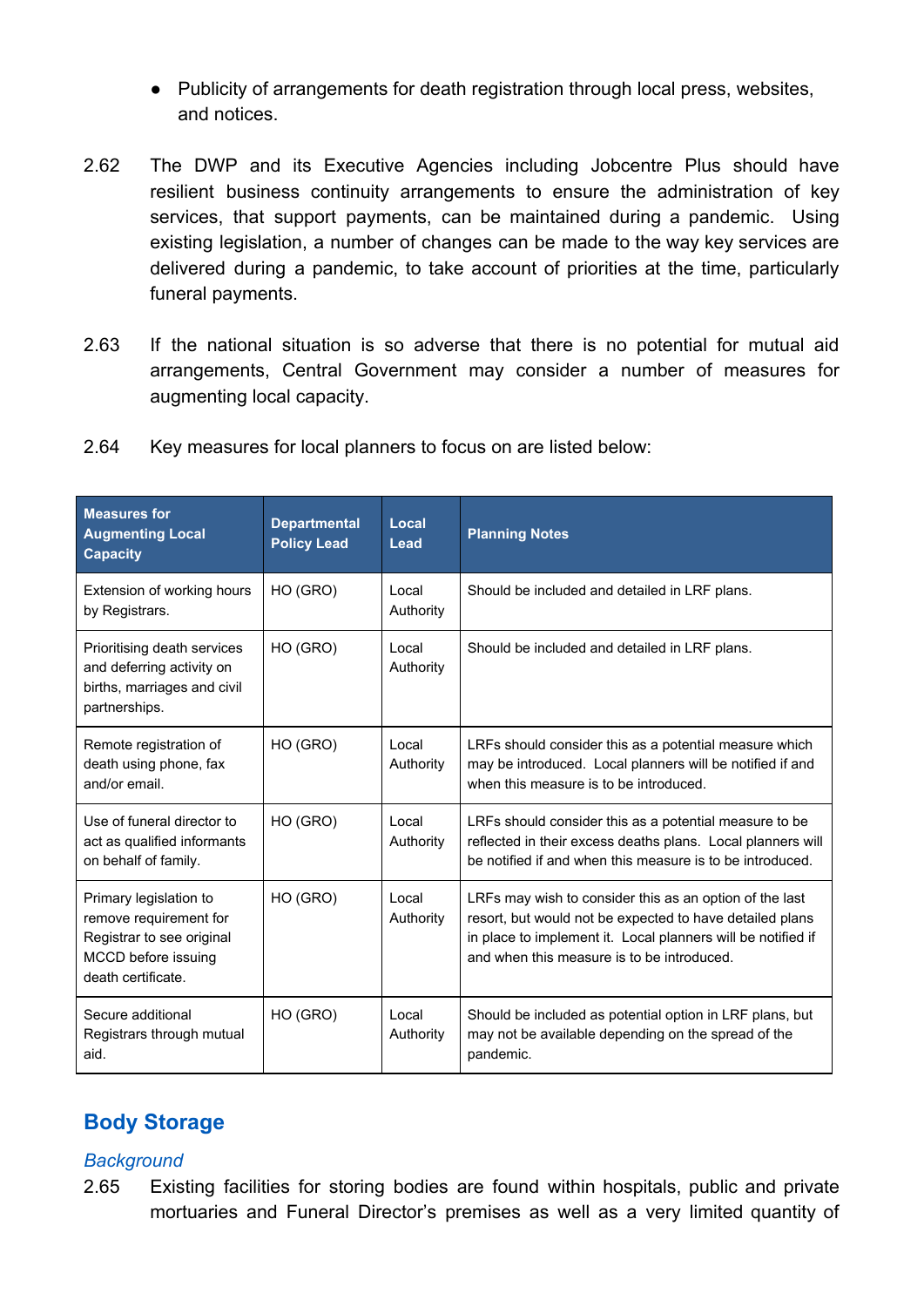temporary body storage facilities maintained as part of the legacy from the former National Emergency Mortuary Arrangements (NEMA). NHS mortuaries are not always for patients who die in the direct care of the NHS e.g. in hospital or in an ambulance, but in many areas make up the only public mortuary capacity available and in this instance are part-funded by local authorities.

- 2.66 Body storage is required for initial storage of the deceased pending death certification and registration; awaiting investigation by a Coroner; and/or awaiting burial or cremation.
- 2.67 It is important to distinguish between body storage and temporary mortuaries. For the purposes of this section, body storage is for the temporary storage of the deceased resulting from the overwhelming of existing storage capacity and does not include the provision of temporary mortuary capacity e.g. facilities to undertake post-mortems.
- 2.68 While the other measures detailed within this framework will provide an increased capacity in each part of the death management process it is likely that they will still become overwhelmed during a pandemic. Effective temporary body storage capacity provides a buffer to allow the other parts of the process to continue to function before any further exceptional measures being required.

#### <span id="page-21-0"></span>*Legislation, Regulation and Guidance to Consider*

2.69 **DHSC Health Building Note 20 – Facilities for Mortuary and Post-Mortem Room Services (England and Wales); Mortuary and post mortem facilities: Design and Briefing Guidance (Scottish Health Planning Note 16-01); Health and Safety at Work Act 1974, Management of Health and Safety at Work Regulations 1999, Control of Substances Hazardous to Health (COSHH) Regulations 2002, HSE Guidance on Managing Infection Risks When Handling the Deceased, Human Tissue Act 2004 and Care and Respect in Death Good Practice Guidance for NHS Mortuary Staff** have been reviewed to produce the information below for the construction, equipping, staffing and running of a temporary body storage facility.

#### <span id="page-21-1"></span>Accommodation & Equipment

- 2.70 The recommended minimum standards when identifying an appropriate building for temporary body storage are:
	- Single level (ground floor) access for loading / unloading;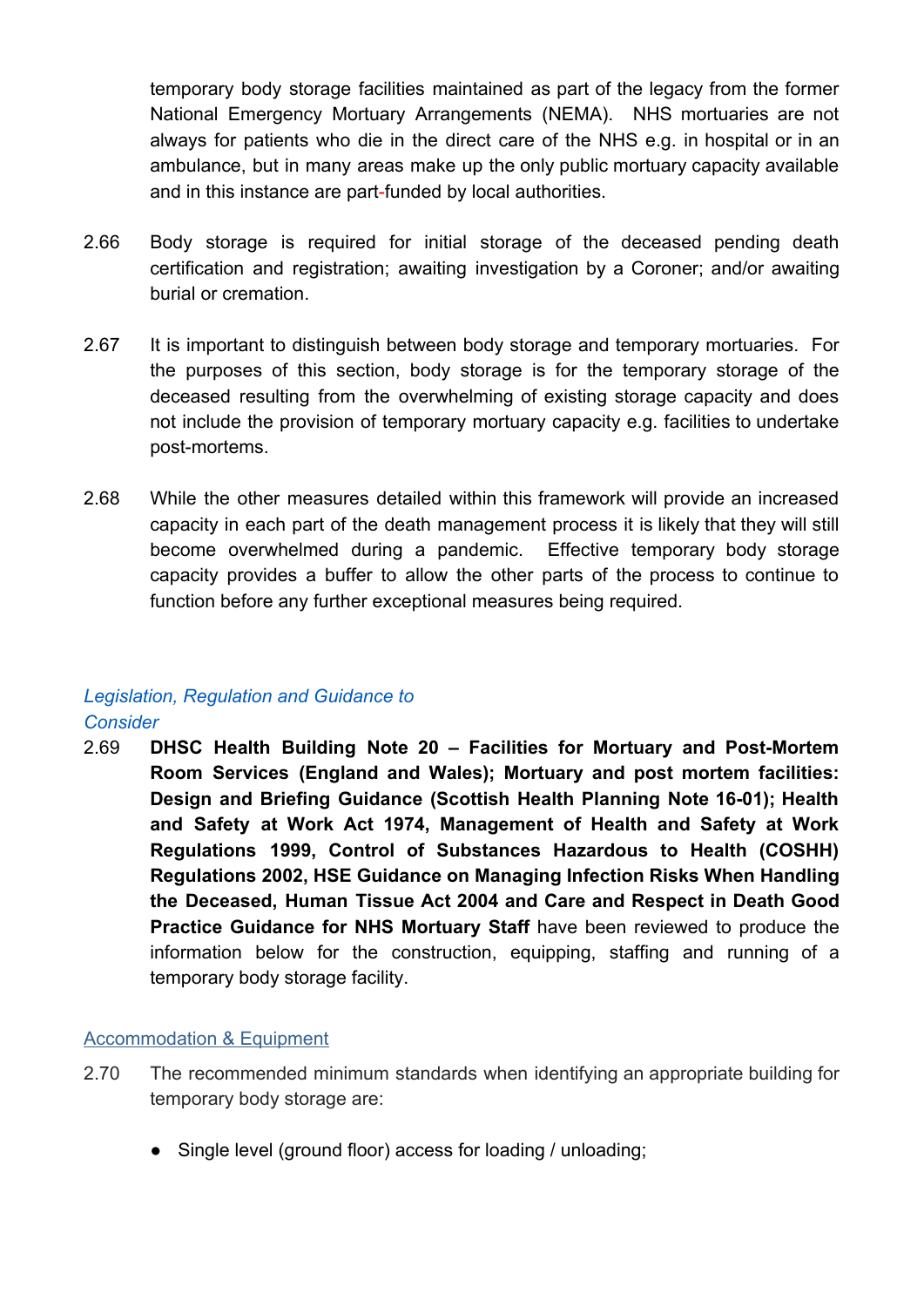- $\bullet$  Secured premises<sup>4</sup>;
- Access for vehicles 24hrs a day;
- Entrance not overlooked by public view (shielded using tenting if required, so vehicles can unload under cover);
- Electricity and water supply;
- Appropriate height for storage racking for bodies three high (see separate section below); and
- Office and welfare facilities.
- 2.71 The storage facility described does not have the ability to undertake any mortuary proceedings. Additional storage facilities for existing hospital and public mortuaries should be detailed within these premises existing business continuity plans.
- 2.72 Floors should be sealed, impervious concrete or covered in non-slip waterproof rubber flooring, allowing for easy cleaning of contaminants and to prevent any risk of contamination spreading. Consideration must to be given to the lawful disposal of cleaning and disinfectant (C&D) chemicals/wash-waters generated either during storage or when the bodies have been removed and the building is cleaned. Vast quantities of C&D wash-water effluent are likely to be produced and if these are disposed in to the environment, environmental risk assessments and environmental permits are required prior to discharge. Early engagement with the Environment Agency is recommended.
- 2.73 It is recommended the following equipment should be provided:
	- 'A' frame ladders (height greater than top shelf of racking);
	- Hydraulic or electric lift transport trolley (maximum lift exceeds height of top shelf of racking);
	- Single-man hoist;
	- Body racking (see section below for details);
	- Chiller unit;
	- IT and printers;
	- Phone:
	- Staff washing and toilet facilities;
	- Boot washing facility;
	- Staff welfare facility;
	- Clinical waste bins for cleaning materials;
	- Appropriate PPE (see section on Body Transport above);
	- Storage facility for clinical waste prior to collection;
	- Cleaning materials;
	- Secure valuables/property store;
	- Pest control measures;
	- Back up chiller unit; and

<sup>4</sup> If the space being used is considered to have inadequate security i.e. a demountable structure, collection of ISO containers and Portacabins; a secure, regularly patrolled perimeter fence will need to be constructed.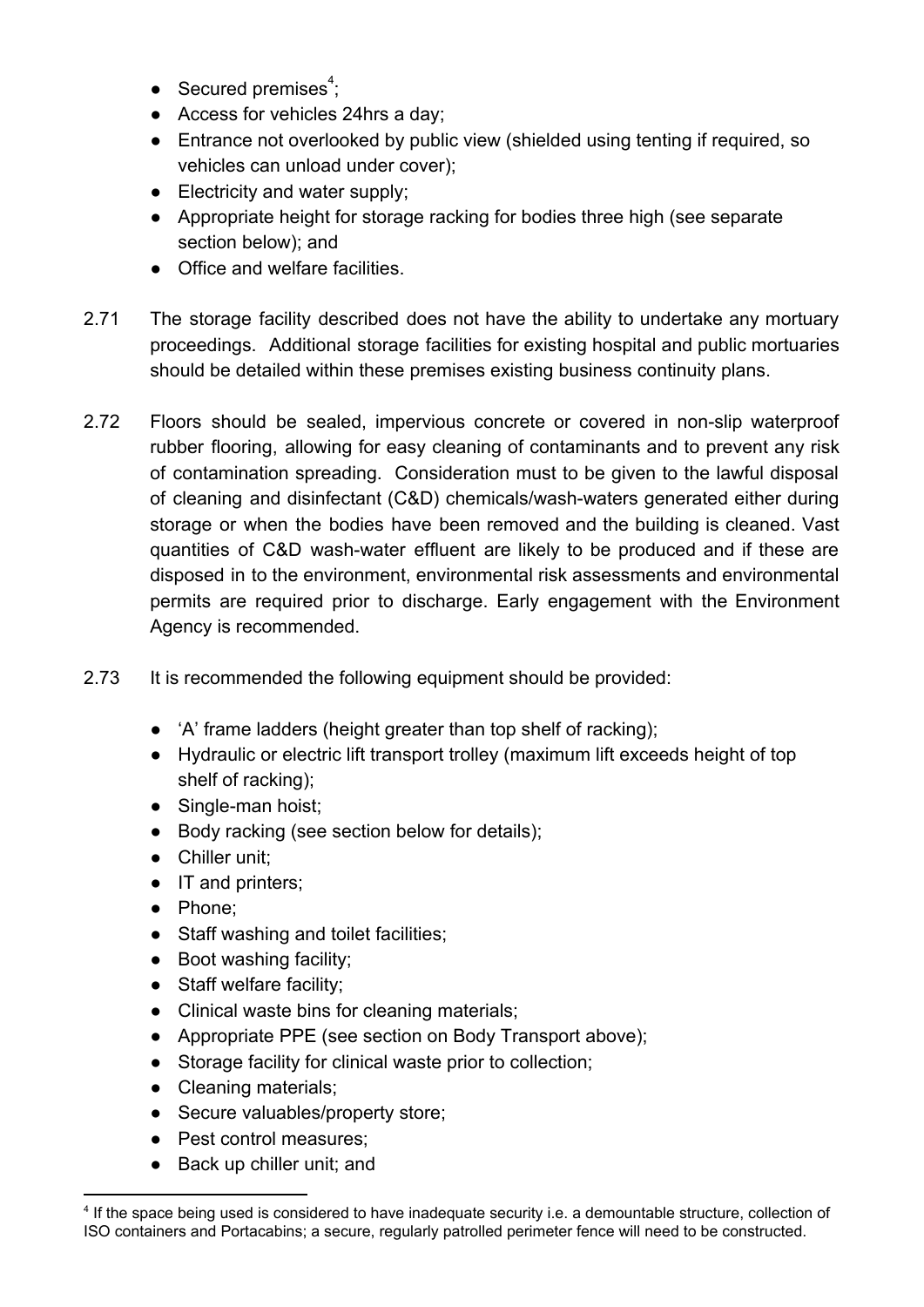• Standby electricity generator.

## <span id="page-23-0"></span>Viewing

- 2.74 A family viewing area within the facility would ideally be provided, especially if the deceased are expected to be stored for some time, however there is a recognition that these visits can be disruptive and time consuming to the mortuary's core activities.
- 2.75 Options for specialist staff to facilitate viewing where possible should be considered. This should take place in a separate room within the building or within a demountable structure adjacent to the storage facility.
- 2.76 The following principles should be followed when arranging viewings for the deceased:
	- Ensure the room to be used is hygienic, sensitive to the bereaved's needs and fit for purpose;
	- Supply hand washing facilities for those attending (for religious and hygiene purposes); and
	- Ensure a trained professional is carrying out the viewing arrangements.
- 2.77 When a viewing request is received, the deceased's next of kin should be notified of the details and permission to fulfil the request discussed. The next of kin may wish to be present when any visit takes place or may put restrictions on who can visit and whether they can be left alone with the body.

## <span id="page-23-1"></span>Faith and Particular Needs

- 2.78 Where practical, separate areas within the storage facility should be designated for certain faith groups. Bodies from the same faith should be kept together, where possible.
	- Hindu racking to enable head to face north and feet south;
	- Jewish racking to enable feet towards the doorway; and
	- Muslim racking to enable face to be positioned towards Mecca.
- 2.79 It is also recommended that the bodies of babies, small children and the bariatric are stored in areas with appropriate racking.

## <span id="page-23-2"></span>**Body Racking**

2.80 Bodies should be contained within appropriate vessels (see section on *Body Transportation* above), and if limitations on space requires, stacked on body racking.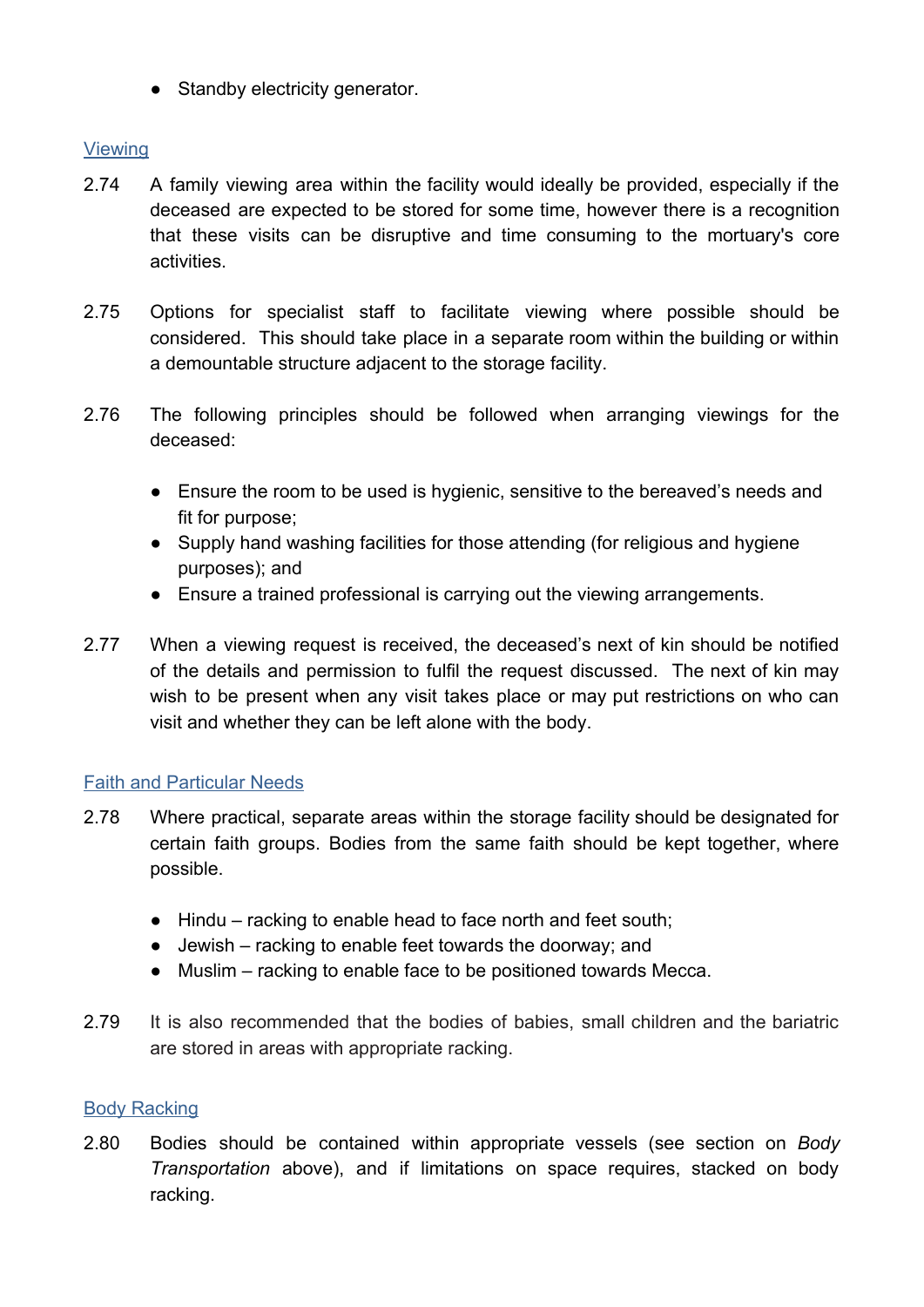- 2.81 Any metal component shelving will serve the purpose for emergency body racking providing:
	- It is heavy duty (legs capable of holding 75 stone/500 kilos plus the weight of the metal, shelves 25 stone); and
	- If scaffolding is used, it is disinfected before and after use.
- 2.82 If wood is used it is recommended that it is covered/sealed with heavy duty polythene in order to allow ease of disinfection and destroyed after use (incinerated as clinical waste). Any bodies heavier than the maximum load of a shelf should be placed on plastic sheeting on the floor within a body bag.
- 2.83 The approximate dimensions for shelving three shelves high) are:
	- $\bullet$  Length 2430mm (8ft);
	- $\bullet$  Width 910mm (3ft);
	- $\bullet$  Height gap between shelves  $-750$ mm (2.5ft) (check maximum lift exceeds height of top shelf of racking);
	- Gap between floor and 1st shelf 300mm; and
	- Distance between racks to provide a safe working aisle for movement of bodies on and off the shelving –1800mm (6ft).

### <span id="page-24-0"></span>Personal Effects/Valuables

- 2.84 Jewellery and other personal effects of the deceased may have a special significance to the bereaved. It is therefore vital that all property is handled with care and respect.
- 2.85 All items remaining with the deceased should be bagged and labelled accurately to ensure the safe return to the next of kin. Assumptions should not be made about what should be destroyed or returned although in some cases it may be wise to separate items which are soiled. All personal effects that arrive at the facility should be placed in a security sealed bag or bags with a full detailed listing. Bags should be stored securely, and should only be removed for viewing on request by the next of kin or when the deceased leaves the facility. These bags should be labelled accordingly to retain a link to the deceased.

#### <span id="page-24-1"></span>Body Identification and Labelling

2.86 Correct body labelling is vital in the process of body storage. Bodies should be able to be easily identified using a pre-identified labelling system and segregated within the facility based on their progression through the death management process e.g. awaiting burial, under investigation by the Coroner etc. The labelling system must include a minimum of three identifiers (including one unique identifier) of the deceased. There should be systems to flag same or similar names of the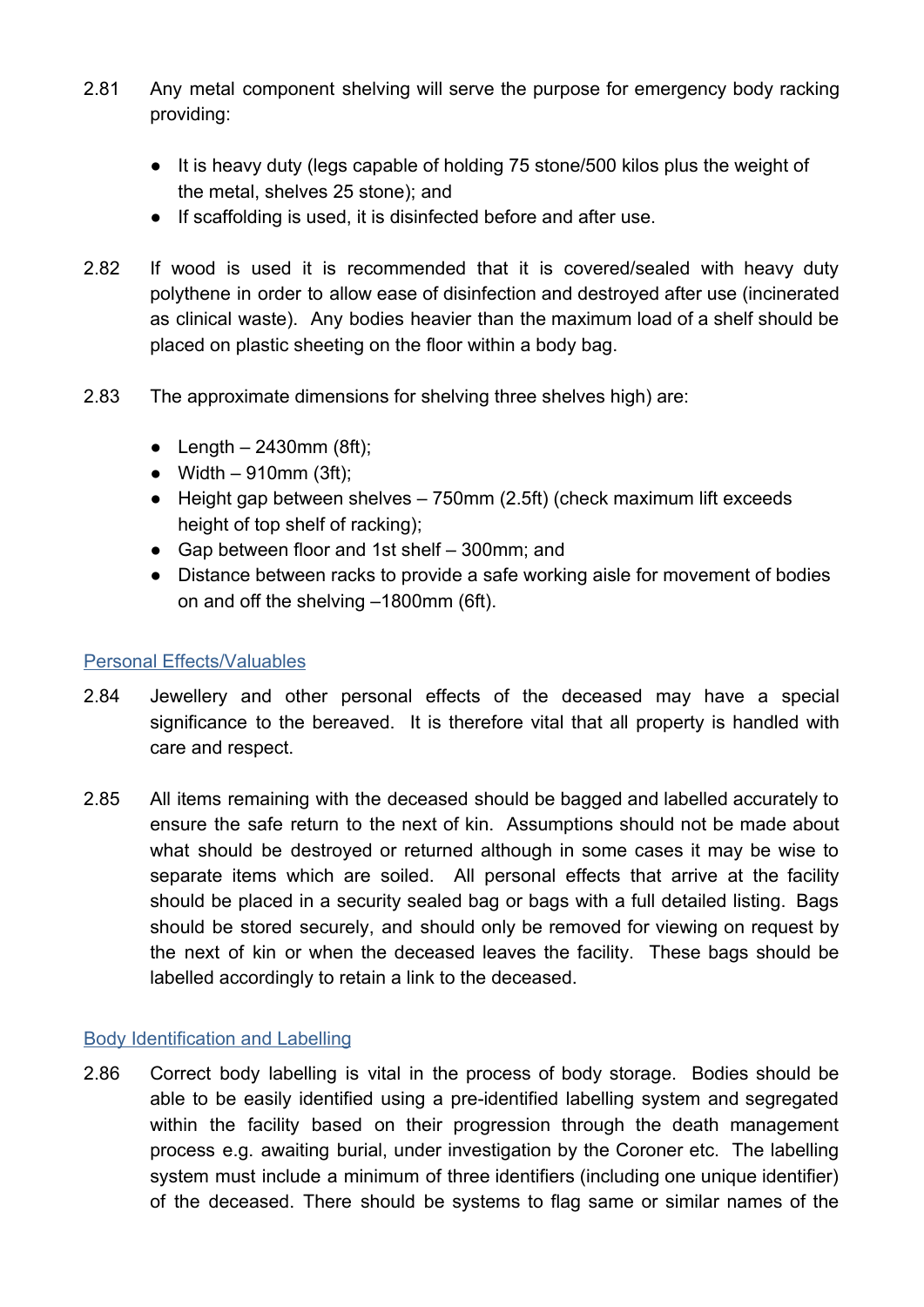deceased.

2.87 It is imperative for the operation that there is a bay numbering system in place so that the location within the facility of each body is known. Failure to do this will result in delays in releasing the deceased and introduce a significant risk of error. This system will allow for easy retrieval and identification from the IT system and allows the deceased to remain as anonymous as possible.

#### <span id="page-25-0"></span>Operating Procedures

- 2.88 It is the responsibility of staff to care for and keep secure the bodies of people who are brought to the facility for storage. Procedures are needed which should ensure all bodies are tracked from collection to arrival and then release. Policies on operation and documentation procedures must be put in place and monitored regularly.
- 2.89 Policy and practice in the facility must demonstrate respect towards those who have died and the bereaved. Bodies and any personal belongings must be able to be located at any time, and bodies must be kept in the best possible condition, protected from interference, accidental damage and avoidable deterioration.
- 2.90 Additionally, methodical, accurate and monitored systems are vital in order to protect staff responsible for the safe-keeping of the bodies, personal belongings of the deceased as well as providing complete and accurate records for audit and possible future reference required during enquires. The following systems should be adopted:
	- A single system of identification and tracking of bodies;
	- Staff register for in / out of storage facility;
	- Log-book for regular building temperature checks;
	- Accident at work log-book;
	- Clearly defined clean and dirty areas:
		- o Clean: offices, storage for staff personal belongings, staff rest room and equipment store room;
		- o Boundary area: Staff changing and showering facilities;
		- o Dirty: receiving, storage of deceased, clinical waste facilities; and
	- Regular, monitored deep cleaning of the facility (at least once a day) with spillages dealt with immediately.

## <span id="page-25-1"></span>Temperature Control

2.91 Keeping the remains cold limits the rate of decomposition by slowing the growth of bacteria which contributes to the decomposition process<sup>5</sup>. Bodies should be kept at

<sup>&</sup>lt;sup>5</sup> Certain drugs administered before death may influence the rate of decomposition. If this is considered to be a risk, advice should be taken from professionals who are aware of the deceased's medical history.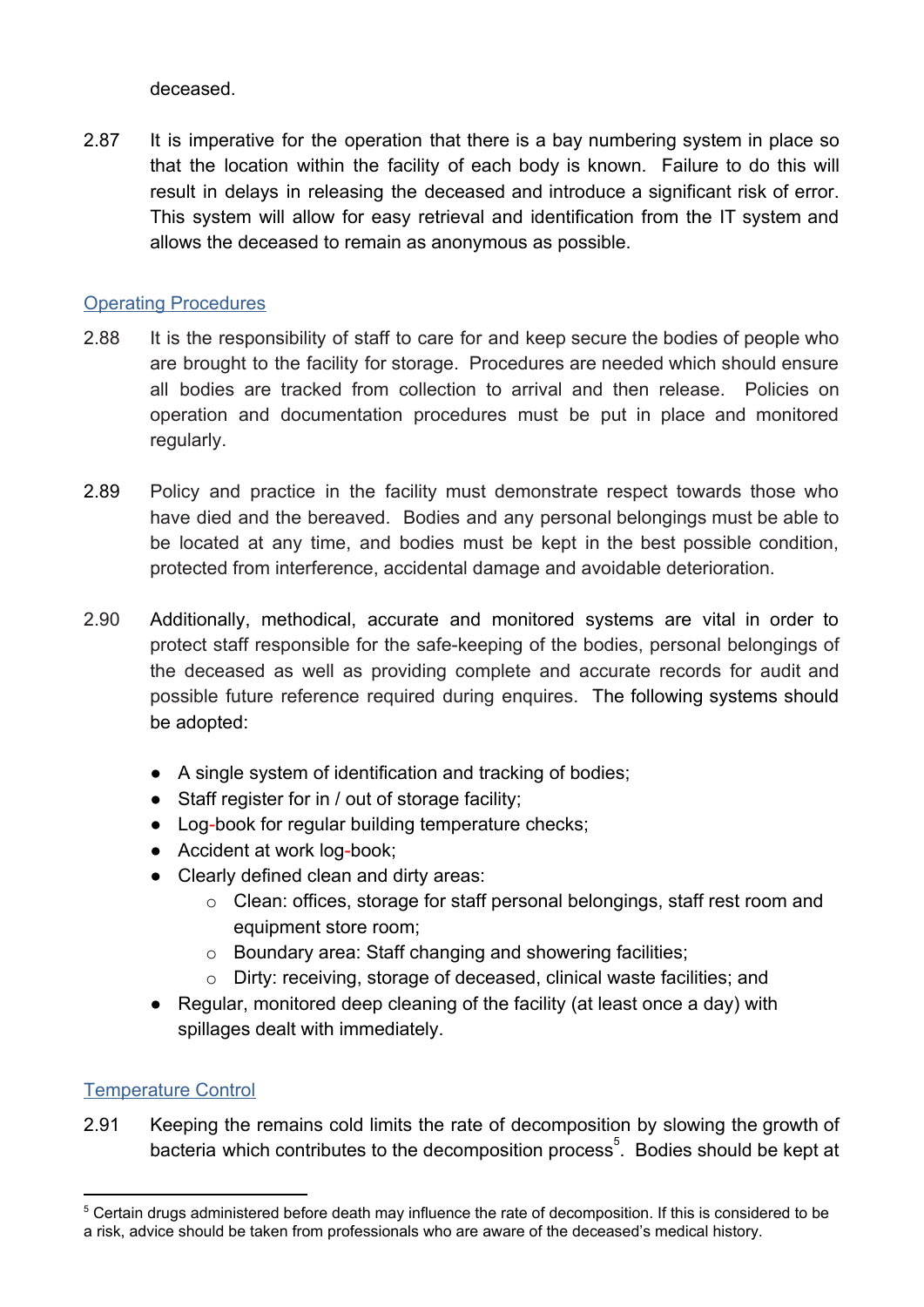a temperature of 4°C or less for a maximum period of 30 days. Beyond this period, or earlier depending on the condition of the body, bodies should be frozen.

2.92 Optimum temperatures will be obtained and maintained in large spaces easier if they are divided by floor to ceiling partitions. These can be as simple as sheets of thick plastic membrane attached to heavy duty rails or sides of the racking. There should be appropriate temperature monitoring and alarm systems.

#### <span id="page-26-0"></span>**Ventilation**

2.93 Windows or other openings should provide sufficient ventilation in some or all parts of the storage facility however, measures will need to be taken to control the entry of pests such as insects, birds and rodents. Where this cannot be ensured or inadequate sources do not exist, mechanical ventilation systems should be provided.

## <span id="page-26-1"></span>**Cleaning**

- 2.94 Cleaning and disinfection are particularly important where there is a need to control the risk of exposure to infectious microorganisms, including work surfaces, tables, benches and floors, equipment and PPE. Relevant procedures include:
	- $\bullet$  Wet brushing with disinfectant<sup>7</sup> for cleaning large areas;
	- Equipment such as boots should be washed, dried and stored in the clean area whilst not in use; and
	- Suits and gloves should be disposed of as clinical waste. Arrangements will need to be in place for collection by a licensed contractor.

## <span id="page-26-2"></span>**Security**

2.95 High standards of security are essential to protect the bodies and personal effects of those who have died. Security involves both appropriate facilities and efficient systems and procedures. The environment will need to be properly secure and the highest possible standards of care delivered to the deceased and, where relevant, their bereaved families. Security specialists should be consulted when planning for a body storage facility. As a minimum requirement the facility should be alarmed and patrolled on a regular basis but any security assessment should include consideration of an integrated security solution, using a combination of physical controls or systems such as closed circuit television, locked and alarmed emergency exits, access controls, intercoms and remote door releases.

<sup>&</sup>lt;sup>6</sup> If embalming is being carried out on site, additional local exhaust ventilation is required to control levels of formaldehyde.

 $7$  Ensure any disinfectant used for cleaning is compatible with other chemicals that may be in use, for example formaldehyde.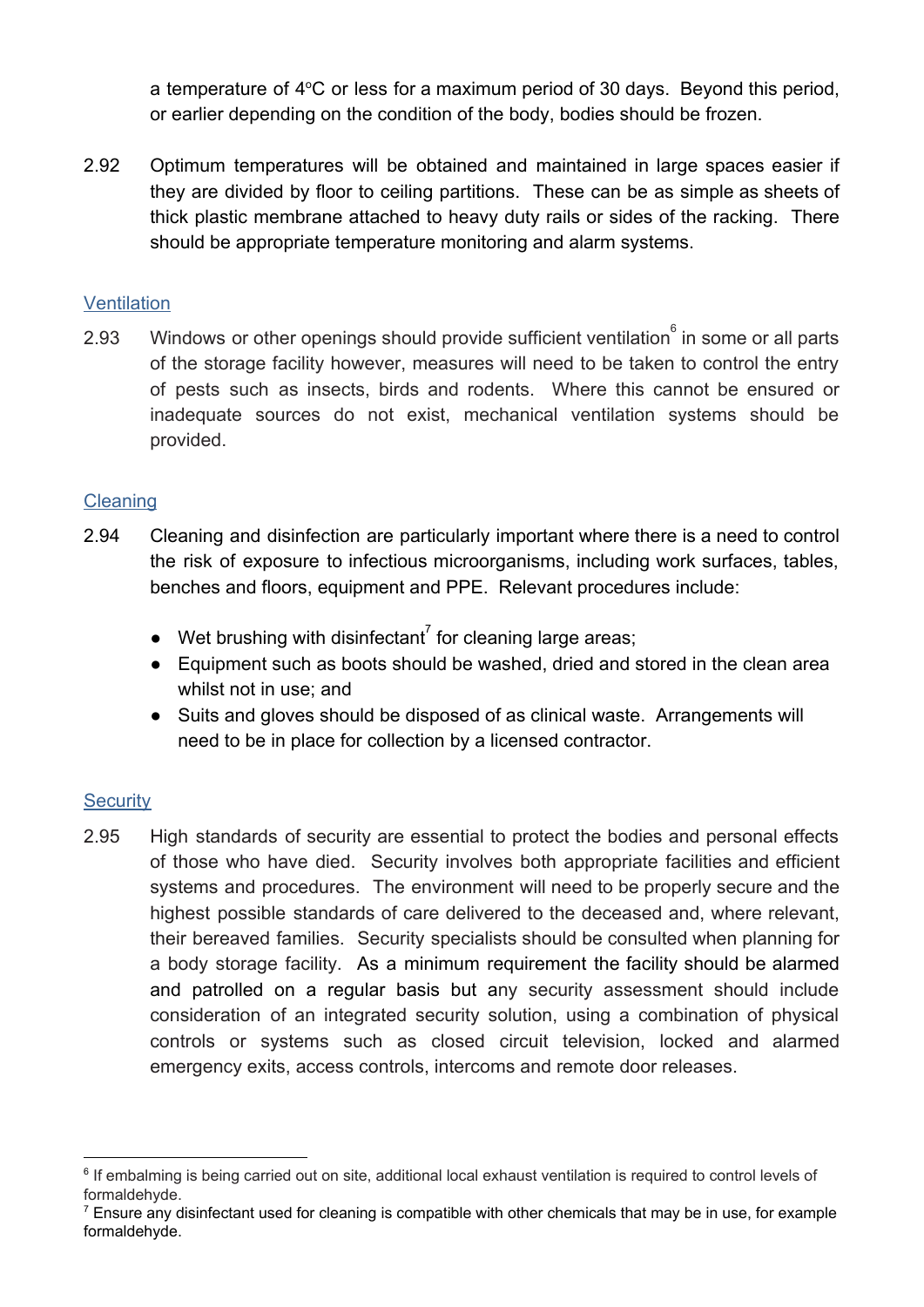#### <span id="page-27-0"></span>**Licensing**

- 2.96 **The Human Tissue Act 2004** states the following activities can only take place under the authority of a licence from the Human Tissue Authority (HTA):
	- The making of a post-mortem examination;
	- The storage of the body of a deceased person or relevant material which has come from the human body for use for a scheduled purpose; or
	- The removal from the body of a deceased person (otherwise than in the course of anatomical examination or post-mortem examination) or relevant material of which the body consists or which it contains, for use for a scheduled purpose.
- 2.97 Scheduled purposes within the Act are stated below:
	- Anatomical examination;
	- Determining the cause of death;
	- Establishing after a person's death the efficacy of any drug or other treatment administered to deceased;
	- Obtaining scientific or medical information about a living or deceased person which may be relevant to any other person (including a future person);
	- Public display:
	- Research in connection with disorders, or the functioning, of the human body;
	- Transplantation;
	- Clinical audit;
	- Education or training relating to human health;
	- Performance assessment;
	- Public health monitoring; or
	- Quality assurance.
- 2.98 Premises where licensed activities take place need to be licensed by the HTA.
- 2.99 Premises on which post-mortem examinations are conducted must be licensed by the HTA for the activity "making of a post-mortem examination".
- 2.100 Body storage facilities where bodies are stored temporarily (and for no longer than a week) before being moved to HTA-licensed premises for post-mortem examination do not need to be licensed for storage activity. This is because the licensing exemption under section 16 of the HTA will apply. This means in cases where there is doubt about the cause of death and post-mortems are authorised, the bodies may be stored for up to seven days in the emergency temporary storage facility before being moved to the licensed premises where the post-mortem examination will take place.
- 2.101 However, in the case of a pandemic, there will be a greater number of post-mortems required by the Coroner. This may require bodies to be stored for longer than seven days in temporary facilities prior to a post-mortem; meaning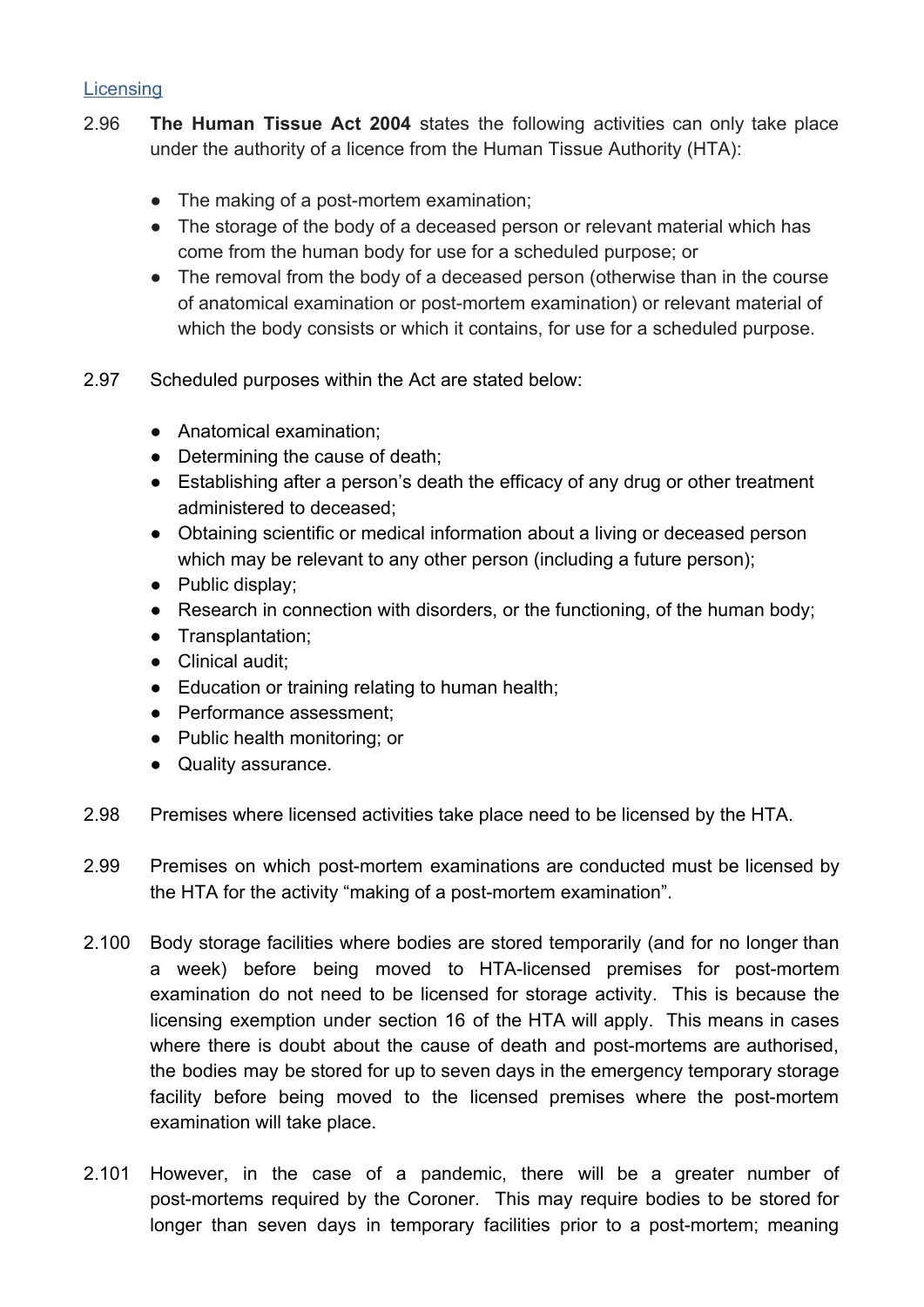these facilities will be subject to licensing.

- 2.102 Body storage facilities where bodies are stored only prior to being buried or cremated do not need to be licensed by the HTA. This is because the bodies are not being stored for use for a scheduled purpose under the Human Tissue Act 2004.
- 2.103 The HTA is the agency responsible for licensing and has developed a system for the provision of a license in an emergency. The HTA works within the statutory framework imposed by the Human Tissue Act 2004 and the following legal requirements need to be met before they can issue a license:
	- Received a license application form;
	- Be satisfied that the proposed Designated Individual (DI) is a suitable person;
	- Be satisfied that the proposed License Holder (LH) is a suitable person / entity;
	- Be satisfied that the premises are suitable; and
	- The license and any conditions must be acknowledged in writing by the DI and LH.
- 2.104 Local authorities and NHS Trusts in collaboration with the Coroner should complete a license application form, providing detailed information to demonstrate that the body storage facilities/mortuaries comply with the HTA Standards. The application need not be submitted to the HTA unless a license is required, but should be subject to regular review to ensure that the evidence prepared and gathered against the HTA Standards is up-to-date.
- 2.105 **HTA Guidance on HTA Licensing of Emergency Mortuaries** provides a detailed breakdown of how to fill in the license forms and what the HTA Standards specify is acceptable for a temporary body storage facility/mortuary. These standards have been consulted when detailing the requirements previously in this section.
- 2.106 At a local level the role of Designated Individual (the person under whose supervision the licensed activity is undertaken) should be predetermined prior to a pandemic. The HTA is not prescriptive about who this person is; however, it should be someone who has an understanding of the Human Tissue Act 2004 and the licensing requirements and who can supervise the operational activities which take place in the facility being licensed.
- 2.107 In the event that a licence is required, the HTA should be notified as soon as possible. The HTA will assess the licence application – this may include HTA representatives attending the facility. The HTA will review the information provided in the license application and provide direct advice and guidance on the requirements of the Human Tissue Act 2004 and compliance with the HTA Standards. The intention is to issue the relevant licenses at the inspection prior to the facility becoming operational and without delaying activity.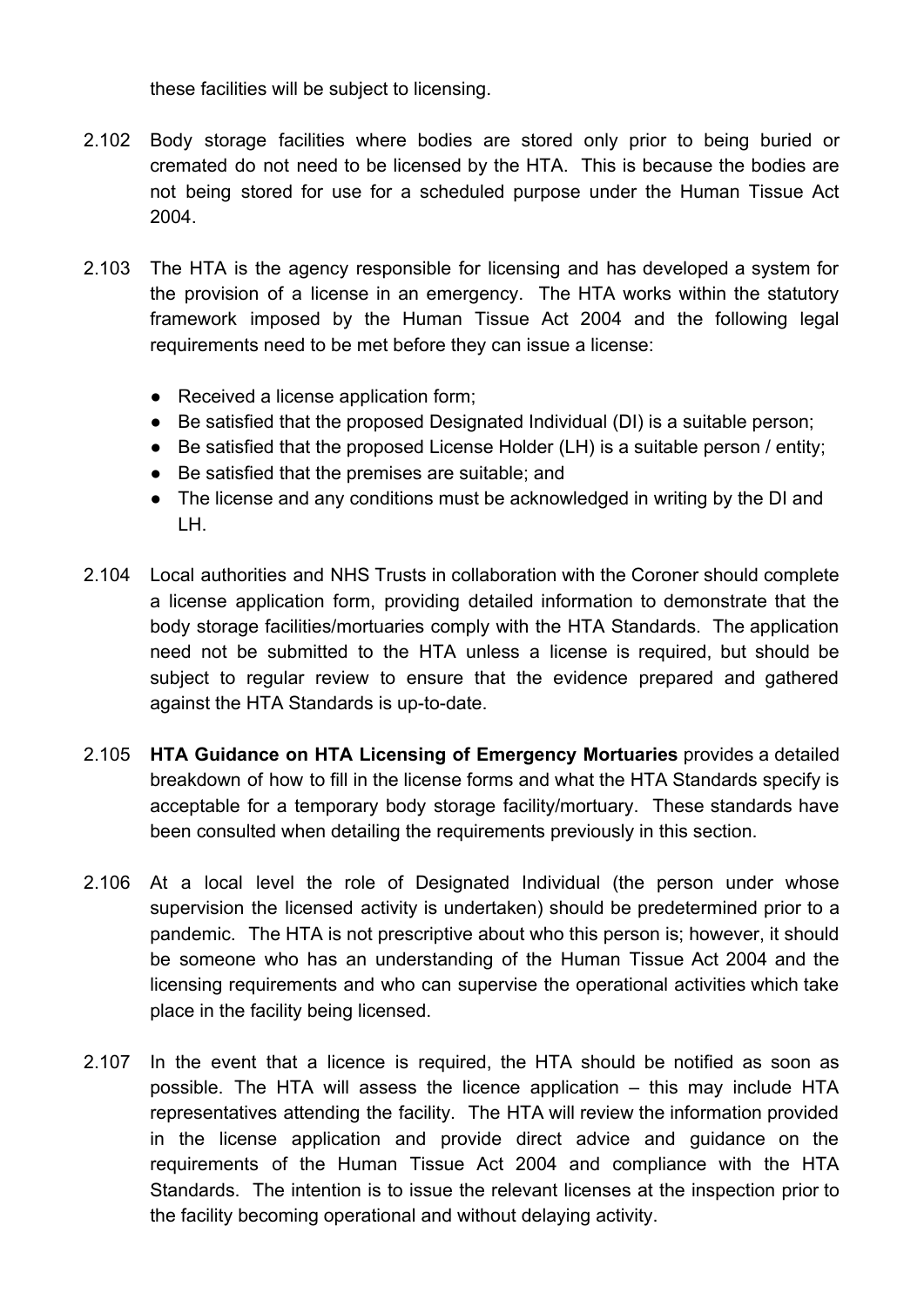2.108 Facilities can be erected and body recovery and storage initiated before a licence is granted. However, the relevant licences must be in place before licensable activities can commence.

### <span id="page-29-0"></span>Planning Permission

- 2.109 Should the availability of pre-existing storage facilities for body storage be lacking and a facility is required quickly, **Permitted Development Rights (PDR)** set out in the General Permitted Development Order 2015 allow the Crown<sup>®</sup> to use its land to prevent or mitigate an emergency, which includes preventing loss of human life and human illness or injury. The land has to be returned to its previous use within six months, or during that time planning permission would have to be secured for the specific purpose. There are no specific planning requirements for facilities intending to store bodies. Bodies are denoted as goods, not waste and Funeral Directors premises are classed as retail. Consideration should always be given to the location from an environmental perspective too i.e. avoiding, where possible, storage locations inside Groundwater Source Protection Zones (SPZs) or other environmentally vulnerable areas.
- 2.110 There is also a PDR which allows for the provision of land or buildings, moveable structures, works, plant etc. required temporarily in connection with and for the duration of operations being or to be carried out on, in, under or over that land. The only condition is that the structures are removed as soon as it is no longer needed for those operations. PDR cannot be used if the development requires an Environmental Impact Assessment.

## <span id="page-29-1"></span>*Roles & Responsibilities*

- 2.111 NHS Trusts and local authorities should already have contingency plans for increasing body storage capacity for current risks such as seasonal flu. Temporary facilities must meet minimum standards of permanent mortuaries to respect the dignity of the deceased.
- 2.112 NHS Trusts and local authorities in collaboration with the Coroner, the Environment Agency and potentially commercial suppliers, have the expertise, mechanisms and resources to plan for and implement a temporary body storage facility. This is a crucial aspect of any excess deaths response and should be overseen by a Body Storage Coordination Cell, as a sub-group of an established Strategic Coordination Group.

## <span id="page-29-2"></span>*Measures for Augmenting Local Capacity*

2.113 An outline specification for temporary facilities is included above. This is offered as

<sup>&</sup>lt;sup>8</sup>Crown Land is land owned by the Monarch which includes most of the land and buildings occupied by Central Government. Not all Ministry of Defence property is Crown Land. Local Authority land is not Crown Land.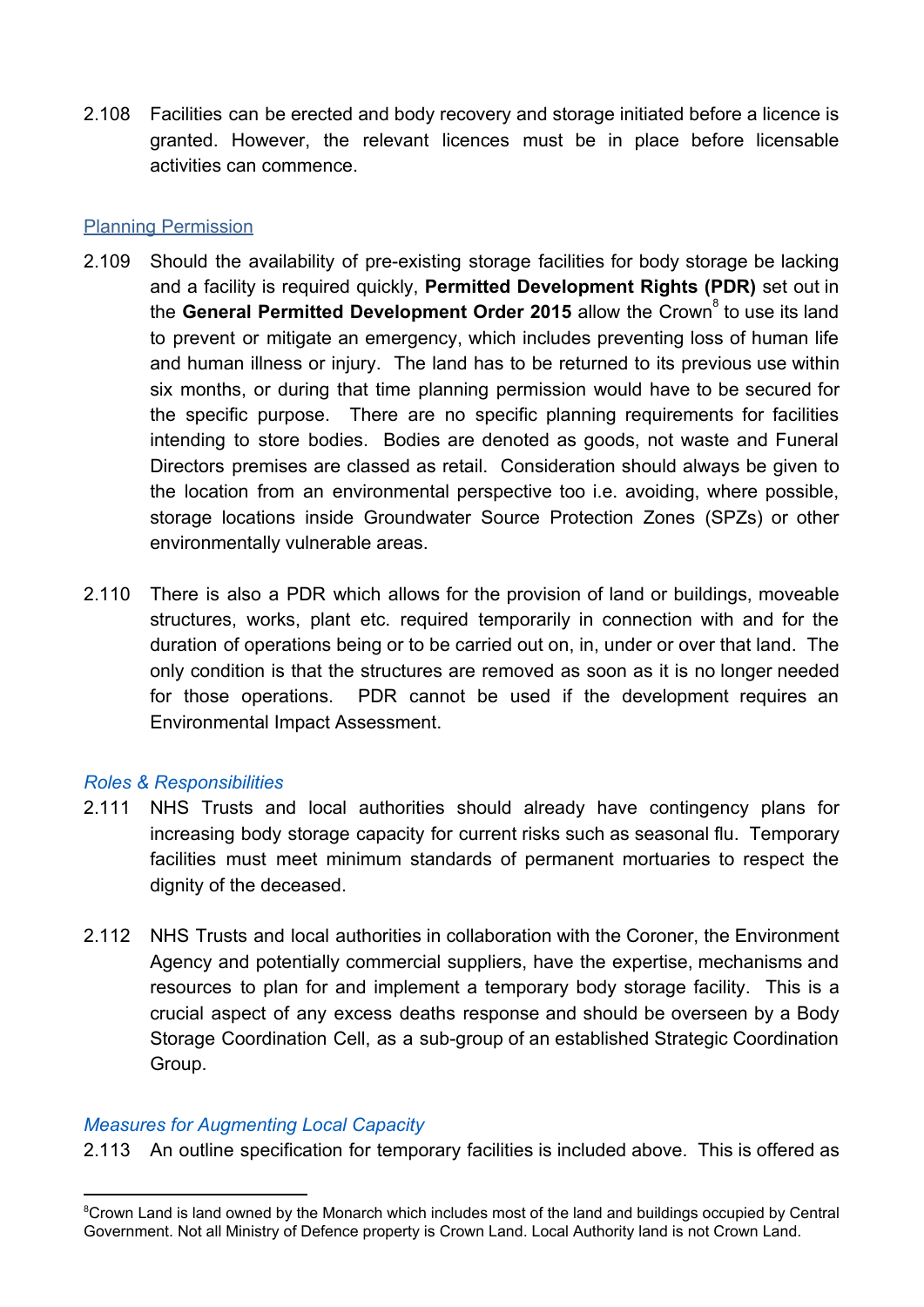an indicative guide for NHS Trusts and local authorities to consider. Such facilities should replicate existing storage arrangements as far as possible and determine local strategies for providing additional storage capacity.

- 2.114 If the national situation is so adverse that there is no potential for mutual aid arrangements, Central Government may consider a number of measures for augmenting local capacity.
- 2.115 Key measures for local planners to focus on are listed below:

| <b>Measures for Augmenting Local</b><br><b>Capacity</b>                                        | <b>Departmental</b><br><b>Policy Lead</b> | Local<br>Lead                               | <b>Planning Notes</b>                                                                                                                                                                                                                                                                                                                                                                                       |
|------------------------------------------------------------------------------------------------|-------------------------------------------|---------------------------------------------|-------------------------------------------------------------------------------------------------------------------------------------------------------------------------------------------------------------------------------------------------------------------------------------------------------------------------------------------------------------------------------------------------------------|
| Establish a mechanism to coordinate<br>the procurement, staffing and storage<br>of all bodies. |                                           | Local<br>authority<br><b>NHS</b><br>Coroner | LRFs should have plans in place to set up a<br>coordination group for all matters relating to<br>body storage, possibly as part of a wider<br>excess deaths group within the SCG.                                                                                                                                                                                                                           |
| Identify potential facilities/premises<br>which may be suitable for body<br>storage locally.   | <b>MHCLG</b><br><b>HTA</b>                | Local<br>authority<br><b>NHS</b><br>Coroner | In addition to existing plans for augmenting<br>local body storage capacity, LRFs may want to<br>establish the availability locally of suitable<br>facilities/premises, which might be acquired<br>should it become necessary. Local plans<br>should cover how auxiliary local storage and<br>larger storage facilities, potentially some<br>distance away, could be integrated with<br>existing provision. |
| Use of military assets and buildings to<br>store the deceased.                                 | MoD                                       | <b>JRLO</b>                                 | LRFs may want to consider the potential use<br>of military estate or personnel to assist with<br>body storage, but should not rely on this option<br>being available. Any requests would have to<br>follow Military Aid to the Civil Authorities<br>(MACA) protocol.                                                                                                                                        |
| Use of capacity in neighbouring<br>regions to deal with localised excess<br>deaths.            |                                           | Local<br>authority<br><b>NHS</b><br>Coroner | LRFs should be aware of body storage<br>capacity plans in neighbouring LRFs and<br>reflect these in their own plans. LRFs should<br>not rely on mutual aid as all areas may be<br>overwhelmed in a pandemic.                                                                                                                                                                                                |

# <span id="page-30-0"></span>**Body Disposal**

# <span id="page-30-1"></span>**Funeral Directors**

## <span id="page-30-2"></span>*Background*

- 2.116 Funeral directors are non-regulated commercial entities, based entirely on the customs, habits and preferences of individuals and of wider faith and community groups. Funeral directors are not emergency responders under Part 1 of the CCA 2004 and therefore have no legal duty to contribute to local contingency planning.
- 2.117 Local Funeral Directors will have extensive experience of the entire death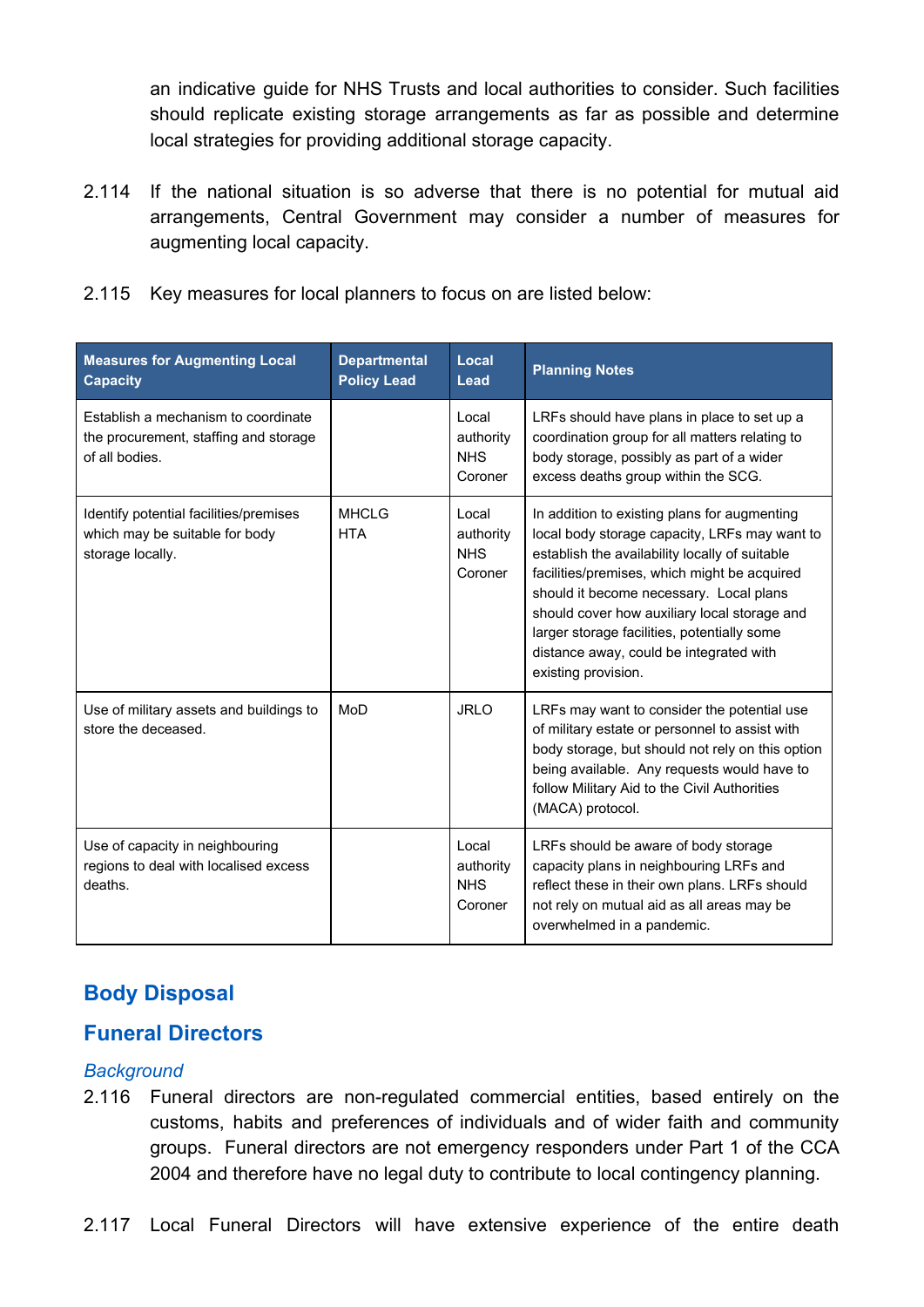management process and may also be able to provide key capabilities such as body transport and storage.

### <span id="page-31-0"></span>*Legislation, Regulation and Guidance to Consider*

2.118 **Civil Contingencies Act 2004.** The CCA 2004 requires local authorities to provide advice and assistance on business continuity to organisations in their area. For excess deaths, this is particularly important for those business areas which perform a function of the death management process, including private cemeteries and crematoriums and the Funeral Directors sector.

#### <span id="page-31-1"></span>*Roles & Responsibilities*

- 2.119 Funeral directors provide an expertise in the handling and transportation of the dead. While they have no obligation to engage with local planners, their expertise, capability and capacity for storing the deceased will be invaluable when planning and responding to an excess deaths scenario locally.
- 2.120 Achieving efficiencies in the processes funeral directors undertake while retaining the dignity of the deceased and respect for the bereaved will be one of the most important elements in ensuring that the excess deaths process works smoothly.
- 2.121 It is crucial that local Funeral Directors and faith and community representatives are engaged in local planning at the earliest possible stage.
- 2.122 The aim is to maintain Funeral Directors services as near to normal as possible for as long as possible. However, it may become necessary for Funeral Directors to be asked to offer more limited choices to family members in order to enhance their capacity. Restricting choice is unlikely to mean removing the option of having a funeral. Local planners should ensure that those directly involved in conducting funerals are aware of the options for limiting or restricting them. It is important that any public communications clearly explain why such limitations have become necessary.
- 2.123 Funeral Directors and Registrars should work together to ensure deaths are registered in a timely way. Both will also need to be encouraged to consider ways in which they might be able to increase their capacity to hold the deceased prior to funerals, including for longer periods of time.

#### <span id="page-31-2"></span>*Repatriation of Deceased Foreign Nationals Resident in England*

- 2.124 Repatriation of deceased foreign nationals (from the UK to overseas) is usually organised by specialist Funeral Directors. Provided the death was judged to be from natural causes, the following prerequisites must be met to ensure that the remains can be repatriated:
	- A Death Certificate;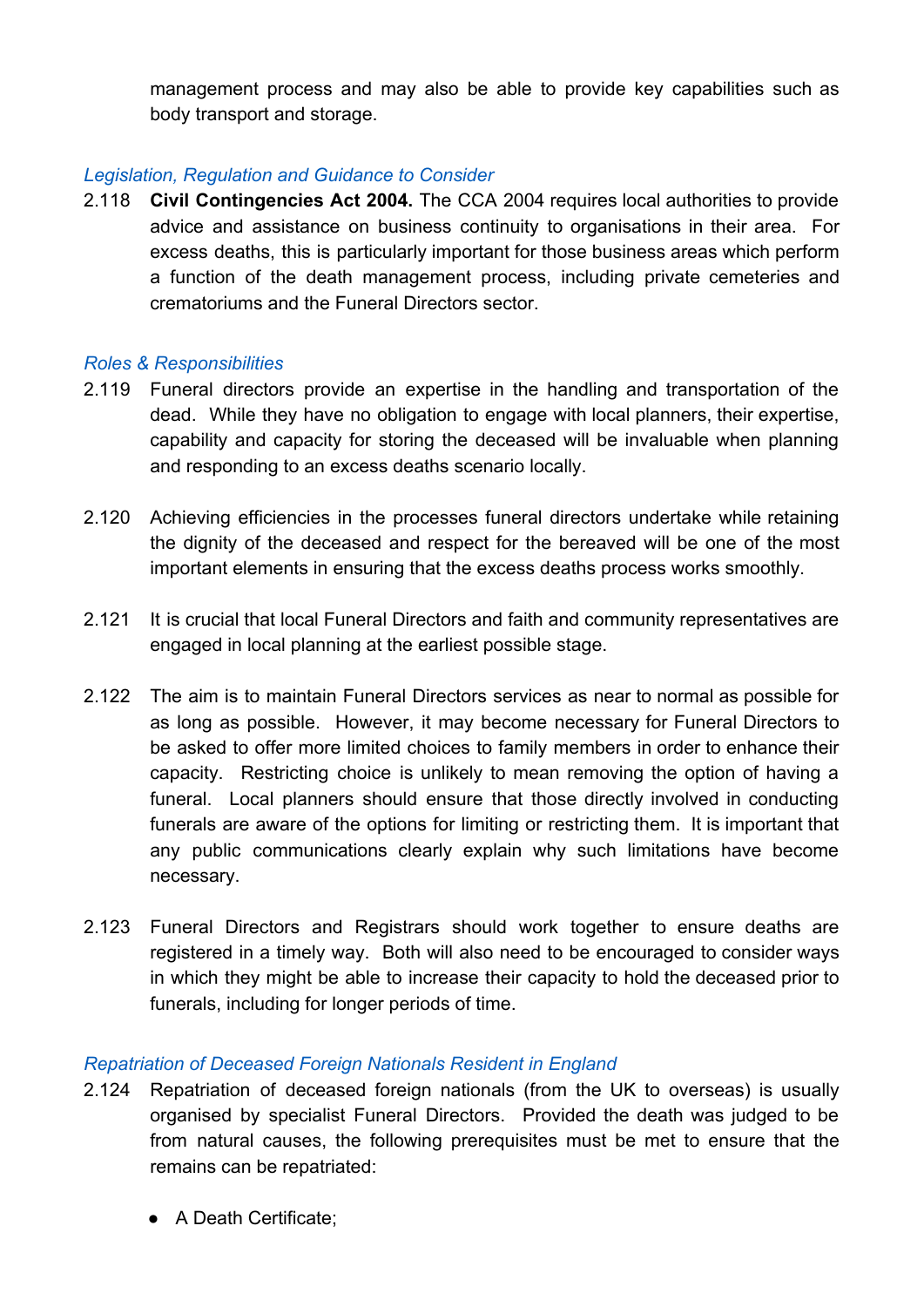- A Funeral Director's certificate, confirming that the body is sealed within a zinc-lined coffin;
- An embalming certificate (should it be required), for the airline transporting the body;
- An '*Out of England and Wales*' certificate issued by the Coroner; and
- For certain countries, a Freedom from Infection Certificate is required. This would normally be issued by the deceased's attending doctor.
- 2.125 As noted above, it is likely that a high volume of deaths will force local body disposal. No specific trigger point has been specified for a move to this stance, but communication will be required to manage expectations and a decision taken locally between responders and Funeral Directors.

# <span id="page-32-0"></span>*Measures for Augmenting Local Capacity*

- 2.126 Funeral Directors, working in partnership with faith and community representatives, cemeteries and crematoria managers, should consider the following business continuity measures, which should be included in LRF plans as baseline measures:
	- Introduction of a variety of measures relating to normal work patterns including:
		- o Shift working;
		- o Working hours increased; and
		- o Businesses moving to seven days a week operation (should they not currently offer this service).
	- Staff roles reevaluated and essential services only are maintained e.g.:
		- o The deceased are taken to the place of worship or equivalent;
		- o No car service is offered; and
		- o Bereaved persons attending funerals are met at the chapel.
	- Where several businesses are owned or networked, agreements to pool resources (e.g. reception staff, telephone operators, private ambulances) should be arranged;
	- Agreements could be negotiated whereby funeral staff will support burial and cremation staff by taking on agreed non-technical duties at the chapel, crematorium, and cemetery, with a view to assisting cemeteries and crematoria to deploy their own staff to other essential duties;
	- Employment of extra staff to act under the supervision of existing staff;
	- A limited choice of types and sizes of coffins is offered, to ensure manufacturers can increase production; and
	- Those arranging and conducting funerals should prepare for shorter services at the chapel, or for memorial services to be held at other venues (e.g. the home or place of worship).
- 2.127 Faith and community representatives will also want to consider the impacts of a pandemic on their organisations. They will want to consider:
	- What they might do to increase their capacity to provide funeral services;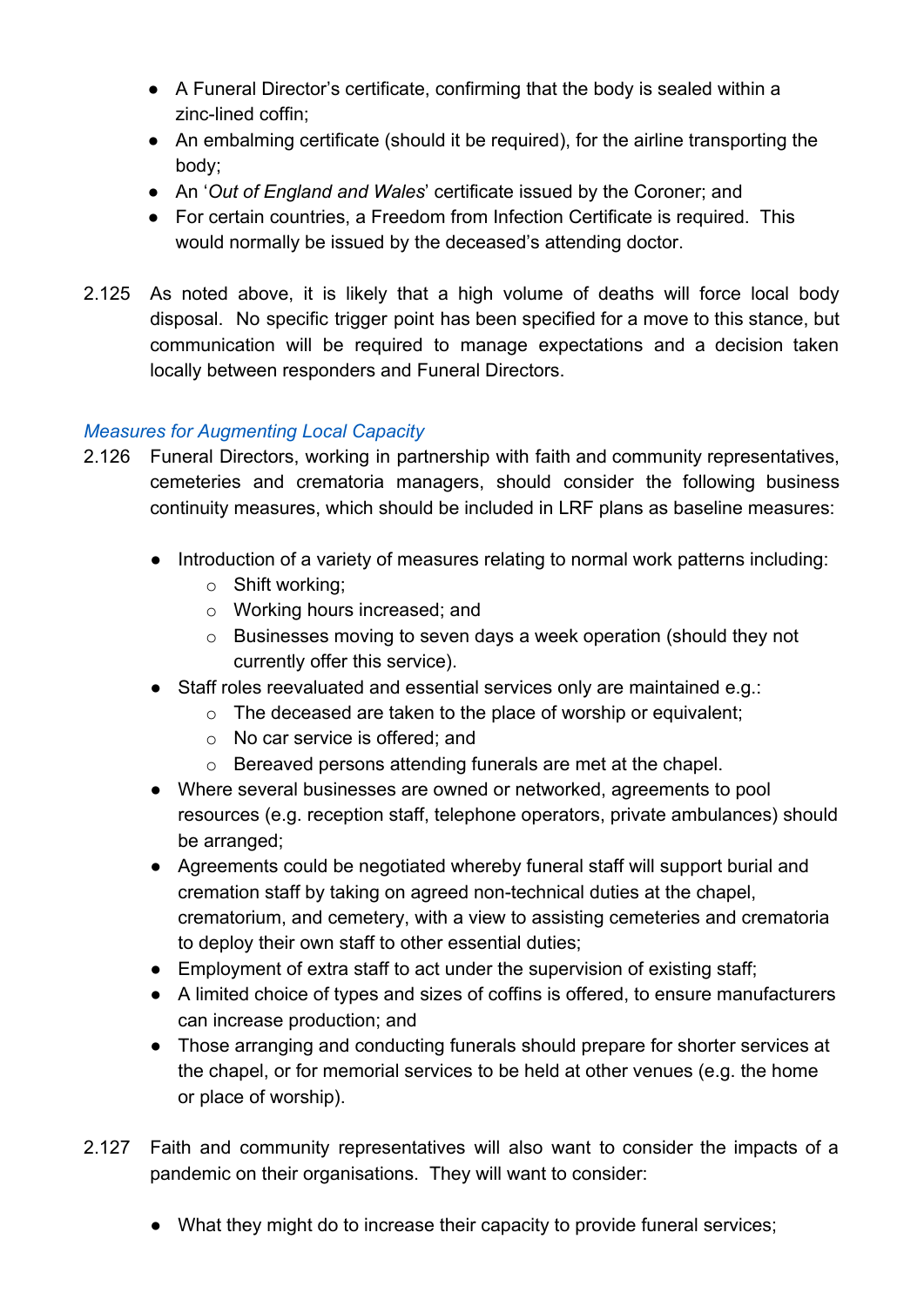- How these will fit with the changes being implemented by the other organisations in the process;
- Whether they can sustain services taking place at the cemetery or crematorium chapel, chosen place of worship, home, or other setting; and
- Whether they can sustain provision to support the bereaved, where required, in light of their other community responsibilities (e.g. supporting local social care services) and, if so, what alternative sources of support might be found.
- 2.128 If the national situation is so adverse that there is no potential for mutual aid arrangements, Central Government may consider a number of measures for augmenting local capacity.
- 2.129 Key measures for local planners to focus on are listed below:

| <b>Measures for Augmenting Local</b><br><b>Capacity</b>    | <b>Departmental Policy</b><br>Lead | <b>Local Lead</b>    | <b>Planning Notes</b>                                   |
|------------------------------------------------------------|------------------------------------|----------------------|---------------------------------------------------------|
| Shortening or deferral of religious and<br>civil services. | <b>MHCLG</b>                       | Local<br>authorities | Should be scoped as a potential<br>option in LRF plans. |
| Shortening or deferral of ceremonies.                      | <b>MHCLG</b>                       | Local<br>authorities | Should be scoped as a potential<br>option in LRF plans. |

# <span id="page-33-0"></span>**Burials and Cremations**

# <span id="page-33-1"></span>*Background*

2.130 Local authorities provide the majority of cemetery and crematoria capacity across England, with the Church of England, other faith groups and the private sector, including churchyards, offering additional capacity in most areas. The percentage of the dead being buried has steadily been declining nationally, however local trends in body disposal practices should be investigated when planning locally. This will help to determine where capacity will be required. Nationally, personal choice of body disposal results in around 20-25% of people being buried and 75-80% cremated, but this varies locally.

## <span id="page-33-3"></span><span id="page-33-2"></span>*Legislation, Regulation and Guidance to Consider* **Crematoriums**

- 2.131 Air pollution is covered by the **Environmental Permitting Regulations (EPR) 2016**. EPR 2016 implementing the air protection objectives of the:
	- **● Pollution Prevention and Control Act 1999**; and
	- **● Statutory Guidance for Crematoria (Process Guidance Note 5/2 (12))**
- 2.132 These limit the units of milligrams of emissions to a cubic meter of air. If a crematorium was required to work longer i.e. 24/7 working, it is unlikely any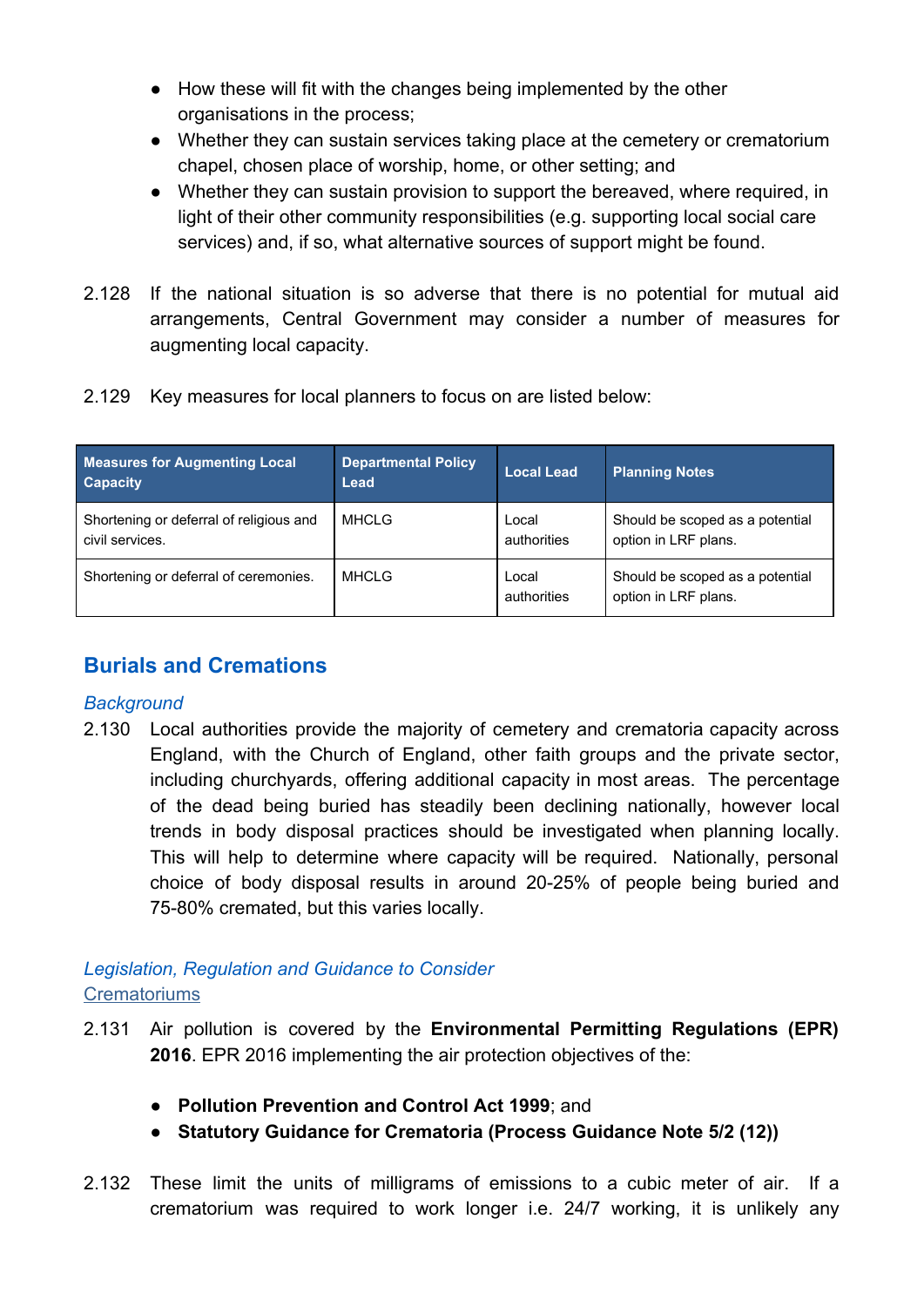relaxation to the permissions would be required unless for any reason, bodies were required to be cremated at the same time reaching or exceeding the milligrams of emissions.

- 2.133 Most crematoria will have installed mercury filters. After filtration, crematoria report the emissions either experienced per cubic meter or per cremation depending on the individual local authority requirements.
- 2.134 If there is no filter, there are mass emission limits for unabated crematoriums. For those crematoria that choose not to install an abatement plant, they have to purchase 'credits' from the **Crematoria Abatement of Mercury Emissions Organisation (CAMEO) Burden Sharing Scheme**. The requirement to purchase more credits should be considered during an excess deaths scenario.
- 2.135 **Cremation (England and Wales) Regulations 2017** states that Cremation legislative amendments will be made to introduce a streamlined version of Cremation Form 4 and to suspend the requirement for Cremation Form 5 during a pandemic.
- 2.136 **Pandemic Influenza: Guidance on the management of death certification and cremation certification** states that as well as contributing to the process of death certification, additional medical practitioners may also be able to assist by being appointed to medical referee in local crematoria, by the Ministry of Justice, in order to relieve pressure on existing medical referees and promote business continuity in the event of sickness absence of medical referees. To be appointed as a medical referee, a medical practitioner must be a registered medical practitioner for at least five years' standing.
- 2.137 For cremation, a separate application is made to the crematorium on the statutory Application for Cremation (known as Cremation Form 1), usually by the deceased's executor or next of kin. The applicant has to provide details including their relationship to the deceased; the place, time and date of death; whether there may be any reason to suspect violence, poison or neglect; whether there is any reason to think an examination of the remains is desirable; and details of the patient's general medical practitioner. This form is passed to the relevant crematorium. There is also a requirement for a Medical Certificate (Cremation Form 4) which is completed by a registered medical practitioner. This medical practitioner can be the same one who completed the MCCD.
- 2.138 The Confirmatory Medical Certificate (Cremation Form 5) must be completed by a different medical practitioner, who must not be a relative of the deceased or a relative or partner of the registered medical practitioner who completed the Cremation Form 4 and who has been registered with the General Medical Council for at least five years.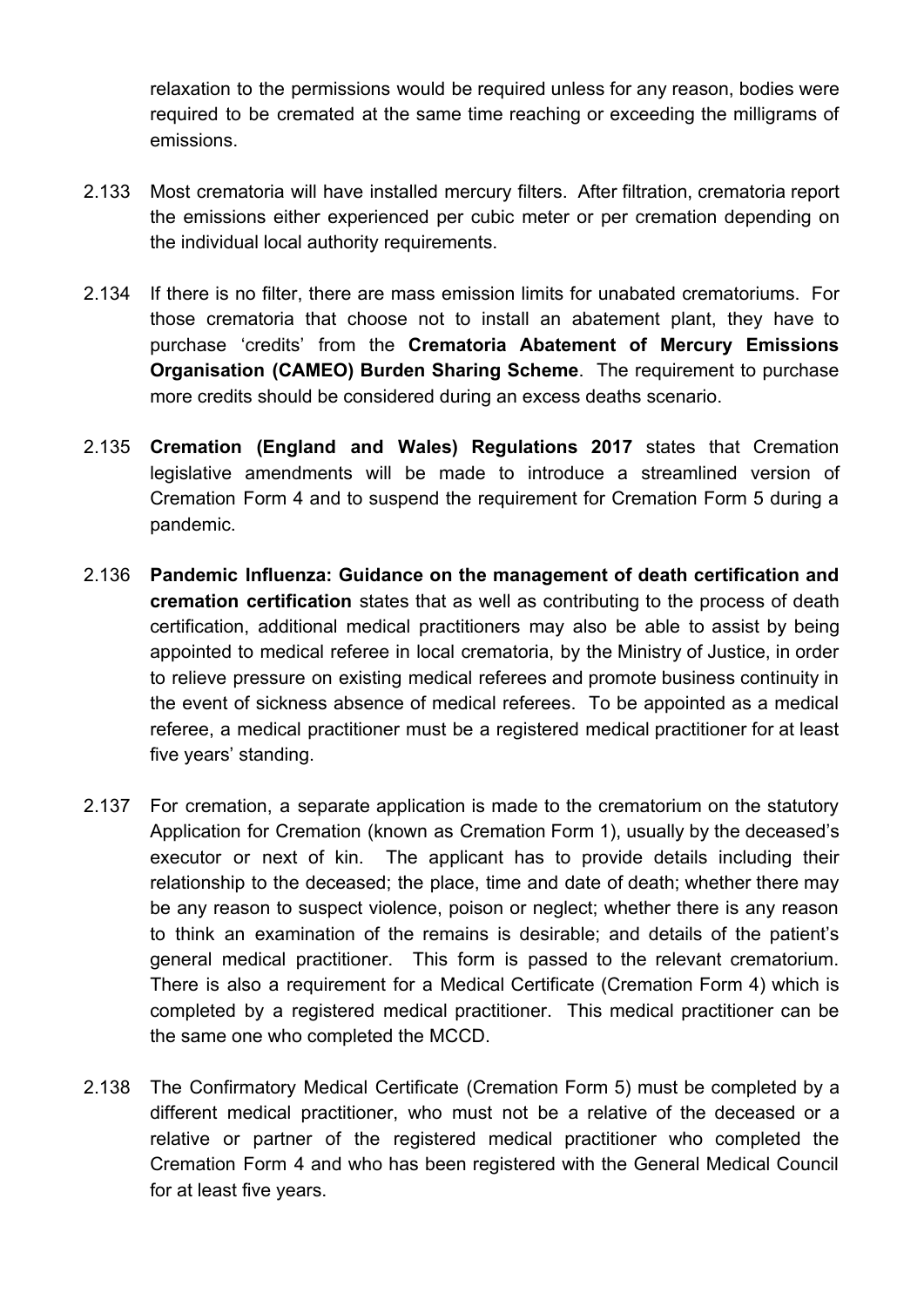- 2.139 The Authorisation of Cremation of Deceased Person by Medical Referee (Cremation Form 10) is completed by the medical referee, authorising the crematorium to cremate the body. The medical referee may make any appropriate enquires of the other signatories, and may refuse cremation until a post-mortem is carried out.
- 2.140 Local areas should undertake a detailed review of their crematoria and cemetery capacity and clarify the demand and preference for these services in order to determine how to prioritise resources and personnel (skilled and unskilled) during a pandemic.

# <span id="page-35-0"></span>**Burial**

- 2.141 Protecting groundwater from pollution is covered by the **Environmental Permitting Regulations (EPR) 2016**. EPR 2016 implements the groundwater protection objectives of the:
	- **Water Framework Directive (WFD) establishing a framework for community action in the field of water policy (2000/60/EC)**; and
	- **Groundwater Directive (GWD) on the protection of groundwater against pollution and deterioration (2006/118/EC)**.
- 2.142 They specifically require that the EA (as the regulator) must, in exercising their relevant functions, take all necessary measures to:
	- Prevent the input of any hazardous substance to groundwater, and
	- Limit the input of non-hazardous pollutants to groundwater so as to ensure that such inputs do not cause pollution of groundwater.
- 2.143 Human burial may give rise to inputs of pollutants, if they are not managed in an environmentally acceptable way. It is also important to note that it makes no difference if the pollutants are formally classified as a waste or not. So, whilst human remains are not considered a waste, pollutants arising from burials fall within the controlling remit of EPR 2016. Any permit for community burials would require the burials to be undertaken in an environmentally acceptable manner and would be enforced under the groundwater activity (Schedule 22) aspects of EPR 2016 referenced above.
- 2.144 Environmental impact of normal cemeteries is assessed based on an annual average burial rate. While a site might be suitable for 10 burials a year it might not be suitable for a higher burial rate as in an excess deaths scenario. Therefore, all sites should be environmentally screened in advance of a pandemic. Burial plots should be at least 250m away from a borehole, spring or well used for the supply of water for human consumption or used in food production and/or bottling of mineral water. In addition a burial site must be outside a groundwater Source Protection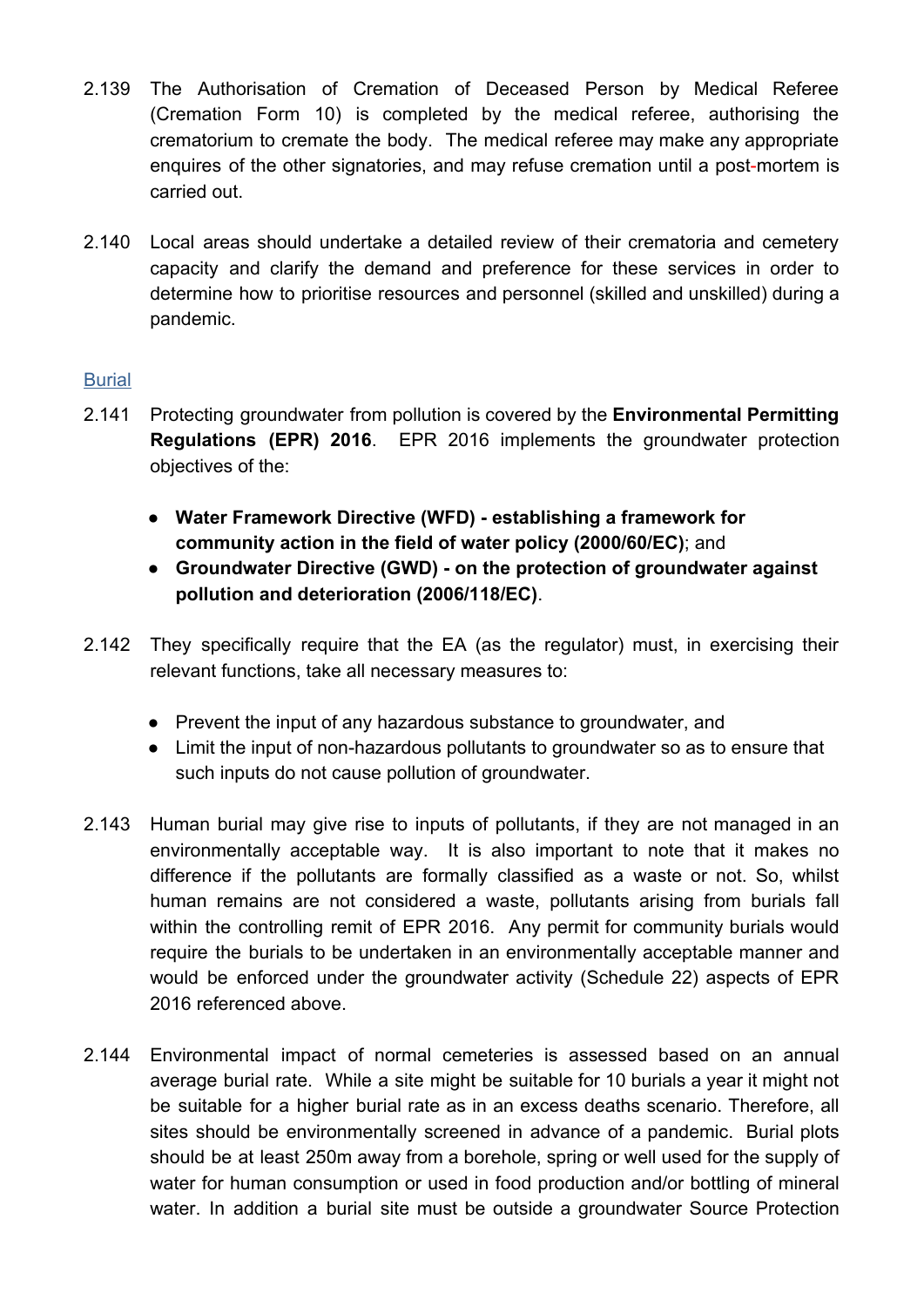Zone 1 (SPZ1). However, considering the high number of burials over a short space of time this protective radius is likely to be extended. The EA's **Groundwater Protection Policy** designates different Source Protection Zones. The **Cemeteries and Burials: Prevent Groundwater Pollution Guidance 2017** specifies in addition to the above that the minimum requirements are that:

- Burial plots should be at least 50m away from all other boreholes, springs or wells;
- Burial plots should be at least 50m away from a river, canal, lake, wetland or the coast;
- Burial plots should be at least 10m away from field drains (this also includes old agricultural drainage systems no longer in use as they can act as preferential pathways);
- If bedrock is encountered in the trial pit, that area of the site should not be used for burials;
- The area of the site is not suitable for burial if there is standing water at the bottom of the burial pit when first dug or the area is susceptible to groundwater flooding;
- There should be no sand and gravel at the bottom of the burial pit; and
- There should be at least 1m of subsoil below the base of the lowest coffin.
- 2.145 During a pandemic the demand for home burials could potentially rise. The **Registration of Burials Act 1864** states to bury individual human remains at home, you must:
	- Fill in a Burial Authorisation Form before the burial takes place via a local authority;
	- Record the burial in a land burial register;
	- Follow the minimum groundwater protection requirements; and
	- A detailed plan showing where the burial took place should be kept with the deeds of the property or land.
- 2.146 Local authorities have a power to acquire land for burial grounds under the **Local Government Act 1972**. As there is not a PDR for the development of cemeteries an application for planning permission would be required for this use.
- 2.147 The Permitted Development Rights allow Crown Land<sup>9</sup> to be used to prevent or mitigate an emergency, which includes preventing loss of human life and human illness or injury. The land has to be returned to its previous use within six months, or during that time permanent planning permission could be secured for use as a cemetery.

<sup>&</sup>lt;sup>9</sup> Crown Land is land owned by the Monarch which includes most of the land and buildings occupied by Central Government. Not all Ministry of Defence property is Crown Land. Local Authority land is not Crown Land.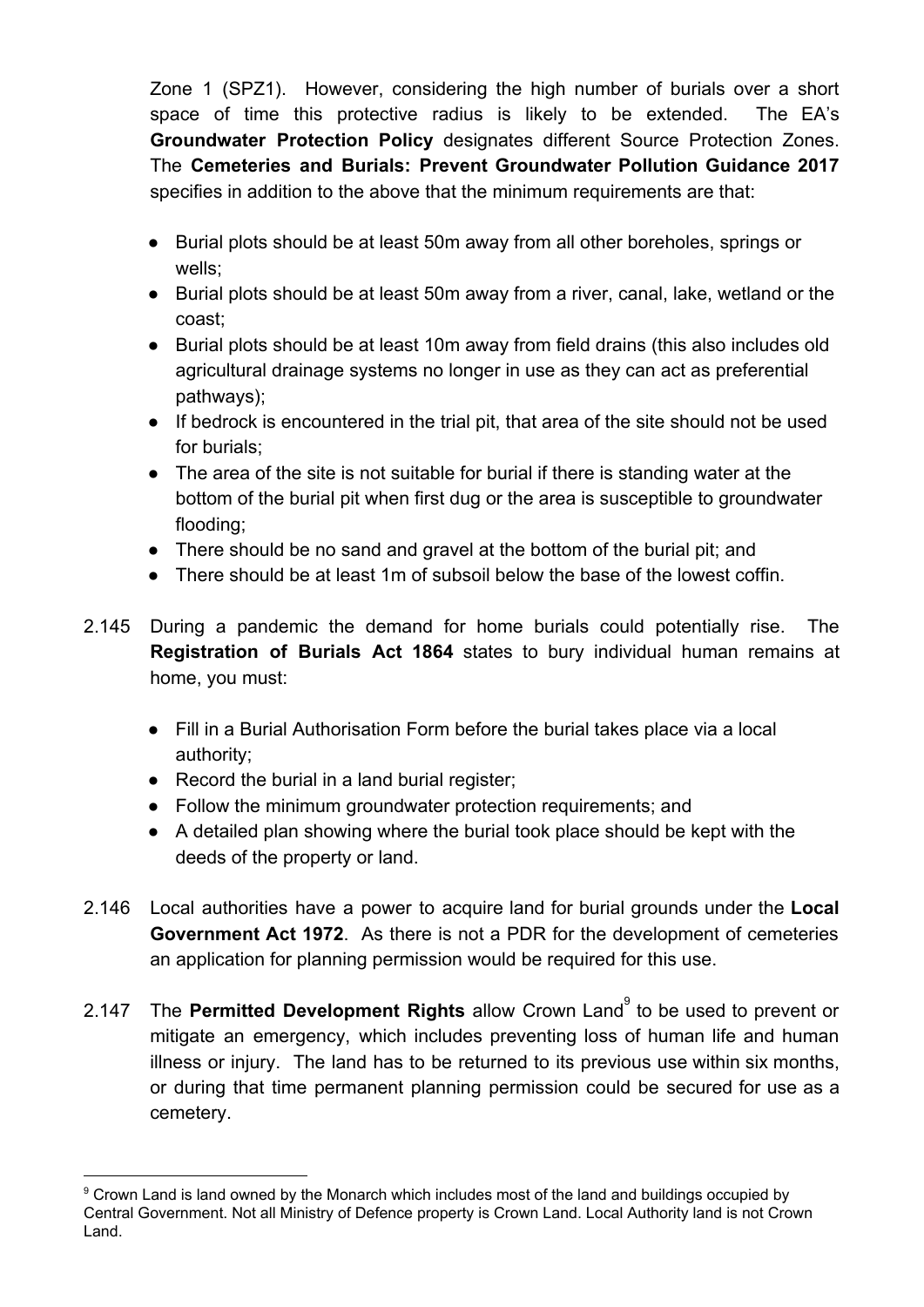- 2.148 **Permitted Development Rights** do not allow development that falls under the Habitats or Environmental Impact Assessment (EIA) Directives. Cemetery and crematorium developments are not named as development types in the **Town and Country Planning (Environmental Impact Assessment) Regulations 2017**. However, activities associated with these developments are listed in these Regulations and so an EIA may be required. The Regulations list applicable thresholds and criteria which apply to Schedule 1 and Schedule 2 developments.
- 2.149 The Ministry of Housing, Communities and Local Government (MHCLG) Secretary of State can provide an exemption from the requirements of EIA Regulations in the following circumstances; the development has national defence or the response to civil emergency as its sole purpose, and delay would have an adverse effect on that purpose, or under exceptional circumstances, despite an EIA not being carried out the objectives of the Directive will be met. In the latter case the Secretary of State must have considered whether an alternative form of assessment would be appropriate. Therefore, it may still be that an EIA is required in order to determine that the effect on the environment has been 'adequately assessed' in a proportionate way.
- 2.150 Cemeteries are specifically listed as an exception to inappropriate development in designated Green Belt areas as long as the facilities preserve the openness of the Green Belt and do not conflict with the purposes of including land within it.

#### <span id="page-37-0"></span>*Roles & Responsibilities*

- 2.151 Private and public sector cemetery and crematoria operators should be consulted when undertaking excess deaths planning, although there is no legal obligation for them to engage. Some cemeteries will have sufficient burial capacity for a number of years and potentially be able to find additional space for burials. Many, however, will have a shortage of grave space, particularly in inner-city areas. Forward planning and gaining an understanding of local burial capacity, for use during and after the pandemic, is advised.
- 2.152 Local planners, in developing plans for the cremation of bodies in a pandemic, should understand their maximum local capability for cremation and plan accordingly. Not all local authorities will have access to a public crematorium, therefore early engagement with the private sector is crucial.
- 2.153 The Environment Agency (EA) should be factored into discussions at the local level so that risk assessments of existing or new burial grounds can be undertaken, and advice be provided, before decisions are made. The EA in England is the regulator and legally required to ensure groundwater and surface water quality is protected, and activities (such as burials), that may put groundwater or surface water at risk, are appropriately regulated.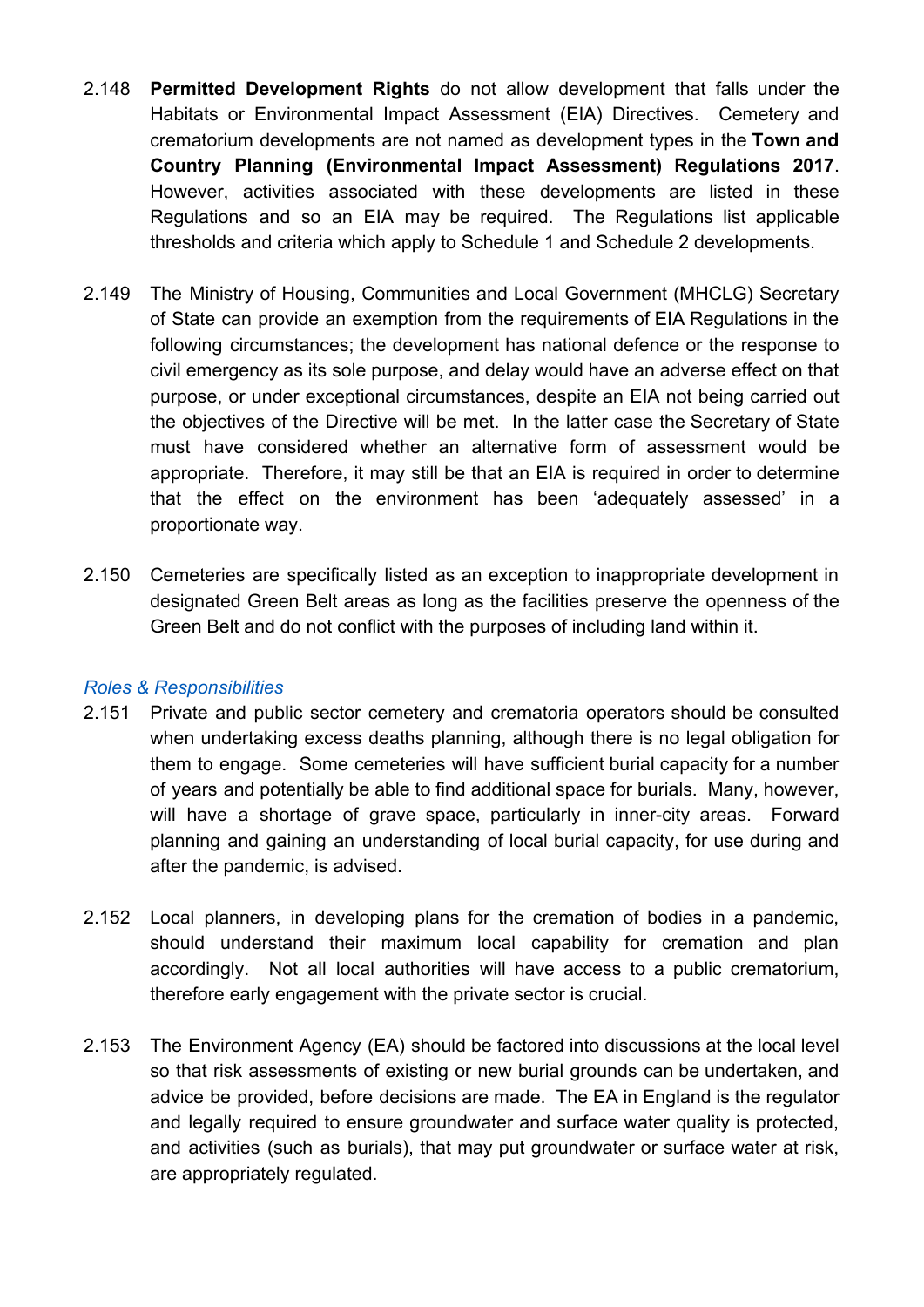#### <span id="page-38-0"></span>*Measures for Augmenting Local Capacity*

- 2.154 Some key areas where business continuity of burial and crematoria services can be enhanced are shown below:
	- Extending opening hours and working days, to cope with increased burials and cremations, and absenteeism;
	- Redeploying staff from other local authority functions;
	- Arranging maintenance and inspection of equipment ahead of periods of peak usage, with back-up equipment and replacement parts stockpiled;
	- Collaborative working with funeral director staff allowing staff normally required for committals to be redeployed elsewhere; and
	- Encouraging funeral services to be held in local places of worship; other venues and shorter time slots for committals.
- 2.155 If the national situation is so adverse that there is no potential for mutual aid arrangements, Central Government may consider a number of measures for augmenting local capacity.

| 2.156 Key measures for local planners to focus on are listed below: |  |
|---------------------------------------------------------------------|--|
|                                                                     |  |

| <b>Measures for Augmenting Local</b><br><b>Capacity</b>                                                                                                              | <b>Departmental</b><br><b>Policy Lead</b> | Local<br>Lead        | <b>Planning Notes</b>                                                                                                                                           |
|----------------------------------------------------------------------------------------------------------------------------------------------------------------------|-------------------------------------------|----------------------|-----------------------------------------------------------------------------------------------------------------------------------------------------------------|
| Restrict choice to the public regarding<br>burial and cremation.                                                                                                     |                                           | Local<br>authorities | LRFs should include this as a potential<br>option which may need to be implemented.                                                                             |
| Use of military personnel and<br>equipment to support the burial<br>process.                                                                                         | MoD                                       | <b>JRLO</b>          | Any requests have to comply fully with the<br>conditions attached to MACA, and may not<br>be approved.                                                          |
| Acceptance of burials on private land by<br>those wishing to do so.                                                                                                  |                                           | Local<br>authorities | LRFs should be wary of promoting this<br>option to avoid circumstances arising<br>whereby such burials take place<br>unnecessarily.                             |
| Accelerated acquisition of land for use<br>as burial grounds.                                                                                                        | <b>MHCLG</b>                              | Local<br>authorities | LRFs may want to consider, in event that<br>the powers are granted, how suitable land<br>would be acquired and developed within a<br>very compressed timeframe. |
| Potential powers for local authorities to<br>require body disposal, or particular<br>forms of disposal, to be undertaken or<br>prevent particular forms of disposal. | MHCLG                                     | Local<br>authorities | LRFs may wish to consider this as an<br>option of last resort, but would not be<br>expected to have detailed plans in place to<br>implement it.                 |
| Adapting to amendments to Cremation<br>Regulations 2008 which streamline<br>relevant forms.                                                                          | MoJ                                       | Local<br>authorities | LRFs may wish to consider how this would<br>be applied to existing death management<br>processes, should it be introduced.                                      |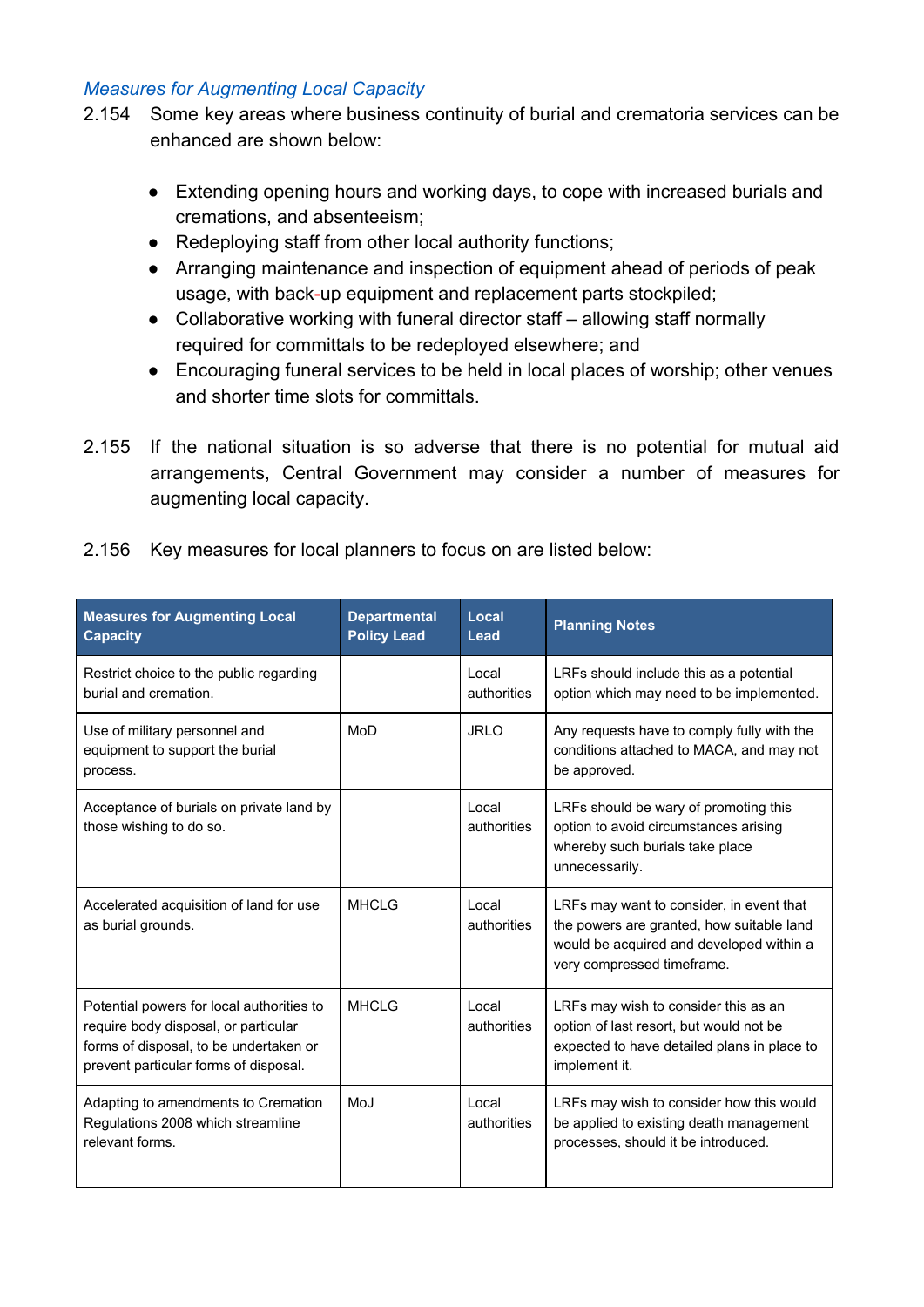| Secure additional staff to assist with<br>burials through mutual aid.                     | Local<br>authorities | Should be included and detailed in LRF<br>plans. However, LRFs should not rely on<br>mutual aid as all areas may be<br>overwhelmed in a pandemic.                        |
|-------------------------------------------------------------------------------------------|----------------------|--------------------------------------------------------------------------------------------------------------------------------------------------------------------------|
| Secure additional cremation staff<br>through mutual aid.                                  | Local<br>authorities | Should be included and detailed in LRF<br>plans. However, LRFs should not rely on<br>mutual aid as all areas may be<br>overwhelmed in a pandemic.                        |
| Extend working hours of staff involved<br>in burials.                                     | Local<br>authorities | Should be included and detailed in LRF<br>plans.                                                                                                                         |
| Appointment of doctors or retired<br>doctors to act as medical referee in<br>crematorium. | Local<br>authorities | LRFs should ask crematoriums to have<br>plans in place to begin such appointments,<br>but it is likely prior notice will be given if<br>option is likely to be required. |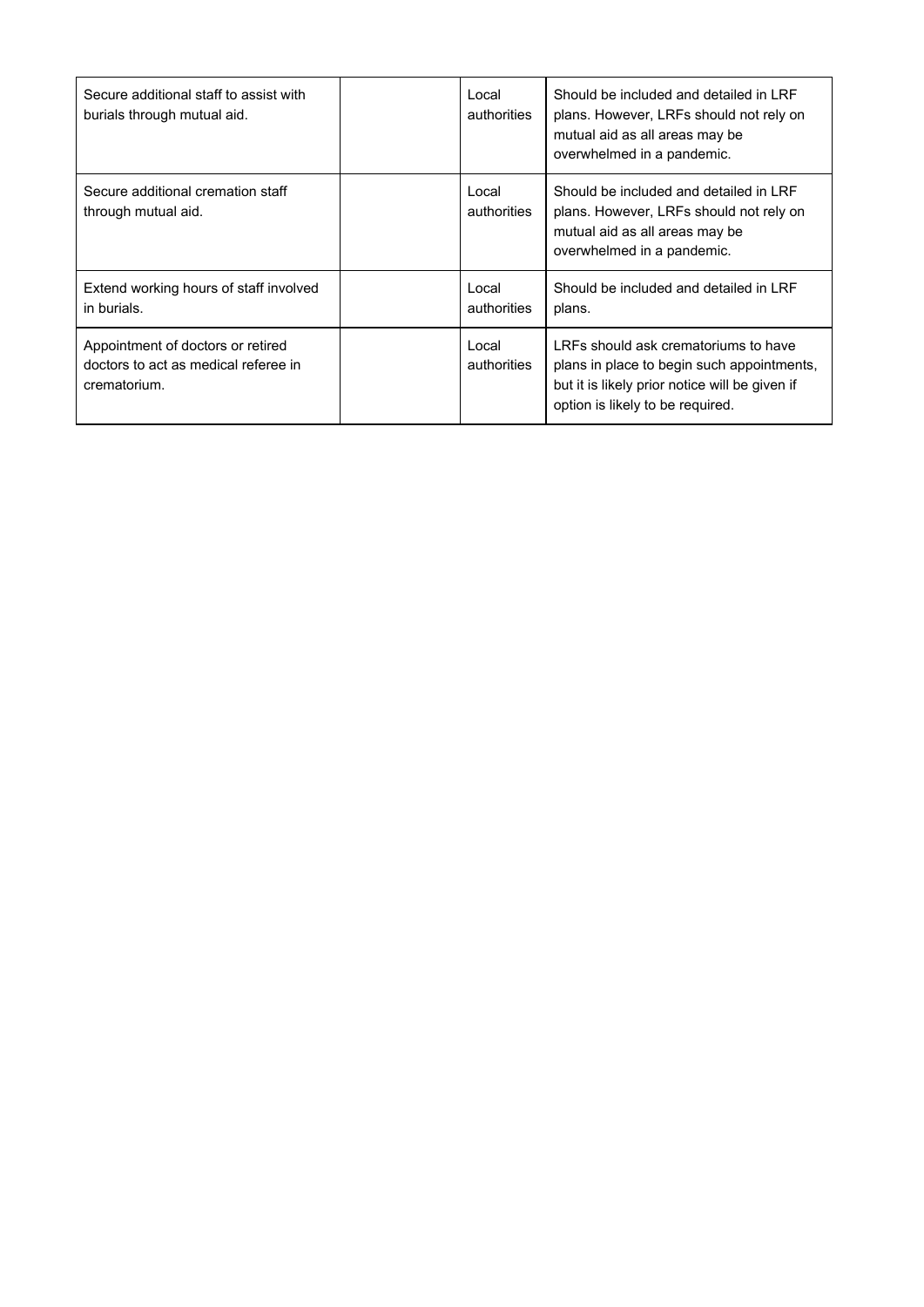# <span id="page-40-0"></span>**Part 3 – Responding & Recovering**

# <span id="page-40-1"></span>**Central Government Arrangements**

- 3.1 Central Government's role during response is set out in *[Emergency](https://www.gov.uk/guidance/emergency-response-and-recovery) Response and [Recovery](https://www.gov.uk/guidance/emergency-response-and-recovery)* and the *[Central Government Concept of Operations \(ConOps\)](https://www.gov.uk/government/publications/the-central-government-s-concept-of-operations)*.
- 3.2 The scale and complexity of a pandemic and excess deaths response will be such that some degree of Central Government support or coordination will be necessary, however local responders remain the basic building block of the response to any emergency.
- 3.3 Department for Health and Social Care (DHSC) will be the designated Lead Government Department (LGD) in England, with the Devolved Administrations leading on issues within their areas of competence in Scotland, Wales and Northern Ireland. The UK Central Government response will be coordinated through the Cabinet Office Briefing Rooms (COBR). The balance of activity between Central Government and the Devolved Administrations will depend on the nature of the emergency and the terms of the devolution settlements.
- 3.4 Part 2 of the Civil Contingencies Act 2004 contains the government's generic emergency powers legislation. Emergency powers are a last-resort option for responding to the most serious of emergencies where existing legislative provision is insufficient. They are a mechanism for making temporary legislation in order to prevent, control or mitigate an aspect or effect of the emergency. Emergency regulations must be necessary to prevent, control or mitigate an aspect or effect of the emergency and must be proportionate to the effect or aspect of the emergency they are aimed at addressing. There must be no expectation that Central Government will agree to use emergency powers and local planning and response arrangements must assume that they will not be used.

# <span id="page-40-2"></span>**Coordination with Devolved Administrations**

- 3.5 The Scottish, Welsh and Northern Irish Governments will be included in any Central Government response mechanism, should their citizens or interests be affected by the incident, utilizing the pre-existing mechanisms of cross-government emergency coordination.
- 3.6 As previously stated, excess deaths planning is devolved within Northern Ireland, Wales and Scotland.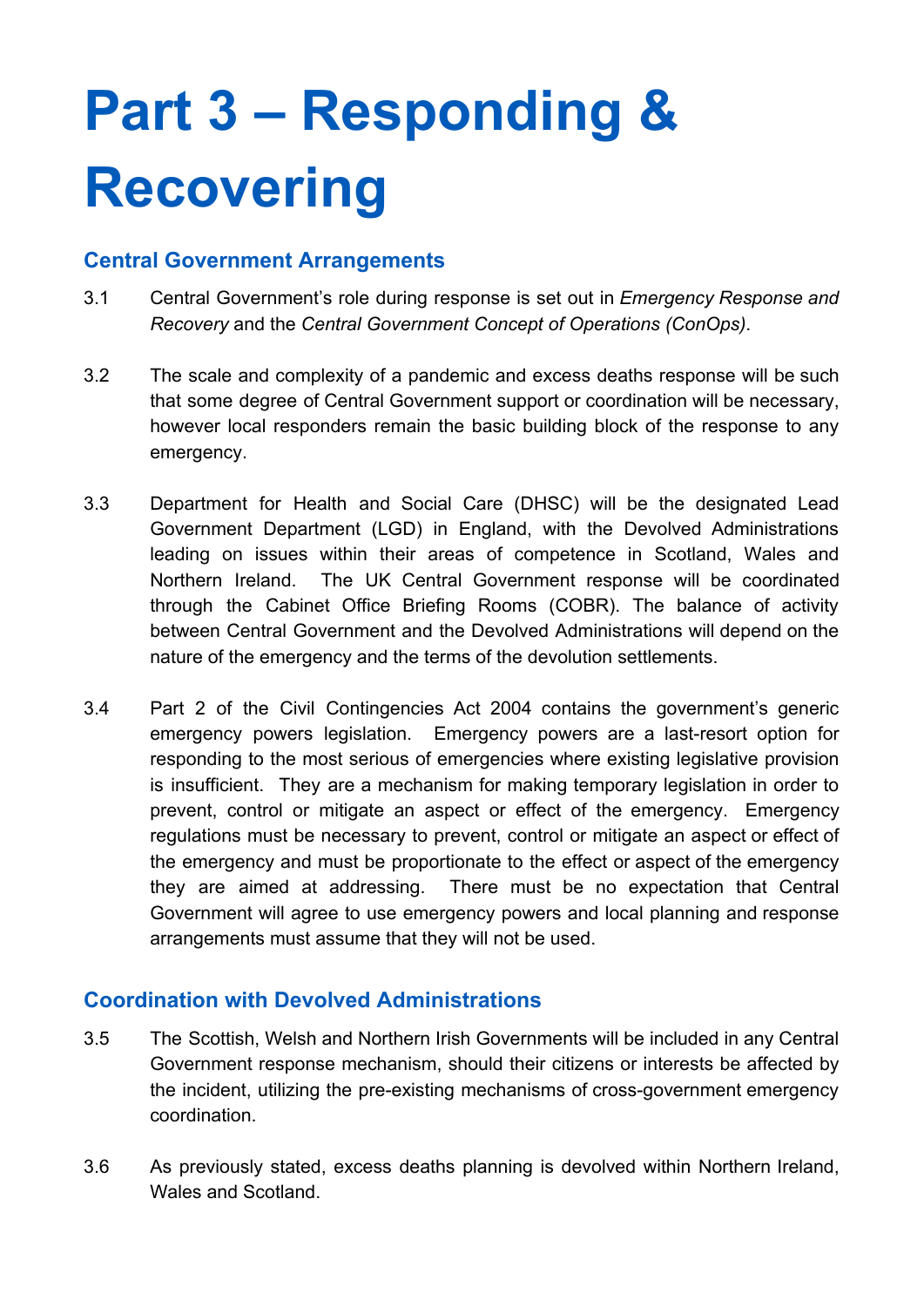# <span id="page-41-0"></span>**Local Arrangements**

- 3.7 An excess deaths response is most likely to be enacted in coordination with the response to the cause of the deaths e.g. a pandemic. LRFs should clarify how these responses will work in parallel with each other and the resource requirement. An excess deaths sub-group of an already stood up SCG for the cause, is advised with appropriate cells beneath, as recommended above.
- 3.8 The nature of a pandemic means that large areas of the country will be affected. Should this be the case a Resilience Coordination Group (ResCG) or a number of ResCGs may be established by Central Government in order to add an extra level of coordination in to the response.

# <span id="page-41-1"></span>**Communications**

- 3.9 Communicating with the public is key to establishing the most effective response and recovery to an incident. Any incident involving the death of people particularly on a national scale will generate a thirst for accurate and informative advice. The appetite for information on how the deceased are being treated should not be underestimated. It is likely to become a focus of media reporting at local, regional, and national levels.
- 3.10 Systems for receiving and disseminating information will need to be robust and capable of moving at a fast pace. Sharing up-to-date information will be vital. If local and regional messages are inconsistent with the information that Central Government is providing they may cause unnecessary distress and alarm to local communities and the bereaved.
- 3.11 Local, regional, and national communication strategies should seek to raise awareness of the pressures local service providers are likely to be under. Information on potential different ways of working should be factual and accurate. Getting across the message that local management may vary from one area to the next will be important.
- 3.12 Good practice suggests all organisations and agencies affected by a communications strategy should agree to it. Roles should be allocated and understood. Strong leadership on communications will be vital to the effectiveness of the strategy. Information will not always need to contain large quantities of detail but must be accurate. This is particularly relevant to communication of potential changes to processes affecting how the deceased are treated. Messages will need to be given sensitively and with consideration for the bereaved. It should be made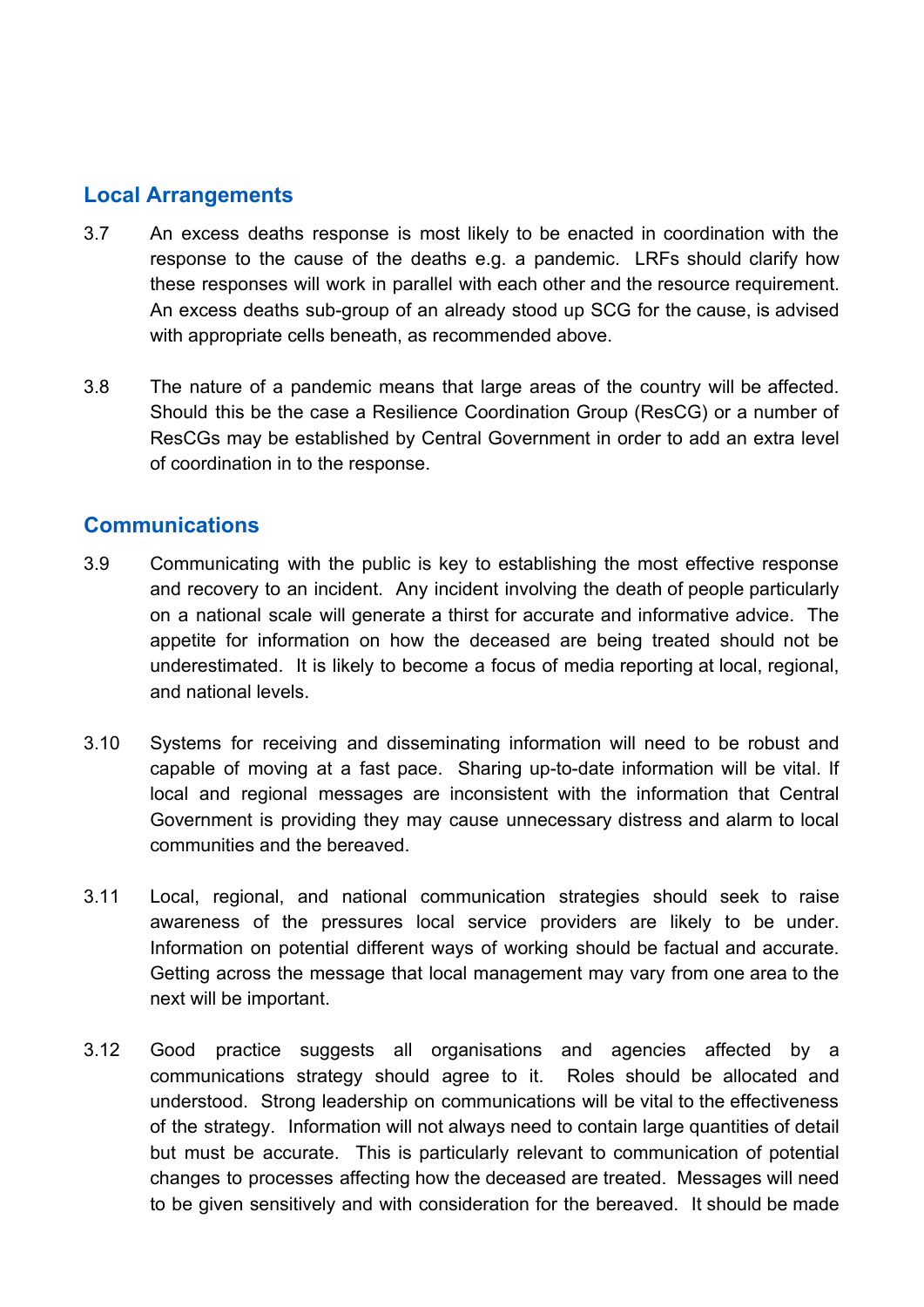clear when further updates will be made available. Attention should be paid to considering how information can be conveyed to all members of the local community, including those who cannot understand spoken or written English.

- 3.13 A Central Government communications hub may be activated to assist in news management and media handling. Central Government will want to provide information about why different ways of working are required and factual information about potential options open to local service providers.
- 3.14 Advice on consistency with other aspects of pandemic communications activity should be sought from the communications hub. The Local Government Association (LGA) and local authorities Coordinators of Regulatory Services have good experience of receiving and disseminating information to local authorities. Existing arrangements would become the hub for local service communications during a pandemic.
- 3.15 Letting the bereaved know where they can access bereavement, and other support (e.g. financial, legal) will be an important part of local communication strategies. Existing literature should be relied upon and made available in the usual way.

# <span id="page-42-0"></span>**Recovery**

3.16 An excess deaths plan will naturally focus on the response however it is vital that consideration is given to recovery. A wider recovery coordination group will most likely be established to deal with the consequences of a pandemic however it is imperative that issues relating to the death management process returning to normal business, are considered within this wider group or through a specific group for excess deaths.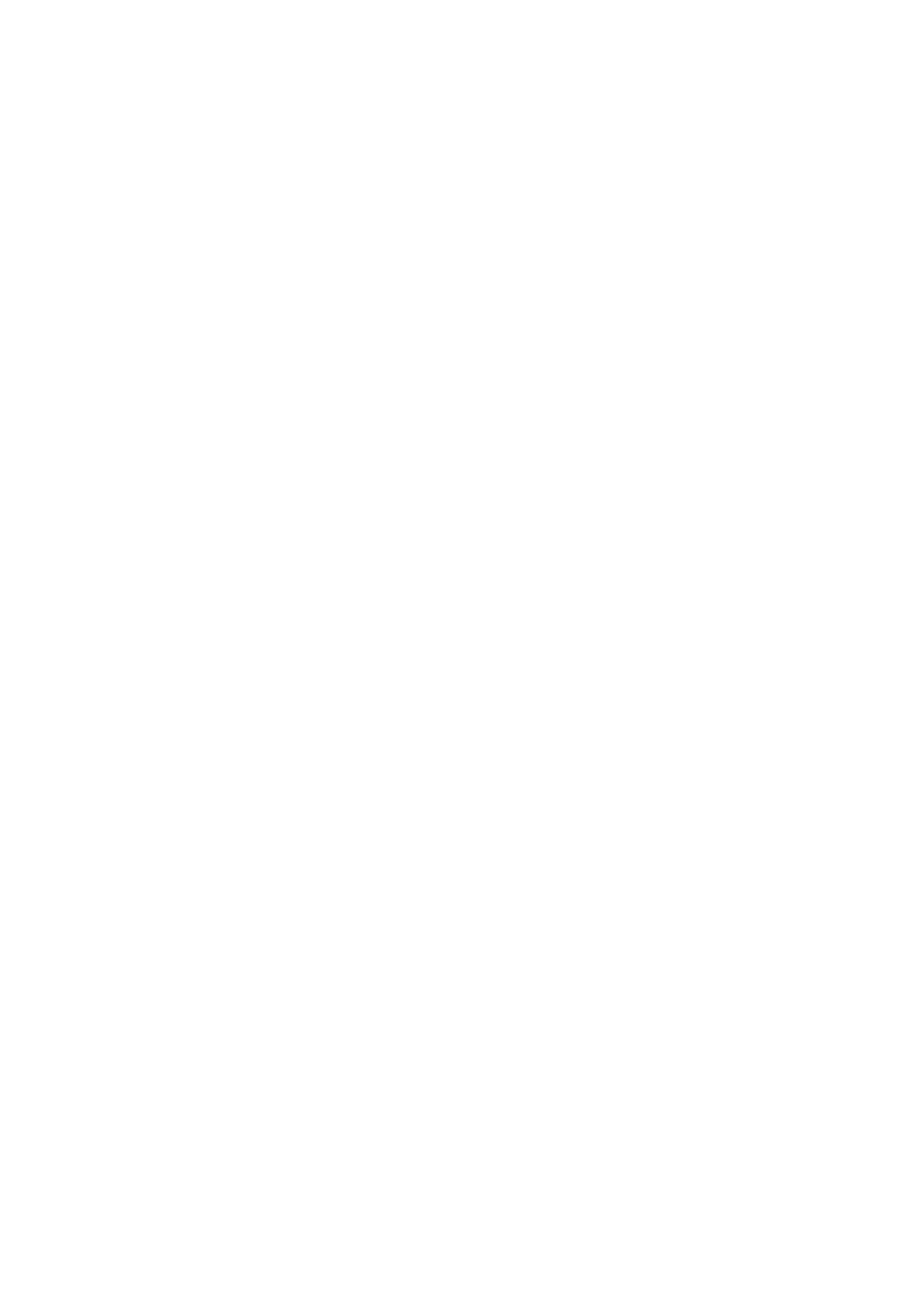# <span id="page-44-0"></span>**Part 4 - Annex**

# <span id="page-44-1"></span>**Annex A – Legislation, Regulations and Guidance**

## <span id="page-44-2"></span>*Legislation - Acts*

**Health and Safety at Work Act 1974 Coroners and Justice Act 2009 Human Tissue Act 2004 The Town and Country Planning (General Permitted Development)(England) Order 2015 Civil Contingencies Act 2004 Pollution Prevention and Control Act 1999 Registration of Burials Act 1864 Local Government Act 1972**

# <span id="page-44-3"></span>*Legislation - Regulation*

**Management of Health and Safety at Work Regulations 1999 Control of Substances Hazardous to Health (COSHH) Regulations 2002 Registration of Births and Deaths Regulations 1987 Town and Country Planning (Environmental Impact Assessment) Regulations 2017 Environmental Permitting Regulations (EPR) 2016 Crematoria Abatement of Mercury Emissions Organisation (CAMEO) Burden Sharing Scheme Cremation (England and Wales) Regulations 2017 The Water Environment (Water Framework Directive) (England and Wales) Regulations 2017**

# <span id="page-44-4"></span>*Guidance*

**HSE Guidance on Prevention of Infection when Handling the Deceased Pandemic Influenza: Guidance on the management of death certification and cremation certification Pandemic Influenza: Guidance on the Operation of the Coroner System in England and Wales Care and Respect in Death: Good Practice Guidance for NHS Mortuary Staff HTA Guidance on HTA Licensing of Emergency Mortuaries Statutory Guidance for Crematoria (Process Guidance Note 5/2 (12)) Cemeteries and Burials: Prevent Groundwater Pollution Guidance 2017 DHSC Health Building Note 20 – Facilities for Mortuary and Post-Mortem Room Services (England and Wales) Mortuary and post-mortem facilities: Design and Briefing Guidance (Scottish Health Planning Note 16-01) Groundwater Protection Policy HTA Licensing of Emergency Mortuaries Guidance 2019 Chief Coroner's Guidance to Coroners**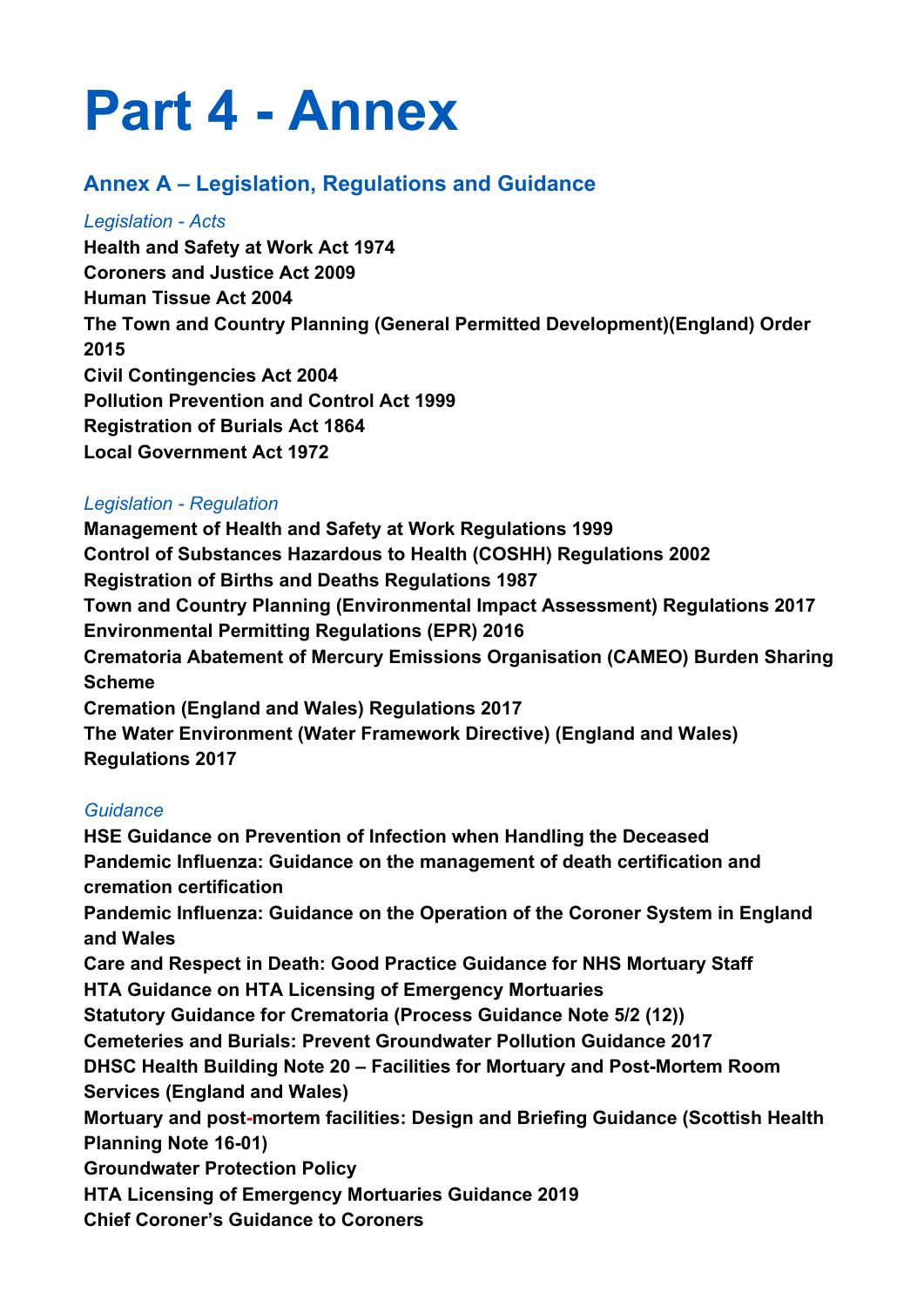### <span id="page-45-0"></span>*EU Directives*

**Water Framework Directive (WFD) - establishing a framework for community action in the field of water policy (2000/60/EC) Groundwater Directive (GWD) - on the protection of groundwater against pollution and deterioration (2006/118/EC)**

# <span id="page-45-1"></span>**Annex B - Glossary of Abbreviations**

| <b>Abbreviation</b> | <b>Definition</b>                                      |
|---------------------|--------------------------------------------------------|
| <b>BCP</b>          | <b>Business Continuity Plan</b>                        |
| C&D                 | <b>Cleaning and Disinfectant</b>                       |
| C <sub>3</sub>      | Command, Control and Coordination                      |
| CAMEO               | Crematoria Abatement of Mercury Emissions Organisation |
| <b>CCA</b>          | Civil Contingencies Act (2004)                         |
| <b>COBR</b>         | <b>Cabinet Office Briefing Rooms</b>                   |
| ConOps              | <b>Concept of Operations</b>                           |
| <b>COSHH</b>        | Control of Substances Hazardous to Health              |
| <b>DEFRA</b>        | Department for Environment, Food & Rural Affairs       |
| <b>DHSC</b>         | Department of Health and Social Care                   |
| DI                  | Designated Individual                                  |
| <b>DWP</b>          | Department of Work and Pensions                        |
| EA                  | <b>Environment Agency</b>                              |
| <b>EIA</b>          | <b>Environmental Impact Assessment</b>                 |
| <b>EPR</b>          | <b>Environmental Permitting Regulations</b>            |
| EU                  | European Union                                         |
| <b>FCO</b>          | Foreign and Commonwealth Office                        |
| <b>GMC</b>          | <b>General Medical Council</b>                         |
| <b>GRO</b>          | Government Registry Office                             |
| <b>GWD</b>          | <b>Groundwater Directive</b>                           |
| HO                  | Home Office                                            |
| <b>HSE</b>          | <b>Health and Safety Executive</b>                     |
| <b>HTA</b>          | Human Tissue Authority                                 |
| <b>JRLO</b>         | Joint Regional Liaison Officer (MOD)                   |
| <b>LGA</b>          | <b>Local Government Association</b>                    |
| <b>LGD</b>          | <b>Lead Government Department</b>                      |
| LH.                 | License Holder                                         |
| <b>LRF</b>          | <b>Local Resilience Forum</b>                          |
| <b>MCCD</b>         | Medical Certificate of Cause of Death                  |